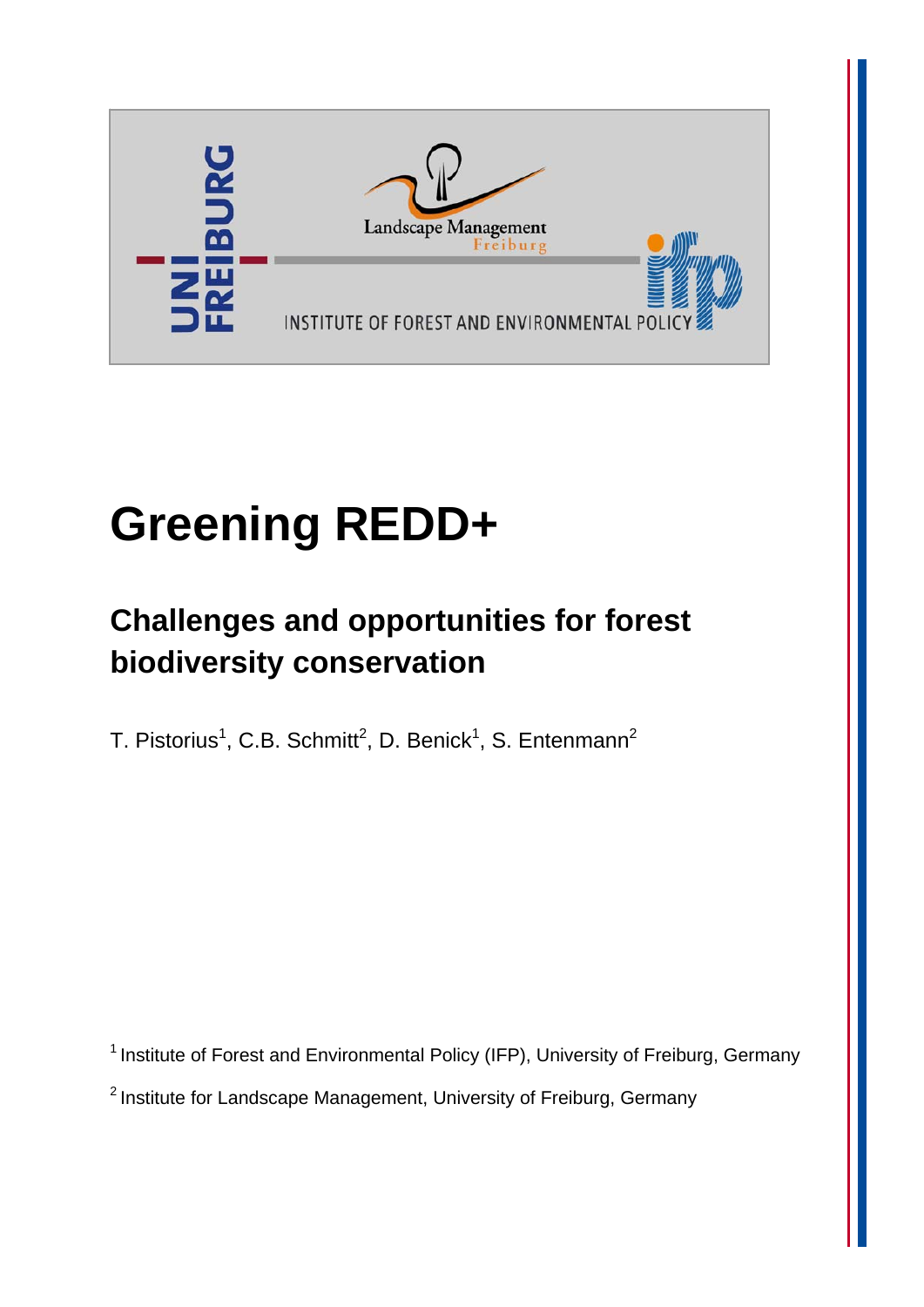This policy paper is an output of the research project "The protection of forests under global biodiversity and climate policy", a cooperation between the Institute of Forest and Environmental Policy (IFP) and the Institute for Landscape Management, both University of Freiburg. It is financially supported by the German Federal Agency for Nature Conservation (BfN) with funds from the German Federal Ministry for the Environment, Nature Conservation and Nuclear Safety (BMU).

Federal Ministry for the Environment, Nature Conservation and Nuclear Safety



#### **Cite as:**

Pistorius T, Schmitt CB, Benick D and Entenmann S (2010): Greening REDD+: Challenges and opportunities for forest biodiversity conservation. Policy Paper, University of Freiburg, Germany.

#### **Corresponding authors:**

Till Pistorius, Institute of Forest and Environmental Policy (IFP), University of Freiburg, Germany; Email: [till.pistorius@ifp.uni-freiburg.de](mailto:till.pistorius@ifp.uni-freiburg.de)

Christine B. Schmitt, Institute for Landscape Management, University of Freiburg, Germany; Email: [christine.schmitt@landespflege.uni-freiburg.de](mailto:christine.schmitt@landespflege.uni-freiburg.de)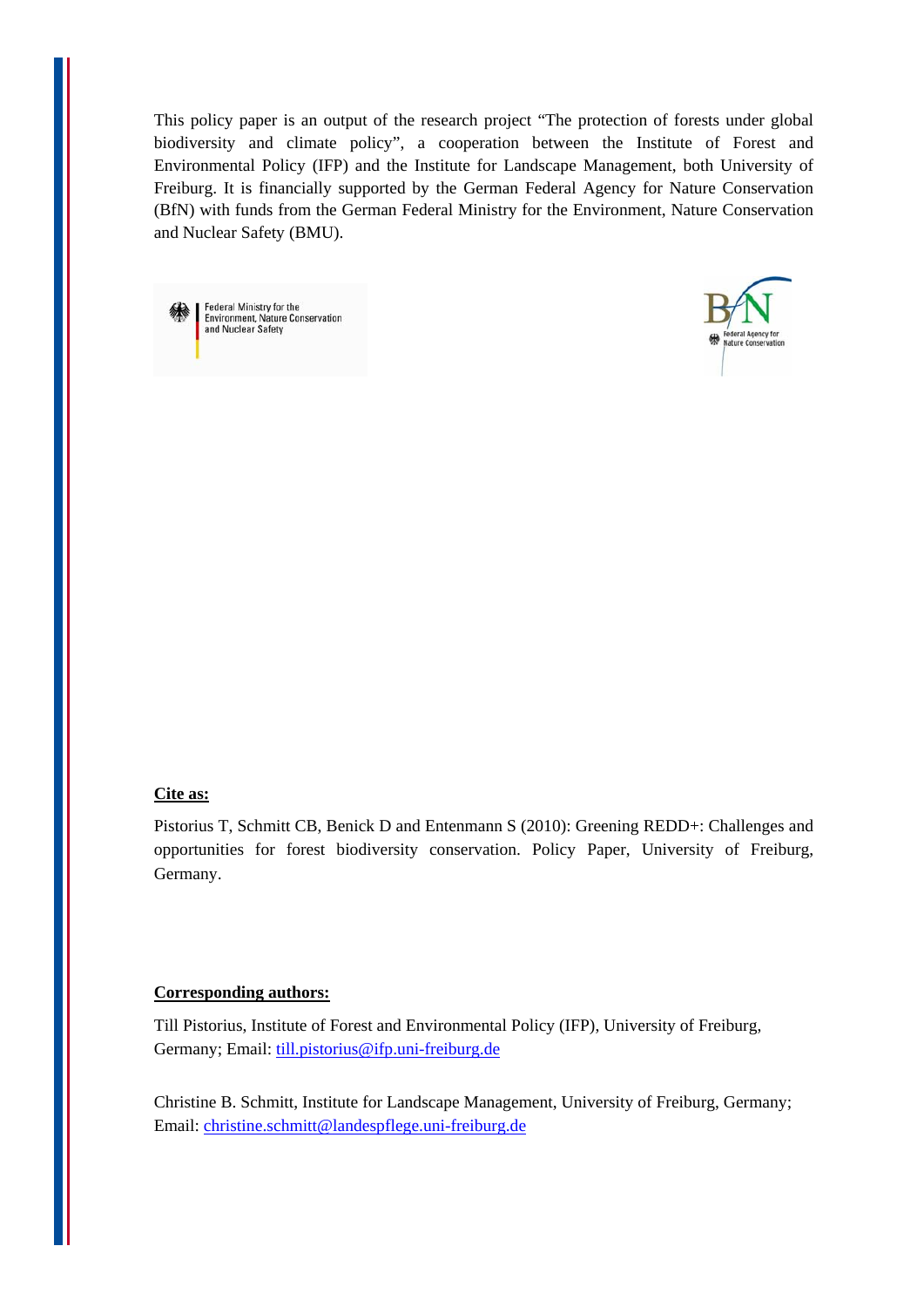# **Contents**

| <b>Preface</b>           |  |
|--------------------------|--|
| <b>Executive Summary</b> |  |
| <b>Abbreviations</b>     |  |

| 1                       |     | Introduction                                                                         |    |
|-------------------------|-----|--------------------------------------------------------------------------------------|----|
| 2                       |     |                                                                                      |    |
|                         | 2.1 |                                                                                      |    |
|                         | 2.2 | Principal concerns and issues related to biodiversity and REDD+ _________________ 4  |    |
|                         | 2.3 | REDD+ under the CBD and in other multilateral processes _________________________ 6  |    |
|                         | 2.4 |                                                                                      |    |
| 3                       |     |                                                                                      |    |
|                         | 3.1 |                                                                                      |    |
|                         | 3.2 | Role of REDD+ pilot projects for national strategies ____________________________ 10 |    |
|                         | 3.3 |                                                                                      |    |
| $\overline{\mathbf{4}}$ |     |                                                                                      |    |
|                         | 4.1 |                                                                                      |    |
|                         | 4.2 | Existing support for defining biodiversity objectives under REDD+ ______________ 14  |    |
|                         | 4.3 |                                                                                      |    |
|                         | 4.4 | Resulting needs for biodiversity assessment and monitoring ______________________ 18 |    |
| 5                       |     |                                                                                      |    |
|                         | 5.1 |                                                                                      |    |
|                         | 5.2 | Opportunities for biodiversity conservation at the national level _______________ 24 |    |
| 6                       |     |                                                                                      | 27 |
| 7                       |     |                                                                                      | 29 |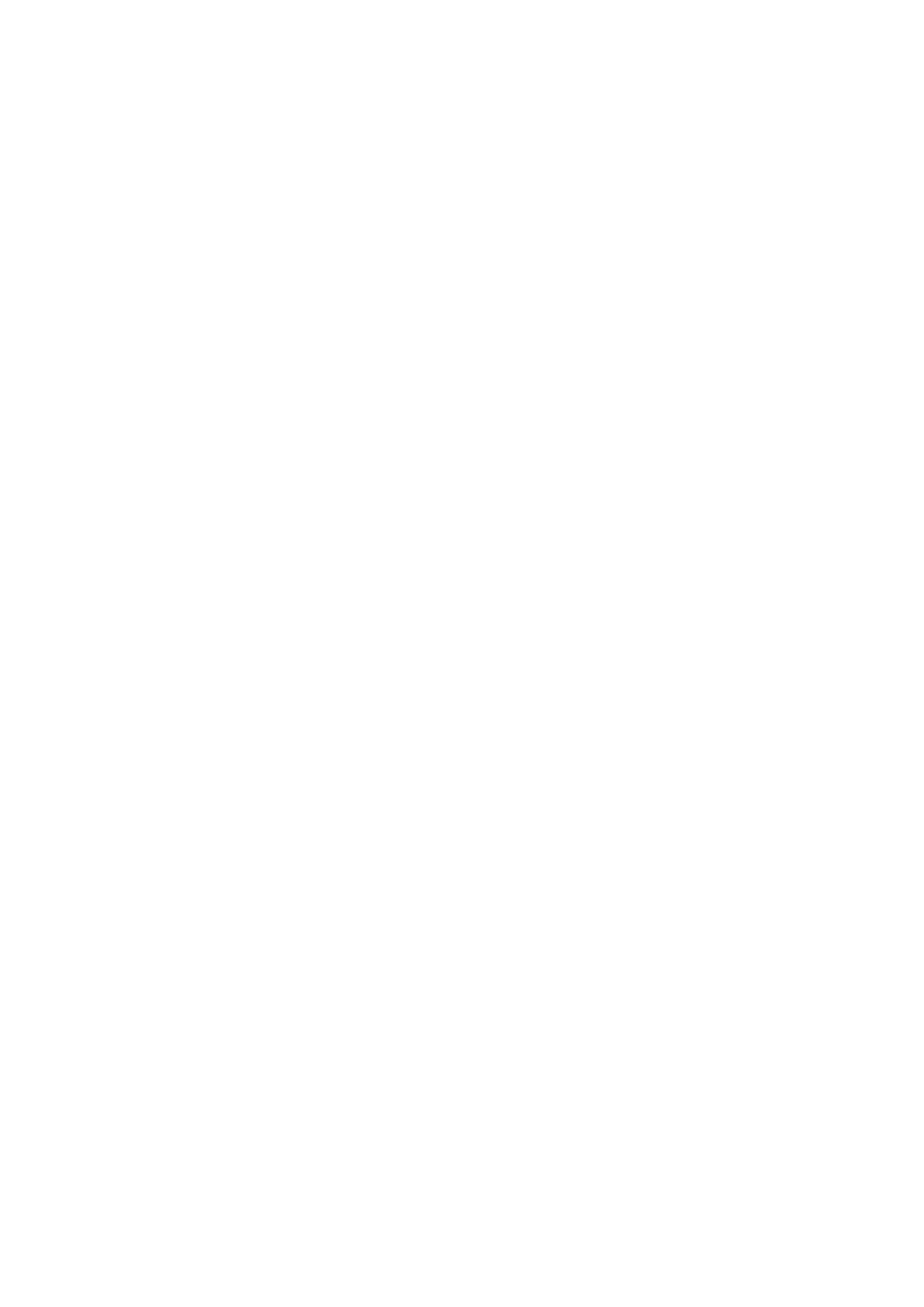# <span id="page-4-0"></span>**Preface**

This policy paper is an output of the research project "The protection of forests under global biodiversity and climate policy", a cooperation between the Institute of Forest and Environmental Policy  $(IFP)^1$  $(IFP)^1$  and the Institute for Landscape Management<sup>[2](#page-4-2)</sup>, both University of Freiburg. The project is financially supported by the German Federal Agency for Nature Conservation (BfN) with funds from the German Federal Ministry for the Environment, Nature Conservation and Nuclear Safety (BMU).

The project aims at developing approaches for the currently evolving REDD+ mechanism that deliver synergetic effects for achievement of international climate and biodiversity objectives under the UNFCCC and the CBD, respectively. In light of this, the paper aims to provide scientific background and analyses as well as practicable policy options for the ongoing processes, especially with regards to the upcoming CBD negotiations at COP10 in Nagoya, Japan, and the subsequent COP16 of the UNFCCC in Cancún, Mexico.

The options and opportunities described are based on the results of the international expert workshop "Greening REDD+: Challenges and opportunities for forest biodiversity conservation" that was convened in Freiburg by the IFP and the Institute for Landscape Management from April 14th to 16th, 2010. The workshop brought together 37 international experts from eleven countries with academic, policy and practical backgrounds to jointly discuss central issues related to the consideration of biodiversity aspects in the context of REDD+. The authors would like to thank all participants for sharing their personal insights and for contributing to the workshop with inspiring enthusiasm and new ideas.

This paper is an independent study and the opinions expressed are the views of the authors.

<u>.</u>

<span id="page-4-1"></span> $\frac{1}{2}$  http://www.ifp.uni-freiburg.de/FoPo/forschung/redd<br> $\frac{2}{2}$  <http://www.landespflege-freiburg.de/forschung/redd.en.html>

<span id="page-4-2"></span>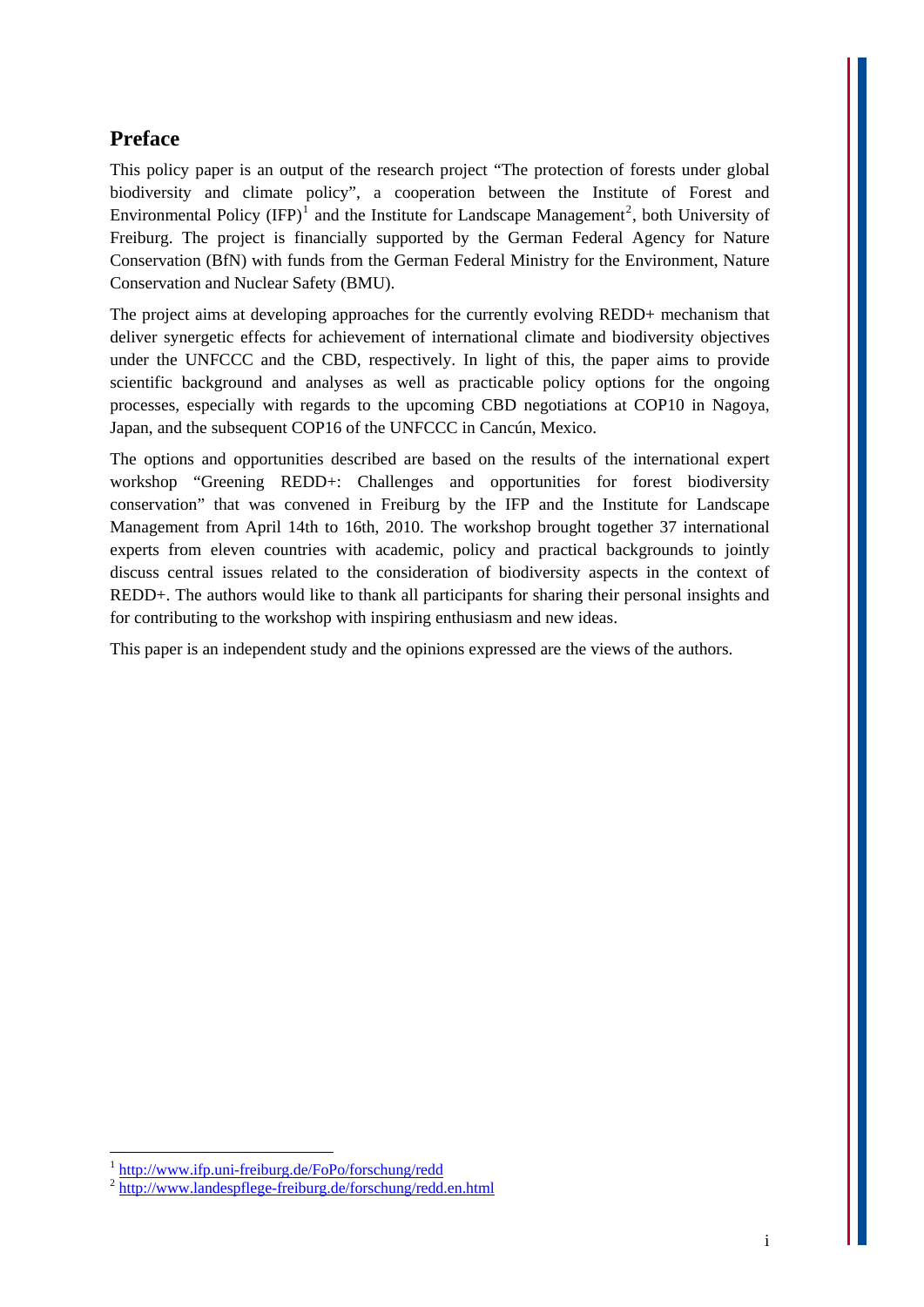# <span id="page-5-0"></span>**Executive Summary**

Fuelled by the continuing destruction of forests in developing countries, the aspired development and implementation of a REDD+ mechanism under the UNFCCC evolved into one of the major issues in the negotiations on a post-Kyoto agreement. Initially, it was often assumed that by successfully reducing emissions from deforestation and forest degradation, biodiversity and other ecosystem services would benefit automatically. However, the more the scope of the mechanism was widened, the more it became obvious that REDD+ would not necessarily generate additional benefits. To the contrary, many potential risks to other social and environmental objectives have been identified, and ultimately also to the long-term capacity of ecosystems to provide the targeted ecosystem service of carbon storage. This quantitative focus of REDD+ does not take into account that forests inseparably link the issues of mitigation and adaptation, and that biodiversity with all its components plays a vital role in this context: it provides the fundamental basis for all ecosystems to adapt to existing and expected climatic changes.

This policy paper identifies the needs and challenges evolving at different policy levels for the development of a comprehensive approach to REDD+ that adequately integrates biodiversity concerns and considerations. Chapter 1 provides a brief introduction to the issue. Chapter 2 outlines the evolving role of biodiversity within REDD+ under the UNFCCC negotiations and highlights other international processes such as the CBD that have a stake in this issue. Chapter 3 sheds light on the integration of biodiversity into the national REDD+ strategies currently developed in many countries with multilateral support and discusses the role of REDD+ pilot projects within this context. Chapter 4 presents a system for setting biodiversity objectives at different geographic scales based on sound principles, criteria and indicators. Furthermore, it illustrates the considerable amount of existing expertise for the description, evaluation and monitoring of biodiversity at both national and project scale and encourages stakeholders to make use of this wealth of information. Based on these analyses, chapter 5 suggests options and approaches regarding a comprehensive consideration of biodiversity issues in international and national REDD+ policy design as briefly summarized below.

#### **Biodiversity in international REDD+ policy design**

Since 2009 the UNFCCC negotiations have increasingly taken up the concerns regarding potential negative effects of REDD+ on the biodiversity of forest ecosystems, *safeguards* and *benefits* being key words in this matter. As an approach for clarification, we define *biodiversity safeguards* as the "minimum requirements for avoiding apparent risks to biodiversity". In addition to avoiding risks, some activities may provide considerable synergies; initially they appeared in official UNFCCC documents as *co-benefits*. Since this term has resulted in a misleading discussion, we suggest the term "additional benefits" to relate to those "activities that contribute to both mitigation of greenhouse gases and the conservation of biodiversity and need to be determined according to specific national or local circumstances". At the international level, there are four major issues that need to be addressed in order to facilitate a comprehensive integration of biodiversity into the REDD+ mechanism:

*(1) Adequate definitions for forest types and forest-related management activities*. Although still under negotiation, a major safeguard for inclusion in the official text is to avoid the *conversion of natural forest into plantations*. The value of this safeguard strongly depends on the definition of differently managed forest types and eligible activities such as *enhancement of carbon stocks,* e.g. through afforestation or reforestation. These definitions are important not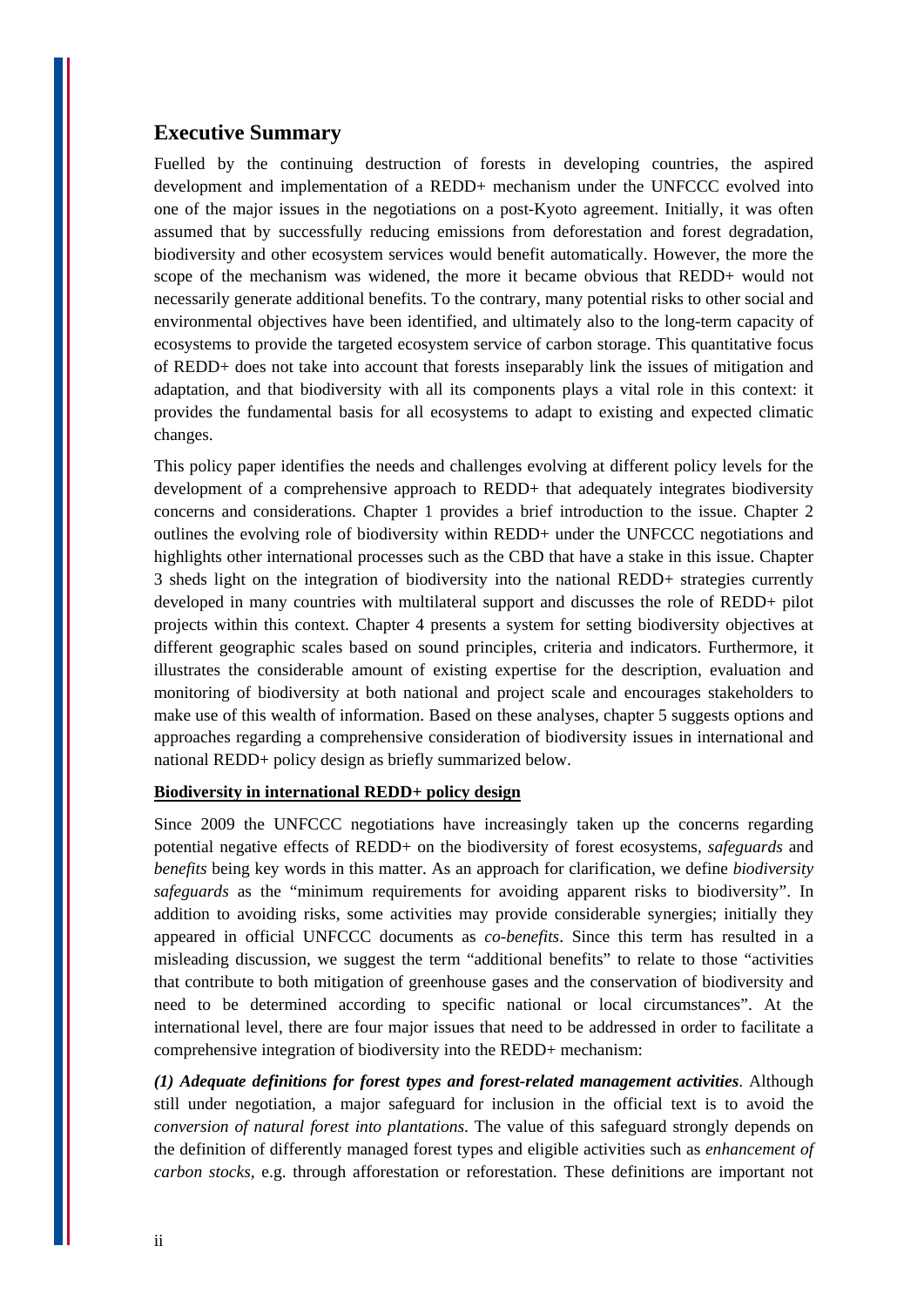only in the UNFCCC context but basically in all forest-related policy processes at the international level. The FAO, UNEP-WCMC and other organizations, as well as the CPF, have been working on forest and forest management definitions, which are useful references also in the UNFCCC context, e.g. the FAO definitions for *primary forest, modified natural forest and planted forest (including plantations)*, or the UNEP-WCMC definitions for *restoration* and *rehabilitation*.

*(2) Stringent concepts for SMF / SFM.* There is a need for the international processes and polities to work together on the development of well-defined criteria and measurable indicators for SMF / SFM to ensure that these management concepts can serve as biodiversity safeguards. Such efforts should build on the work carried out by the CBD on the ecosystem approach. Besides, it is crucial to clarify whether the protection of forests is an activity included under these concepts; this pending issue determines if the application of SFM / SMF is acceptable in primary forests, or if it needs to be banned from these forests in order to avoid degradation.

*(3) Safeguards to avoid inter-ecosystem leakage.* There is a great risk of inter-ecosystem leakage, i.e., a REDD+ induced shift of land use activities such as agriculture to non-forest and low carbon forest ecosystems. The greatest concern relates to the drainage and conversion of non-forest peatlands that store enormous amounts of carbon. For this reason, a REDD+ decision should at least include a safeguard that impedes the conversion of peatlands. This could be complemented by carefully channeling additional international conservation funding from forest areas with high carbon content that are ideally targeted by REDD+ to threatened non-forest and low carbon forest ecosystems of importance for biodiversity.

*(4) Documentation of safeguards.* There is a need to document the impacts of REDD+ on biodiversity as a basis for evaluating and potentially readjusting the mechanism, e.g. regarding the eligible activities or the modalities of compensation payments. It is unlikely though, that the UNFCCC will specify decisions for the monitoring of biodiversity. Thus, the CBD seems the appropriate institution to develop guidance on this issue based on its broad expertise and ongoing initiatives in national and international biodiversity assessment and monitoring.

#### **Biodiversity in national strategies**

With the international decisions still pending, REDD+ countries face the challenge and the opportunity to soundly integrate biodiversity issues into their national strategies. Even in the case that REDD+ is not adopted as anticipated, this bears the potential to shape comprehensive integrated land-use plans that can serve the sustainable development of a country. Countries can rely on a large amount of expertise and data accumulated by international and national NGOs and institutions, on evaluations of REDD+ pilot projects and on the reports and methodologies developed by the CBD, which many REDD+ countries already apply in meeting their reporting obligations. UN-REDD and FCPF which support countries in strategy development can push the consideration of biodiversity aspects by providing specific capacity building and establishing requirements for biodiversity assessment. The same holds true for the evolving REDD+ Partnership that bears the potential to facilitate biodiversity conservation through bilateral agreements. There are three crucial points to be considered in national strategy design:

*(1) Integrated land-use planning.* Developing the national REDD+ strategy touches on socioeconomic, environmental and political aspects of land-use planning. It requires close cooperation between national ministries, especially UNFCCC and CBD focal points, public authorities and other relevant stakeholders such as indigenous peoples and local communities. In order to avoid different kinds of leakage – inter-ecosystem leakage, leakage into other forest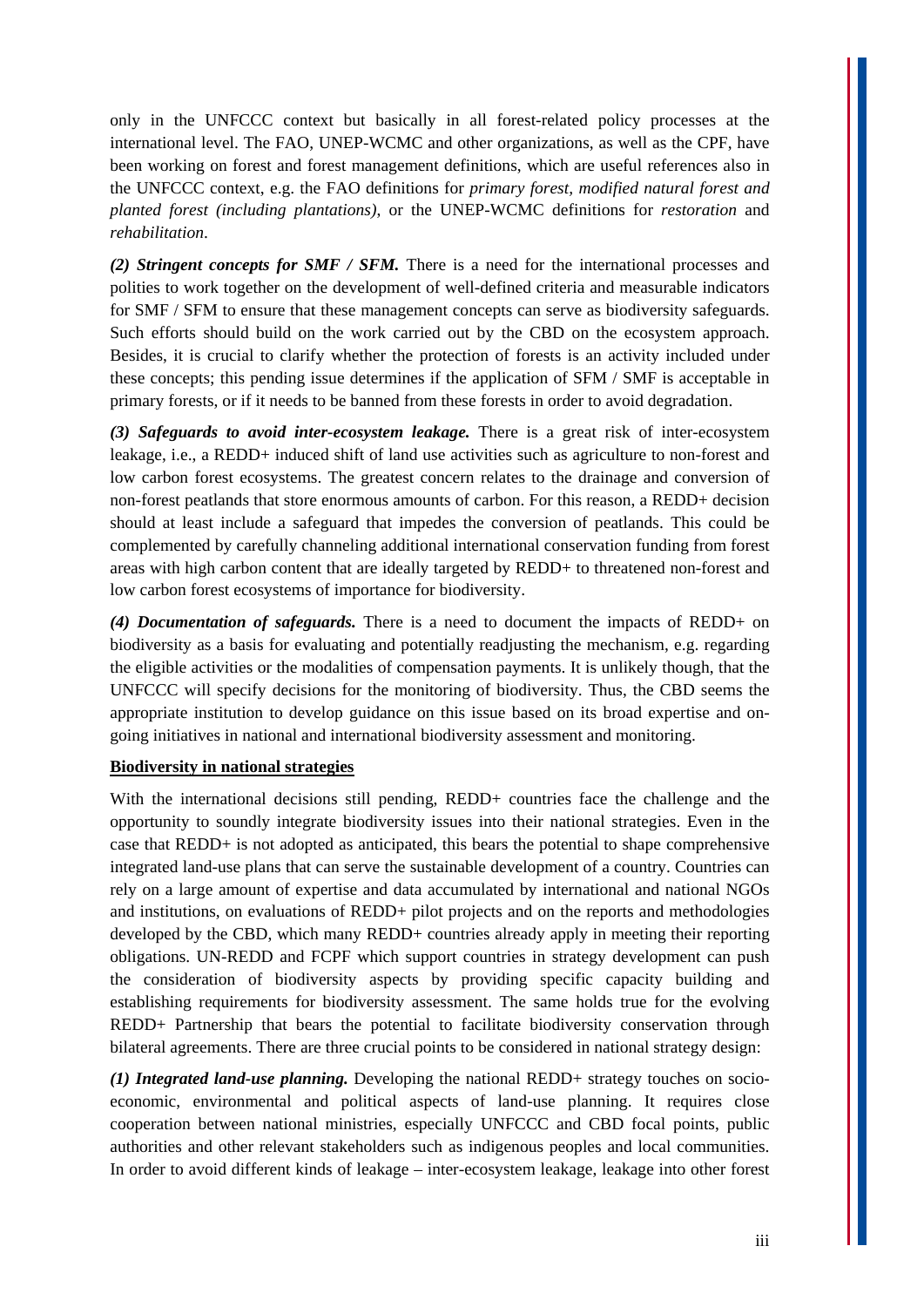areas and temporal leakage – biodiversity and REDD+ need to be integrated comprehensively in national land use planning. Important decisions concern the kind of REDD+ activities best suited for different forest types and the selection of priority areas for forest conservation.

*(2) Setting sound biodiversity objectives.* Countries need to define their particular national biodiversity objectives as a reference for implementing biodiversity safeguards and additional benefits and a guideline for integrated land-use planning. This could be facilitated by compiling all available biodiversity data in a national biodiversity database, accompanied by the identification of gaps for further inventories and priority areas for conservation. The general clause on the establishment of safeguards against the *conversion of natural forests* could be specified nationally by aiming at maintenance of a certain percentage of each of the country's natural forest types. Consideration of the different natural forest types is important in order to deal with leakage and to ensure that the whole ecological spectrum of forests is adequately maintained. Progress towards achieving this objective could be measured using the spatial extent of each natural forest type over the years against its spatial extent in a baseline year.

*(3) Documentation of safeguards and additional benefits.* It is desirable that countries define and monitor reference conditions for biodiversity at the national level because concentrating biodiversity monitoring only on particular project areas may not capture the spatial shift of activities that are harmful to biodiversity. This task is intricately linked to the inventories necessary for the definition of biodiversity objectives, criteria and indicators. It could be facilitated by integrating provisions for biodiversity monitoring into the carbon monitoring activities that countries need to carry out for REDD+ in any case. Countries could use the above-mentioned national biodiversity database to aggregate data from ongoing carbon and biodiversity monitoring activities at project level together with national reports for the FAO FRA (FAO 2010) and national and international assessments of CBD targets for forest conservation. One possibility to encourage countries to establish national biodiversity monitoring systems would be to link reporting to existing international monitoring obligations of the CBD and to additional financial support for REDD+ capacity building.

#### **Conclusions**

Although there are many challenges associated with the sound integration of biodiversity issues into REDD+ design and implementation, this paper shows that there are ways and options to overcome these problems. Concerted efforts are necessary internationally and nationally to resolve the pending issues regarding forest-related definitions, leakage and safeguards. If REDD+ lacks social and environmental integrity, the mechanism can easily turn into a doubleedged sword for biodiversity conservation worldwide. Eventually it could lose momentum and the support of donor and beneficiary countries that is strongly needed.

The CBD is predestined to play a guiding role in addressing the biodiversity-related REDD+ issues – especially regarding aspects connected to ecosystem-based adaptation, eligible activities, identification of priority areas and the monitoring of safeguards. A proactive stance of the CBD is necessary because once the UNFCCC has concluded and decided on the REDD+ framework, there are few ways to have a stake in, support and influence the modalities of the mechanism. The newly established Interim REDD+ Partnership together with UN-REDD and FCPF has the potential to push the consideration of biodiversity in national REDD+ strategies that are currently developed by many countries. The recent environmental catastrophes provide testimony to the fast pace of climate change and should enhance the global effort to make REDD+ a mechanism that contributes significantly to the mitigation of carbon emissions as well as to forest biodiversity conservation and the adaptation of forest ecosystems.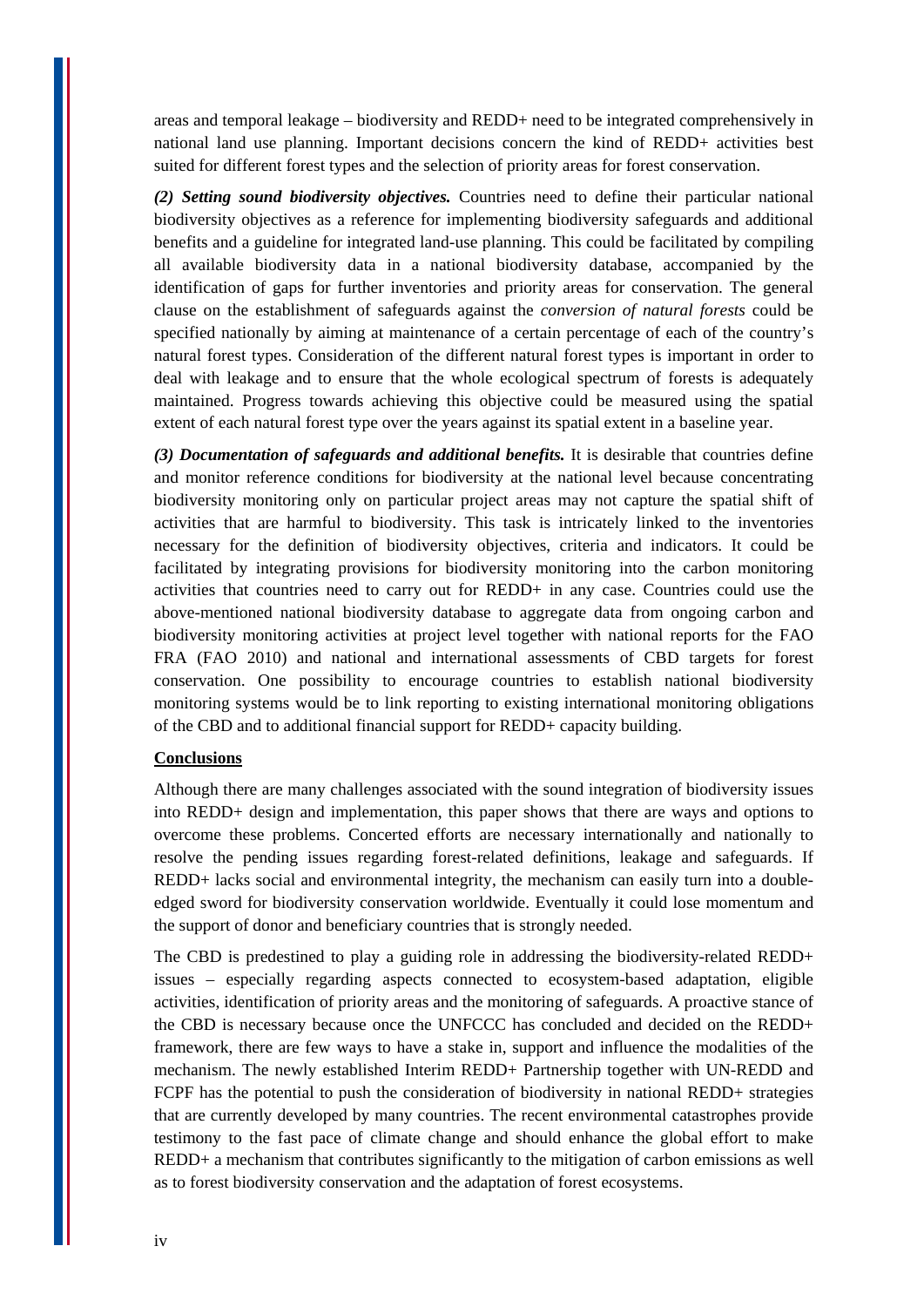# **Abbreviations**

<span id="page-8-0"></span>

| AHTEG-BDCC                | Ad Hoc Technical Expert Group on Biodiversity and Climate Change (CBD)                                                            |  |
|---------------------------|-----------------------------------------------------------------------------------------------------------------------------------|--|
| AWG-LCA                   | Ad Hoc Working Group on Long Term Cooperative Action (UNFCCC)                                                                     |  |
| A/R                       | Afforestation and Reforestation                                                                                                   |  |
| <b>CBD</b>                | Convention on Biological Diversity                                                                                                |  |
| <b>CCBA</b>               | Climate, Community and Biodiversity Alliance                                                                                      |  |
| <b>CCBS</b>               | Climate, Community and Biodiversity Standard                                                                                      |  |
| <b>COP</b>                | Conference of the Parties                                                                                                         |  |
| <b>CPF</b>                | Collaborative Partnership on Forests                                                                                              |  |
| <b>FAO</b>                | Food and Agriculture Organization of the United Nations                                                                           |  |
| FCPF                      | Forest Carbon Partnership Facility                                                                                                |  |
| <b>FRA</b>                | Forest Resources Assessment (FAO)                                                                                                 |  |
| <b>HCVF</b>               | <b>High Conservation Value Forest</b>                                                                                             |  |
| <b>HYDICE</b>             | Hyperspectral Digital Imagery Collection Experiment                                                                               |  |
| <b>ITTO</b>               | <b>International Tropical Timber Organization</b>                                                                                 |  |
| <b>IUCN</b>               | International Union for Conservation of Nature                                                                                    |  |
| <b>KBA</b>                | Key Biodiversity Area                                                                                                             |  |
| <b>MRV</b>                | Monitoring, Reporting and Verification or Measuring, Reporting and Verification                                                   |  |
| <b>NGO</b>                | Non-Governmental Organization                                                                                                     |  |
| <b>NBSAP</b>              | National Biodiversity Strategy and Action Plan                                                                                    |  |
| <b>PDD</b>                | Project Design Document                                                                                                           |  |
| PoW                       | Programme of Work                                                                                                                 |  |
| PoWPA                     | Programme of Work on Protected Areas                                                                                              |  |
| REDD, REDD+,<br>REDD-plus | Reducing Emissions from Deforestation and Forest Degradation in Developing<br>Countries                                           |  |
| <b>SBSTTA</b>             | Subsidiary Body on Scientific, Technical and Technological Advice (CBD)                                                           |  |
| <b>SBSTA</b>              | Subsidiary Body on Scientific and Technological Advice (UNFCCC)                                                                   |  |
| <b>SESA</b>               | Strategic Environmental and Social Assessment                                                                                     |  |
| <b>SFM</b>                | <b>Sustainable Forest Management</b>                                                                                              |  |
| <b>SMF</b>                | Sustainable Management of Forests                                                                                                 |  |
| <b>SPOT</b>               | Système Pour l'Observation de la Terre                                                                                            |  |
| <b>UNEP</b>               | United Nations Environmental Programme                                                                                            |  |
| <b>UNCCD</b>              | United Nations Convention to Combat Desertification                                                                               |  |
| <b>UNFF</b>               | United Nations Forum on Forests                                                                                                   |  |
| <b>UNFCCC</b>             | United Nations Framework Convention on Climate Change                                                                             |  |
| UN-REDD                   | United Nations Collaborative Programme on Reducing Emissions from Deforestation<br>and Forest Degradation in Developing Countries |  |
| <b>WCMC</b>               | World Conservation Monitoring Centre                                                                                              |  |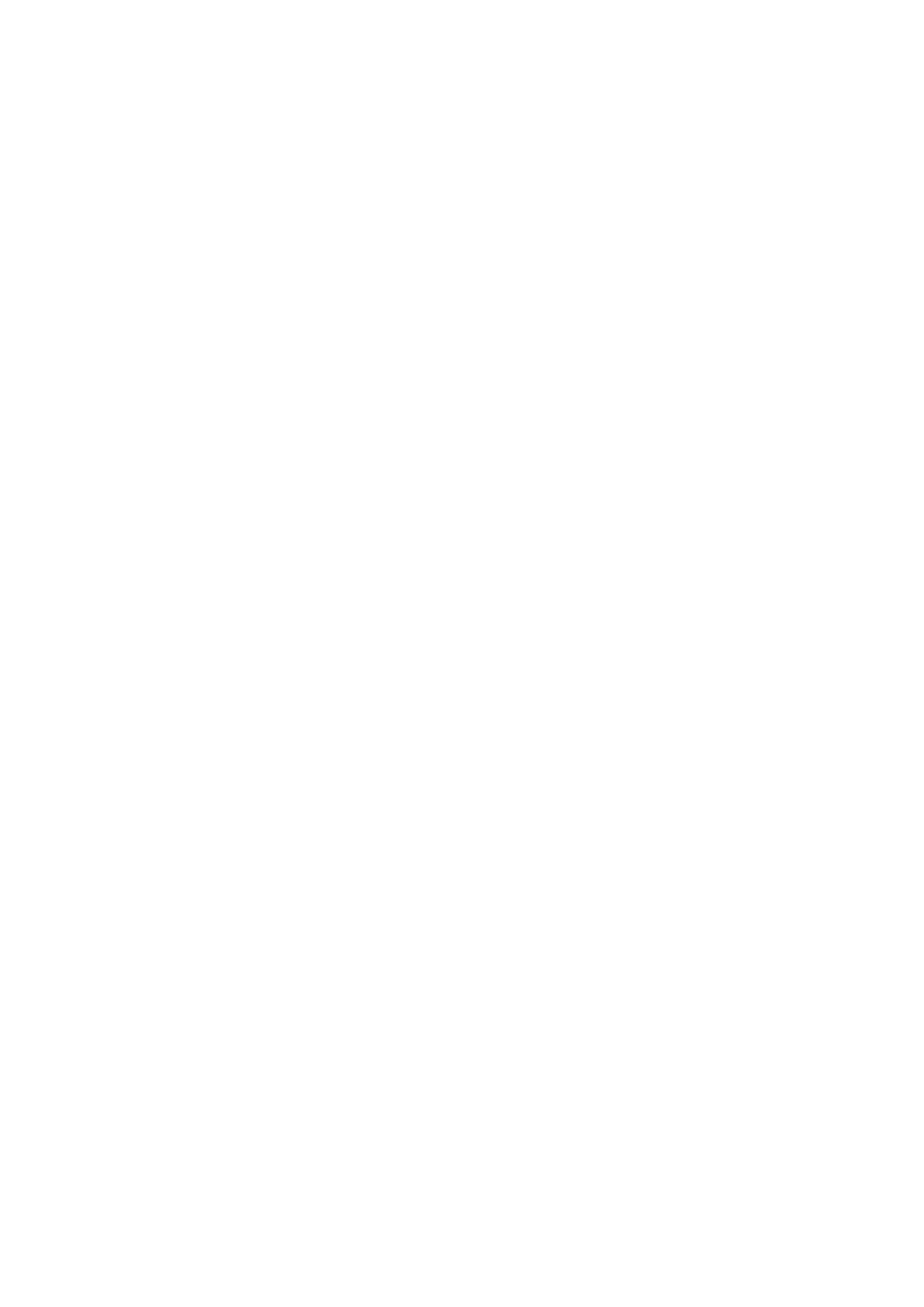# <span id="page-10-0"></span>**1 Introduction**

In light of the continuing high rates of deforestation in developing countries and the resulting emissions of greenhouse gases (IPCC 2007, FAO 2010), addressing these problems gained new momentum in 2005 when the negotiations on a post-Kyoto regime began at the 11th Conference of the Parties (COP) of the United Nations Framework Convention on Climate Change (UNFCCC). Here, the proposal was put on the agenda to develop a mechanism that would create positive incentives for countries that succeed in *avoiding deforestation* and thus contribute to the mitigation of global greenhouse gas emissions. In contrast to many other agenda items negotiated under the climate regime, this issue was welcomed not only by potential beneficiary countries but also by many donor countries, science and non-governmental organizations (NGOs). However, many stakeholders have since voiced concerns, e.g. regarding the conservation of biodiversity, the contribution to poverty alleviation or the rights of local and indigenous peoples. This is partly due to the fact that the proposed mechanism, since COP15 in December 2009 negotiated as *Reducing Emissions from Deforestation and Forest Degradation in Developing Countries* ( $REDD+<sup>3</sup>$  $REDD+<sup>3</sup>$  $REDD+<sup>3</sup>$ ), has become tremendously ambitious during its short history, while many of the accompanying technical, political and institutional challenges still remain unsolved (ANGELSEN *et al.* 2009).

At the beginning of the academic and political debate, it was widely assumed that the proposed mechanism, which only intended to avoid deforestation, would be generally beneficial for biodiversity (e.g. SANTILLI *et al*. 2005). Different countries, NGOs and the private sector were attracted by the prospects of arising opportunities for emission reductions and, at the same time, for significant new and additional financial resources. With this in mind, they successfully argued for broadening the scope of the mechanism and adding further land use activities as eligible activities in the negotiation texts – in particular the *sustainable management of forests*  and *the enhancement of forest carbon stocks*. These additional activities relate to the "+" and resulted in the abandonment of the original idea of a rather simple mechanism.

The inclusion of *enhancement of forest carbon stocks* in particular has led to severe concerns by many scientists and NGOs. Assuming that the current forest definition (see chapter 2) remains unchanged, they criticize the present REDD+ design for considering forest biomass merely from the quantitative perspective of carbon storage; qualitative aspects referring to forest biodiversity are left unconsidered – despite their significance for the resilience of forest ecosystems and the permanence of forest carbon stocks (LOUMANN *et al.* 2009, THOMPSON *et al.* 2009). REDD+ focusing only on biomass production would pose severe risks to biodiversity if it provides incentives for a conversion of primary forests and degraded forests into commercial tree plantations. Further risks could result from "inter-ecosystem leakage", i.e. increased pressure on non-forest ecosystems with high relevance for biodiversity conservation<sup>[4](#page-10-2)</sup> caused by a successful reduction of deforestation (UNEP-WCMC 2007, MILES 2007, MILES & KAPOS 2008). Last but not least, the inclusion of *sustainable management of forests (*SMF) raised much concern due to the lack of a common understanding and well-defined criteria and indicators to ensure that aspects relevant for biodiversity are adequately taken into account.

1

<span id="page-10-1"></span> $3$  Negotiated previously as "REDD", the official term used in the UNFCCC negotiations since COP15 is "REDD-plus". The term "REDD+" is predominantly used in the scientific debate in order to avoid direct reference to an as yet undecided mechanism subject to very dynamic negotiations. 4

<span id="page-10-2"></span><sup>&</sup>lt;sup>4</sup> E.g. savannahs, non-forest peat lands or grasslands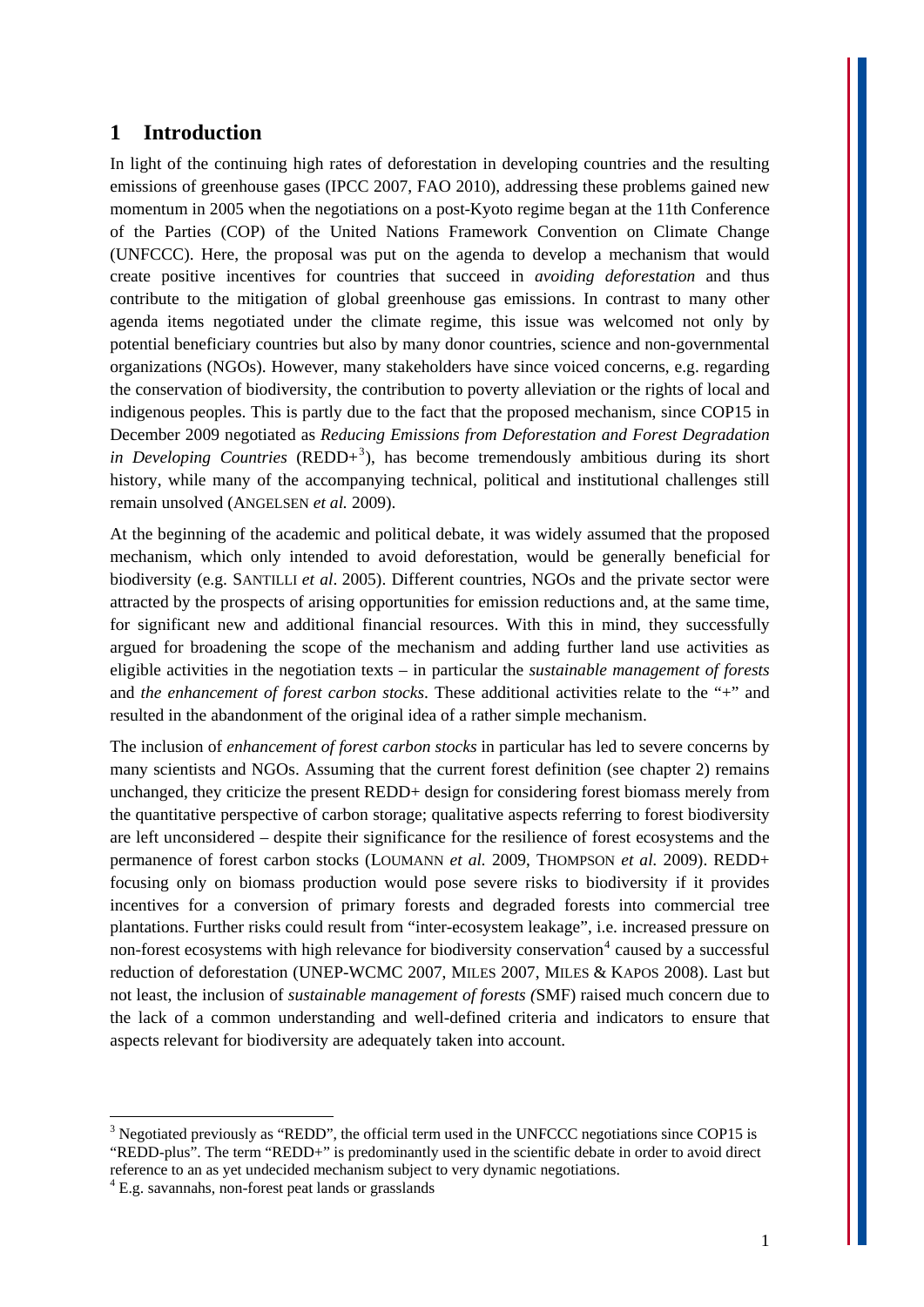It seems obvious that forest biodiversity will inevitably be affected by most potential REDD+ activities – positively or negatively. This has placed the negotiating Parties of the UNFCCC in a dilemma: on the one hand, the convention only has the mandate to set up a mechanism that solely focuses on the ecosystem service of carbon storage; on the other hand, it might create perverse incentives that impair other environmental objectives, e.g. those pursued by the Convention on Biological Diversity (CBD) (UNEP/CBD/COP/DEC/IX/5). The amplified scope of REDD+ made the original assumption of unconditional benefits for biodiversity and other ecosystem services (considered as *co-benefits*) obsolete. Therefore, the term has been replaced through *safeguards* in the negotiations of the UNFCCC which explicitly include both enhancing benefits for, and avoiding harm to, biodiversity. However, much confusion about these terms still exists among the political, scientific and NGO communities.

**Safeguards:** Avoiding risks to biodiversity, minimum requirement for all countries.

**Additional benefits:** Improvement of the state of biodiversity, depending on national and local circumstances.

As an approach for clarification, we define safeguards as the "minimum requirements for avoiding apparent risks to biodiversity". In addition to avoiding risks, some activities may provide considerable synergies – initially they appeared in official UNFCCC documents as *co-benefits*. Since this term has resulted in a misleading discussion, we use instead "additional benefits" to relate to those "activities that contribute to both mitigation of greenhouse gases and the conservation of biodiversity; they should be determined according to the national and local circumstances". If such additional benefits can be defined and measured, important prerequisites for their valuation would be fulfilled and supplementary incentives could be provided on a voluntary basis in addition to the agreed payments.

The objective of this paper is to contribute to one specific aspect of REDD+, i.e., to the environmental integrity of its overall design, facilitating implementation of biodiversity safeguards and additional biodiversity benefits. We intend to show that it is feasible to integrate biodiversity at different governance levels and to provide options and approaches for this purpose. The structure of this paper reflects the need for a coarse but coherent framework at the international level, for its specification at the national level and the implementation at the local level where currently many REDD+ pilot projects are being established. While acknowledging the crucial need to also consider the impact of REDD+ on development objectives and rights of indigenous and local peoples, this paper focuses on the implications for the conservation of biodiversity.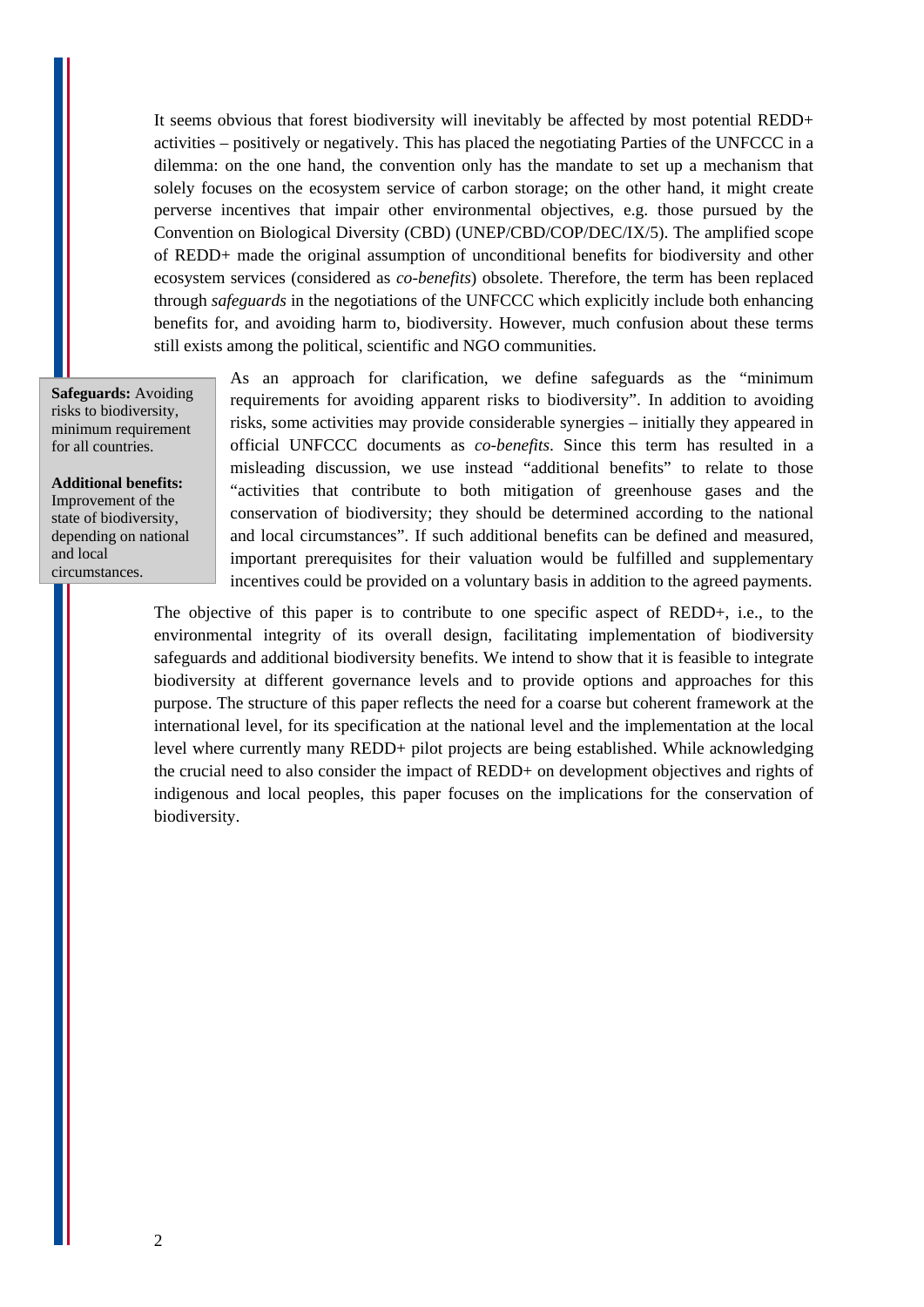# <span id="page-12-0"></span>**2 Biodiversity in international REDD+ policy design**

#### <span id="page-12-1"></span>**2.1 How biodiversity issues entered the UNFCCC negotiations**

As outlined in the introduction (chapter 1), concerns regarding potential impacts on biodiversity of the prospective mechanism entered the political debate with the inclusion in 2007 of activities beyond the original focus on the reduction of emissions from deforestation. Prior to this inclusion, possible harms to, and further benefits for, biodiversity had seldom been addressed within the official UNFCCC meetings and workshops. It was (and still is) often argued by negotiators in the UNFCCC process that the components of biodiversity are too difficult, if not impossible, to measure and that there is general disagreement on including such an unspecified term in the Convention text. However, in recognition of the potential biodiversity impacts of REDD, the Bali Action Plan (Decision 2/CP.13) already vaguely considered REDD as a mechanism that "*can promote co-benefits and may complement the aims and objectives of other relevant international conventions and agreements*"[5](#page-12-2) . COP13 gave the mandate to the Subsidiary Body on Scientific and Technological Advice (SBSTA) to deal with methodological issues of a future REDD mechanism until COP15. This 2-year-period was used to discuss the main technical challenges to adequate approaches for monitoring, reporting and verification (MRV) of carbon stock changes as a basis for compensation payments (FCCC/TP/2009/1) or the development of reference (emission) levels (expert meeting in Bonn, March 2009, FCCC/SBSTA/2009/2).

In 2009, *co-benefits* became a prominent agenda item during the negotiations of the Ad Hoc Working Group on Long-Term Cooperative Action (AWG-LCA), the main negotiation track for REDD focussing on political issues<sup>[6](#page-12-3)</sup>. A major change occurred when at the AWG-LCA intersessionals (Bonn, August 2009) the new term *safeguards* was introduced (non-paper 11):*"…[safeguards to protect biological diversity in host countries, including safeguards against conversion of natural forests to forest plantations, should be established]"*. The rationale behind this was to deal with the dilemma of not having a mandate to explicitly include biodiversity and the simultaneous need to ensure that REDD would not create incentives that could counteract the biodiversity objectives of the CBD. In later AWG-LCA negotiations *cobenefits* was replaced by *safeguards* (non-paper 18 & 39, FCCC/AWGLCA/2009/L.7/Add.6).

At COP15 the text on this matter reads: *"... the following safeguards should be [promoted]*  [and] [supported] (e) Actions that are consistent with the conservation of natural forests and *biological diversity, ensuring that actions […] are not used for the conversion of natural forests, but are instead used to incentivize the protection and conservation of natural forests and their ecosystem services, and to enhance other social and environmental benefits"* (COP15, FCCC/AWGLCA/2009/L.7/Add.6). This current negotiation text reads promisingly but still lacks a basis for operationalization and needs to be specified as outlined in the following.

1

<span id="page-12-2"></span><sup>5</sup> E.g. in 2008 at a REDD-workshop in Tokyo: *"Parties discussed the importance of co-benefits, for example protecting biodiversity and water resources. It was noted that good policy design ensures the promotion of co-benefits. In turn, co-benefits are often the main drivers of positive changes in forest* 

<span id="page-12-3"></span><sup>&</sup>lt;sup>6</sup> "...permanence and co-benefits such as biodiversity should be promoted..." (AWG-LCA 5, Bonn, April 2009) *or "…co-benefits such as biodiversity [conservation] [and ecosystem services] should be promoted…"* (AWG-LCA 6, Bonn, June 2009)*.*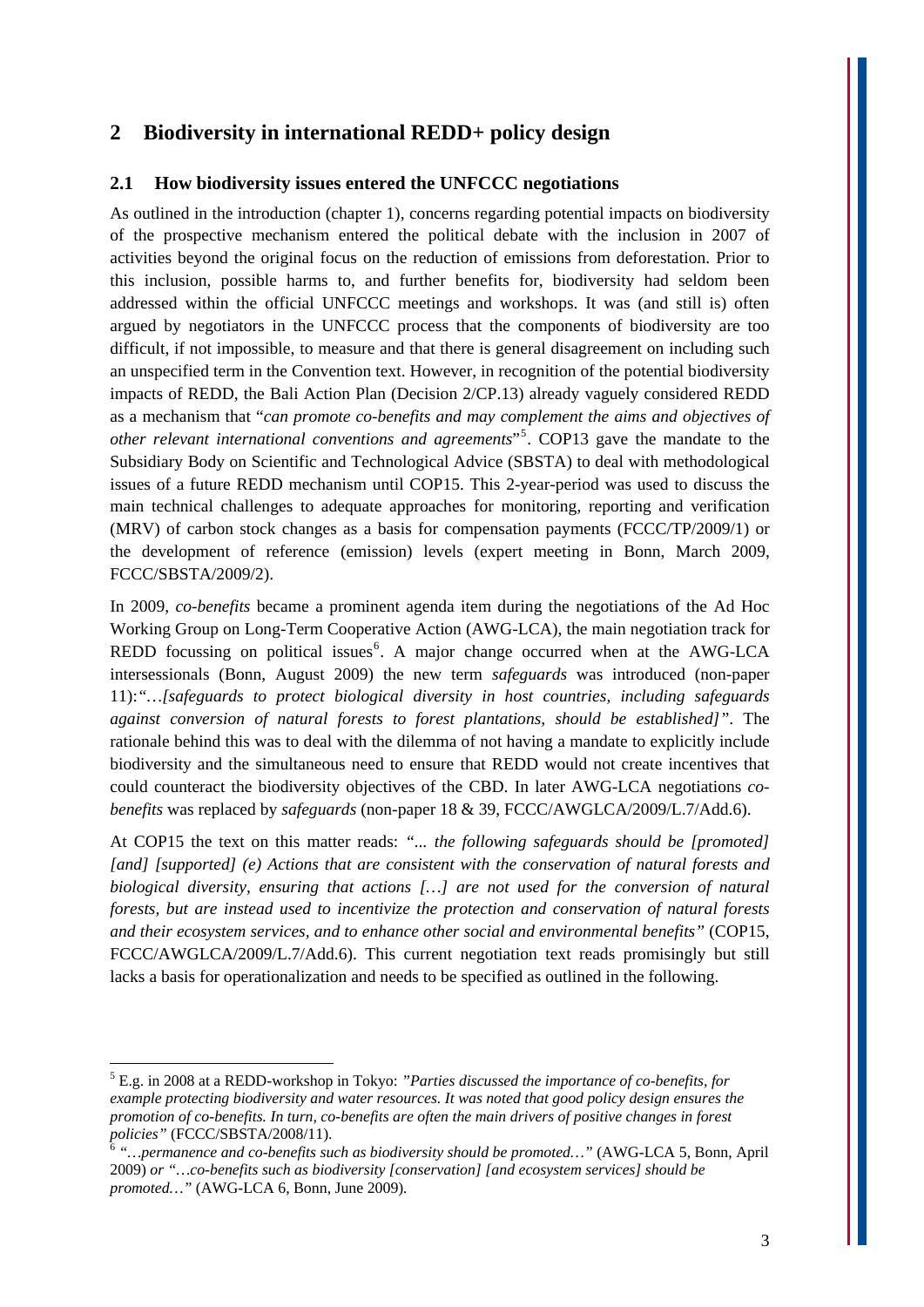#### **2.2 Principal concerns and issues related to biodiversity and REDD+**

The principal concerns for biodiversity are related to potential REDD+ incentives furthering a *conversion of natural forests*, a possible outcome in the context of the eligible activities *enhancement of carbon stocks* and of *sustainable management of forests* (SMF). Despite the

<span id="page-13-0"></span>Conversion of natural forests cannot be avoided if UNFCCC forest definitions do not differentiate between natural, modified and planted forests.

safeguard clause, incentives for the establishment of forest plantations are not yet effectively excluded if the current UNFCCC forest definitions (Decision  $11/CP.7$  $11/CP.7$ )<sup>7</sup> are to be applied to REDD+ without modification: for instance, in order to avoid a *conversion of natural forests* it is important to clearly define what constitutes a "natural" forest (SASAKI & PUTZ 2009, PISTORIUS 2009a). Linked to the definition issue is the question of how countries will be allowed to determine their domestic reference (emission) levels.

In theory, the eligible REDD+ activities<sup>[8](#page-13-2)</sup> can be considered separately but in practice they are often intricately linked and could allow for unsustainable management practices due to the lack of specification and comprehensive definitions. Illustrative examples are different kinds of afforestation and reforestation (A/R) activities which are not clearly distinguished under the UNFCCC (Decision  $11/CP.7$ <sup>[9](#page-13-3)</sup> and generally belong to the activity *enhancement of forest carbon stocks*; however, they can entail activities with highly variable impacts on biodiversity such as the establishment of monocrop forest plantations, forest restoration and forest rehabilitation.

The difference regarding biodiversity becomes obvious when comparing the UNFCCC

Afforestation and reforestation (A/R) activities differ significantly regarding their objectives and impacts on biodiversity.

 $\overline{a}$ 

definitions for A/R with the approach of the UNEP-World Conservation Monitoring Centre (UNEP-WCMC)<sup>[10](#page-13-4)</sup> for restoration, which adds a qualitative component by defining forest restoration as the effort *"to re-establish the presumed structure, productivity and species diversity of the forest originally present at a site. In time, the ecological processes and functions of the restored forest will closely match those of the original forest."* In the light of climate change this appears very ambitious,

<span id="page-13-1"></span><sup>7</sup> *"Forest" is a minimum area of land of 0.05-1.0 hectares with tree crown cover (or equivalent stocking level) of more than 10-30 per cent with trees with the potential to reach a minimum height of 2-5 metres at maturity in situ. A forest may consist either of closed forest formations where trees of various storeys and undergrowth cover a high proportion of the ground or open forest. Young natural stands and all plantations which have yet to reach a crown density of 10-30 per cent or tree height of 2-5 metres are included under forest, as are areas normally forming part of the forest area which are temporarily unstocked as a result of human intervention such as harvesting or natural causes but which are expected to revert to forest;* (FCCC/CP/2001/13/Add.1)

<span id="page-13-2"></span><sup>8</sup> *"Decides that developing country Parties should contribute to mitigation actions in the forest sector by undertaking the following activities"* (FCCC/AWGLCA/2010/6, chapter VI, para3)*:* 

*<sup>(</sup>a) Reducing emissions from deforestation;* 

*<sup>(</sup>b) Reducing emissions from forest degradation;* 

*<sup>(</sup>c) Conservation of forest carbon stocks;* 

*<sup>(</sup>d) Sustainable management of forest;* 

<span id="page-13-3"></span>*<sup>(</sup>e) Enhancement of forest carbon stocks;* 9 *"Afforestation is the direct human-induced conversion of land that has not been forested for a period of at least 50 years to forested land through planting, seeding and/or the human-induced promotion of natural seed sources;"* (FCCC/CP/2001/13/Add.1)

*<sup>&</sup>quot;Reforestation is the direct human-induced conversion of non-forested land to forested land through planting, seeding and/or the human-induced promotion of natural seed sources, on land that was forested but that has been converted to non-forested land. For the first commitment period, reforestation activities will be limited to reforestation occurring on those lands that did not contain forest on 31 December 1989."* (FCCC/CP/2001/13/Add.1)<br><sup>10</sup> http://www.unep-wcmc.org/forest/restoration/fris/concepts.aspx

<span id="page-13-4"></span>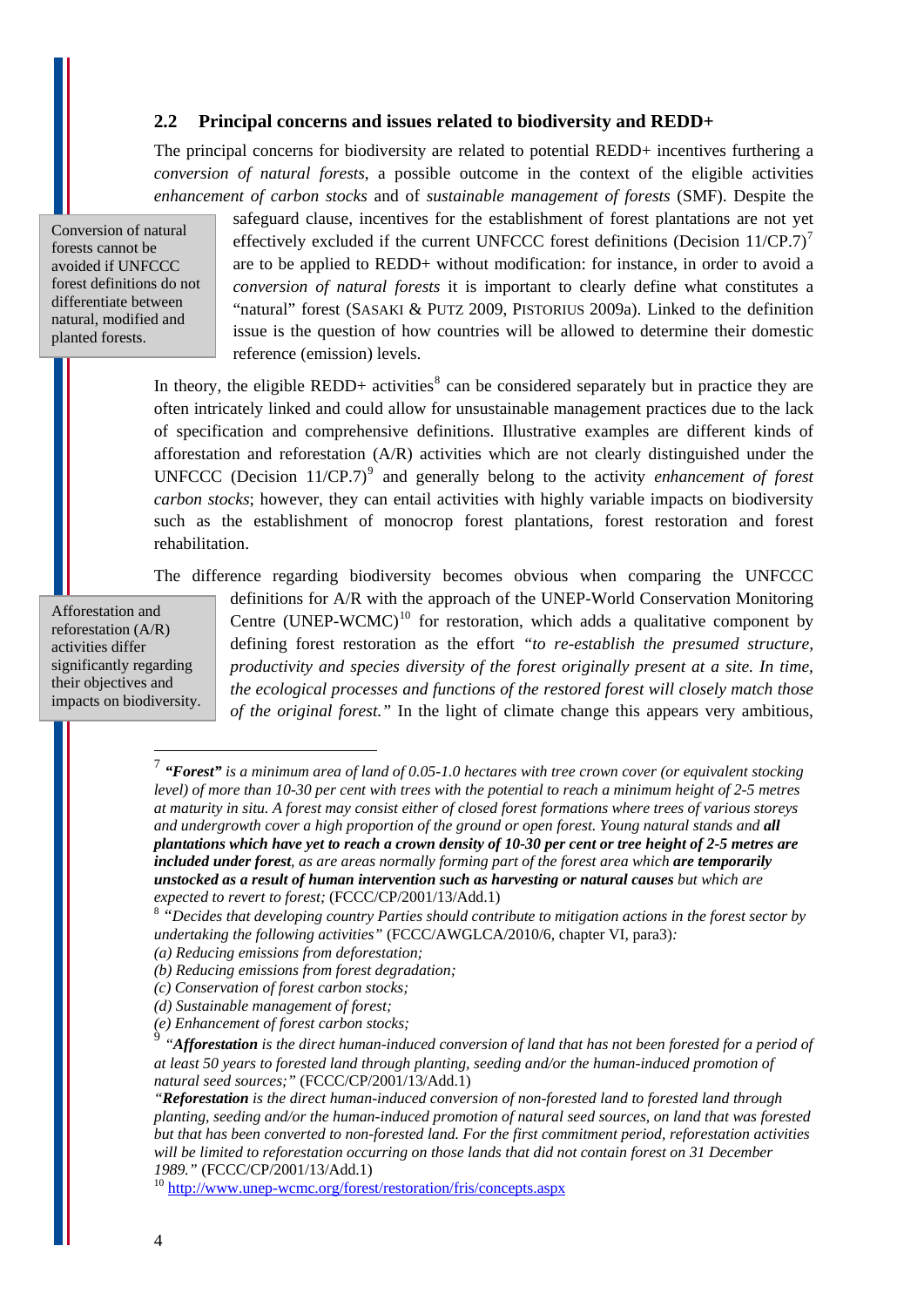especially in heavily degraded areas. More pragmatic and feasible seems UNEP-WCMC's approach to forest rehabilitation activities (ibid.): *"to re-establish the productivity and some, but not necessarily all, of the plant and animal species thought to be originally present at a site. (For ecological or economic reasons the new forest might also include species not originally present at the site). In time, the protective function and many of the ecological services of the original forest may be re-established."* 

Empirical evidence demonstrates the unique importance of primary forests for biodiversity conservation (BARLOW *et al.* 2007)*.* Although some studies indicate that tree plantations do not necessarily have low biodiversity indices<sup>[11](#page-14-0)</sup> (e.g. BARLOW *et al.* 2007, BROCKERHOFF *et al. 2008*) and can sequester significant amounts of carbon, others demonstrate the negative overall impact of large-scale timber plantations for biodiversity in cleared primary forest landscapes (e.g. KANOWSKI *et al.* 2005). Beyond that, the different elements of biodiversity in natural forests are crucial for a sustained provision of the different ecosystem services vital for human well-being (MEA 2005). Where natural forests have already been destroyed, careful restoration and rehabilitation activities for enhancing carbon stocks are likely to produce considerably more additional biodiversity benefits than the establishment of plantations (KAROUSAKIS 2009, PISTORIUS 2009a, b, HARVEY *et al.* 2010a, VON SCHELIHA *et al.* 2009).

Forest restoration and rehabilitation are long-term oriented activities which are often less profitable, and require more elaborate silvicultural approaches and expertise than establishing a tree plantation. To make the issue even more complex, there are many different types of plantations and a variety of silvicultural management approaches that can help to improve their value for biodiversity, e.g. by mixing (native) tree species, extending rotation periods and applying certified management practices. In addition, restoration and rehabilitation can also apply to forests areas degraded by destructive logging, poaching or wildfires (PUTZ & ZUIDEMA 2008, ASNER *et al.* 2005). This directly leads to another issue of concern, that being the eligible but unclear REDD+ activity of SMF. Generally, management activities have different impacts on both forests and their surrounding ecosystems – depending on the kind of activity and the specific circumstances of the area where it is implemented. For example, the implementation of "sustainable" management activities has more severe impacts on biodiversity in untouched primary forests than in forests that are already managed for timber (BARLOW *et al.* 2007, SCBD 2009a).

The REDD+ negotiations under the UNFCCC have created a new momentum and a further need to define sustainable forest management (SFM) in order to make it operational for REDD+. SFM is considered as an evolving concept; it is based on the "forest principles" adopted at the United Nations Conference on Environment and Development (UNCED) in Rio in 1992 and is to be specified, e.g. in regional processes, by *"formulating scientifically sound criteria and guidelines for the management, conservation and sustainable development of all types of forests"*[12](#page-14-1). So far, the negotiation texts use the unspecified term of SMF which is considered as a new and still rather neutral term compared to SFM which already has a long and controversial history. It is not apparent whether this is due to technical or political reasons, but we assume that SFM or SMF in the context of REDD+ ultimately have the same intention – to restore the functionality of forest ecosystems and to introduce management practices that allow for a sustainable use of all ecosystem services – provisioning, regulating and cultural alike.

<u>.</u>

<span id="page-14-0"></span> $11$  Depending i.a. on the sampled taxa or the kind of landscape matrix surrounding the plantations.

<span id="page-14-1"></span><sup>12</sup> <http://www.un.org/documents/ga/conf151/aconf15126-3annex3.htm>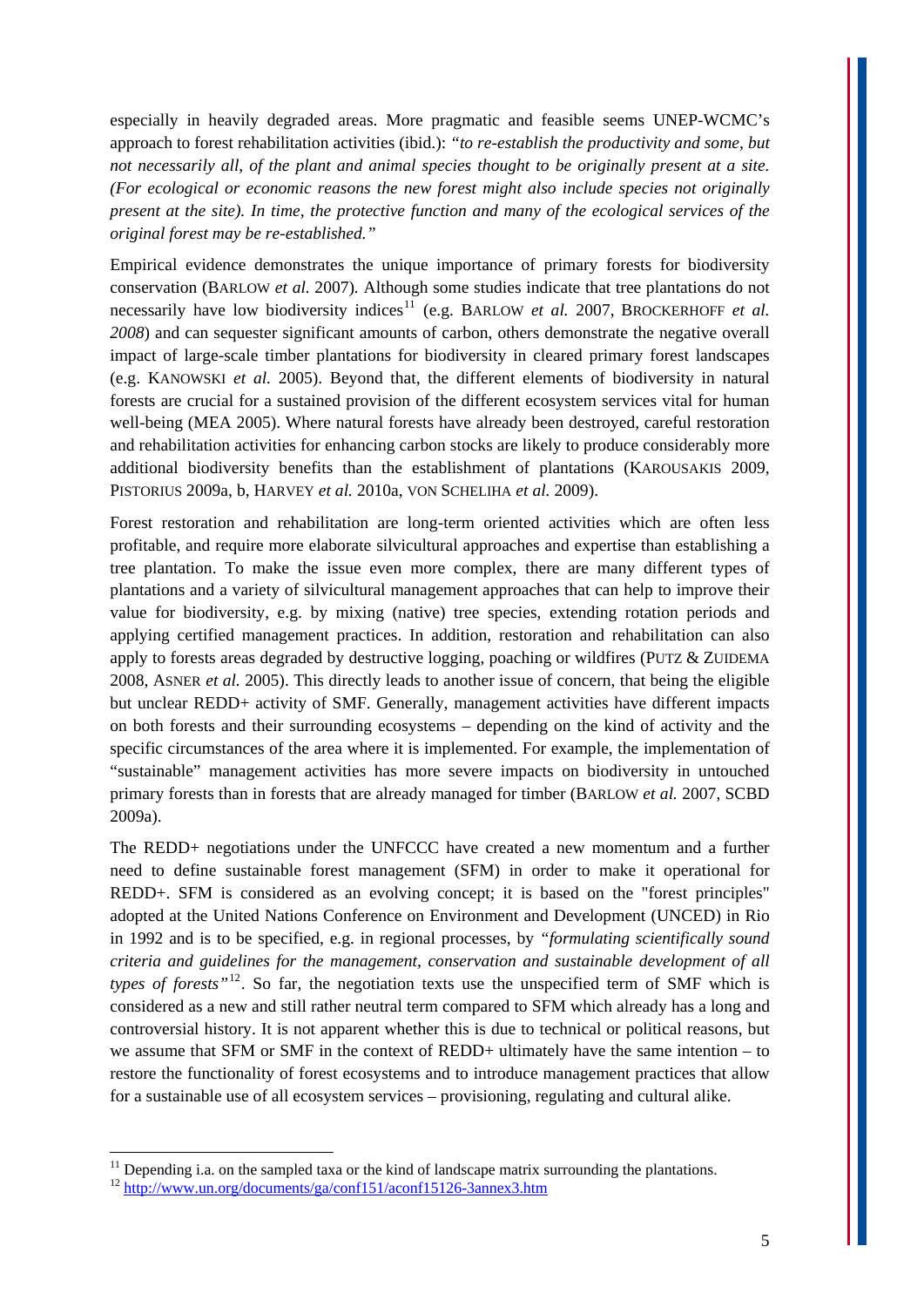The seven thematic components of SFM are widely accepted<sup>[13](#page-15-1)</sup> and acknowledged by the United Nations Forum on Forests (UNFF). The regional processes, including the International Tropical Timber Organization (ITTO), have worked on a criteria and indicators system for SFM (ITTO 2005), and the Secretariat of the CBD and IUCN have published a good practice guidance on sustainable forest management (SCBD 2009b). The latter includes references to and examples from relevant work by other members of the Collaborative Partnership on Forests (CPF), e.g. ITTO/IUCN guidelines for the conservation and sustainable use of biodiversity in tropical timber production forests.

Despite the above-mentioned work and the ongoing efforts to clarify the SFM concept, the

Both the yet undefined activity of *sustainable management of forests (SMF)* and the concept of *sustainable forest management (SFM)*  lack criteria and indicators useful for supporting REDD+ biodiversity safeguards. prevailing lack of clearly defined criteria and indicators still allows for very divergent views on what SFM entails and results in skepticism and strong concerns: while some argue that the conservation of primary forests, e.g., in protected areas, could and should be an integral part of SFM, others associate SFM with the profitoptimizing exploitation of forest resources – even in primary forests. In this context, it remains unclear if the implementation of management activities such as reduced impact logging in primary forests can be characterized as sustainable (SCBD 2009a).

In conclusion, despite the present text on safeguards, the prospective REDD+ mechanism entails risks for biodiversity. The forest-related processes discussed here have diverging views and fundamental, perspective-based understandings of the terms *sustainable* and *management*. Differing, unspecified or non-existent definitions for crucial forest aspects and activities entail international key challenges, not only for developing a comprehensive and coherent REDD+ mechanism.

#### <span id="page-15-0"></span>**2.3 REDD+ under the CBD and in other multilateral processes**

In view of the relevance of a REDD+ mechanism for terrestrial biodiversity, the CBD initiated the second Ad Hoc Technical Expert Group on Biodiversity and Climate Change (AHTEG-BDCC) in 2008 to analyze the links between biodiversity and climate change adaptation and mitigation. The outcomes of this AHTEG are summarized in a report presented at a UNFCCC COP15 side event (SCBD 2009a); it provides an overview of the suggested activities within the scope of REDD+ and their potential positive and negative impacts on biodiversity (Table 1).

Though intended to provide input into the UNFCCC process and to foster a closer collaboration between the CBD and the UNFCCC, the report has had little impact so far on the negotiation process of the UNFCCC – one reason being that negotiators argue the report has not yet been officially accepted by a CBD COP. The recommendations made in the report were further discussed at SBSTTA14 (UNEP/CBD/SBSTTA/14/6), for potential inclusion in a COP decision at COP10 in Nagoya: "*SBSTTA Welcomes the report of the Second Ad Hoc Technical Expert Group on Biodiversity and Climate Change (UNEP/CBD/SBSTTA/14/INF/21), and encourages Parties, other Governments, relevant organizations, processes and initiatives and the Executive Secretary to take its findings into consideration where appropriate when carrying out work on biodiversity and climate change."* In addition, SBSTTA14 discussed the potential collaboration regarding further development of REDD+ of the CBD with the Secretariat of the UNFF, the World Bank, the Secretariat of the UNFCCC, and other CPF members and forwarded respective suggestions to COP10 (UNEP/CBD/COP/10/3).

 $\overline{a}$ 

<span id="page-15-1"></span> $13$  (1) Extent of forest resources; (2) Biological diversity; (3) Forest health and vitality; (4) Productive functions of forest resources; (5) Protective functions of forest resources; (6) Socio-economic functions; (7) Legal, policy and institutional framework. (http://[www.fao.org/forestry/sfm/24447/en/](http://www.fao.org/forestry/sfm/24447/en/))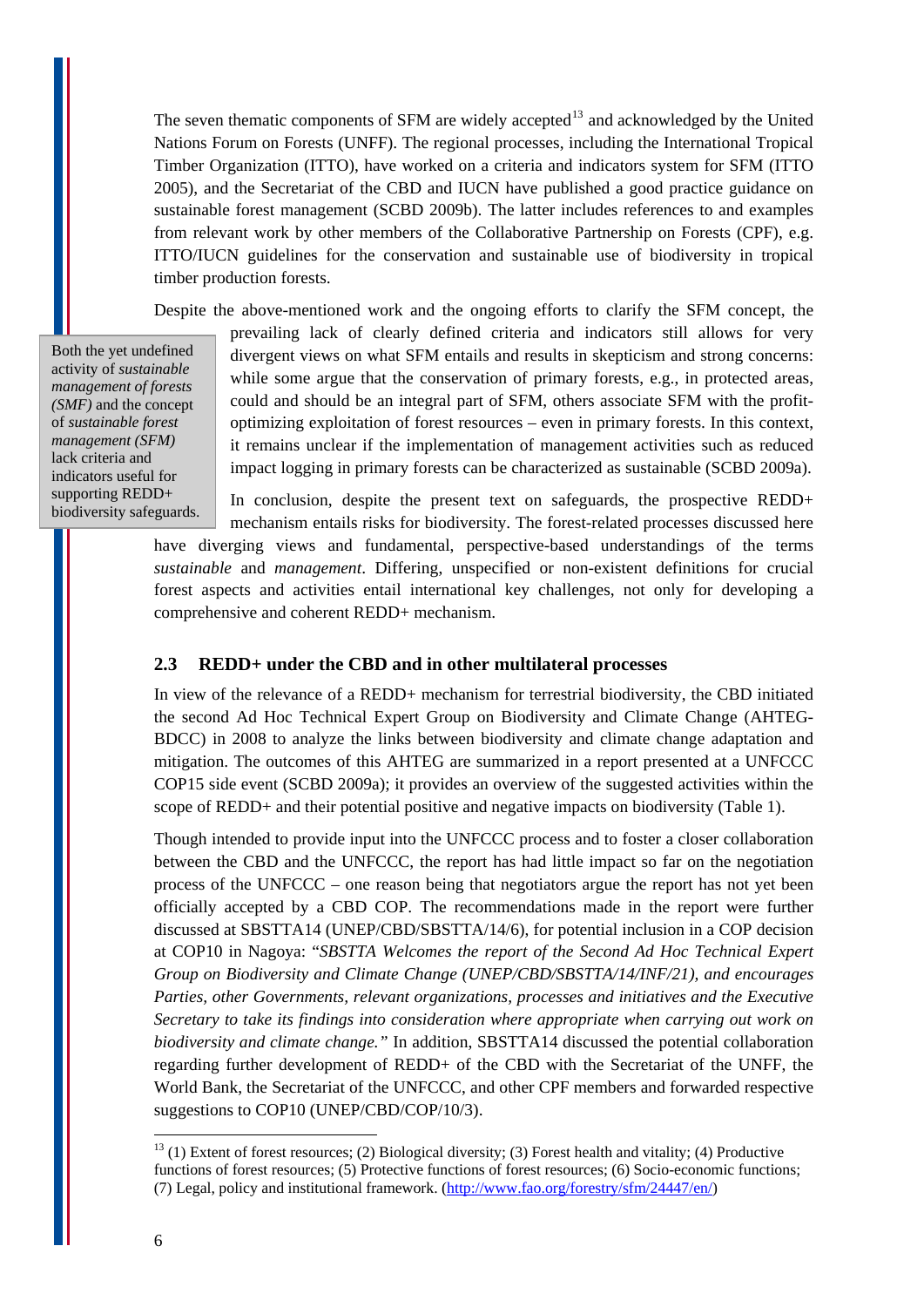| <b>Mitigation</b><br>activity                                            | <b>Potential benefits</b>                                                                                                                         | <b>Potential risks</b>                                                                                       | <b>Possible actions</b>                                                                                                                                                                                                                                      |
|--------------------------------------------------------------------------|---------------------------------------------------------------------------------------------------------------------------------------------------|--------------------------------------------------------------------------------------------------------------|--------------------------------------------------------------------------------------------------------------------------------------------------------------------------------------------------------------------------------------------------------------|
| Reducing<br>emissions from<br>deforestation<br>and forest<br>degradation | - Reduced forest loss and<br>reduced forest<br>degradation<br>- Reduced fragmentation                                                             | - Leakage into non-<br>forest areas of high<br>relevance for<br>biodiversity<br>(inter-ecosystem<br>leakage) | - Prioritize REDD+ actions in areas of<br>high forest biodiversity<br>- Develop premiums within incentive<br>measures to enhance additional<br>biodiversity benefits<br>- Improve forest governance<br>- Promote broad participation                         |
| Forest<br>conservation                                                   | - Conservation of intact<br>forest habitat<br>- Reduced fragmentation<br>- Enhanced landscape<br>integrity                                        | - Leakage                                                                                                    | - Prioritize high biodiversity forests<br>- Maintain landscape connectivity<br>- Conserve a high diversity of forest<br>types                                                                                                                                |
| Sustainable<br>management of<br>forests (SMF)                            | - Reduced degradation of<br>forests (relative to<br>conventional logging)                                                                         | - Potential<br>encroachment in<br>intact forest                                                              | - Prioritize SMF in forest areas that<br>are already being intensively used<br>- Apply best practice guidelines                                                                                                                                              |
| Afforestation<br>and<br>reforestation<br>(A/R)                           | - Habitat restoration of<br>degraded landscapes<br>(use of native species<br>and diverse plantings)<br>- Enhancement of<br>landscape connectivity | - Introduction of<br>invasive and alien<br>species<br>- Replacement of<br>native grasslands<br>etc.          | - Apply best practice guidelines<br>- Prevent replacement of intact forests<br>and non-forest native ecosystems by<br>forest plantations<br>- Enhance landscape connectivity<br>- Develop premiums within incentive<br>measures for biodiversity co-benefits |

**Table 1:** Links between biodiversity and REDD+ activities (adapted from SCBD 2009a).

During the brief history of the REDD+ mechanism, the issue has been taken up by many organizations and institutions. The foci are different but the overall objective is the same: making REDD+ operational as soon as possible. Next to the World Bank's Forest Carbon Partnership Facility (FCPF) and the UN-REDD Programme (see chapter 3) the Interim REDD+ Partnership (formerly called Paris-Oslo Initiative) has gained much momentum. Established in May 2010, its mission is to support a rapid implementation of REDD+ "*by serving as an interim platform for the Partners to scale up REDD+ actions and finance, and to that end to take immediate action, including improving the effectiveness, efficiency, transparency and coordination of REDD+ initiatives and financial instruments, to facilitate among other things knowledge transfer, capacity enhancement, mitigation actions and technology development and transfer*<sup>"[14](#page-16-0)</sup> Regarding safeguards, the document explicitly states as goals:

- *to ensure the economic, social and environmental sustainability and integrity of our REDD+ efforts and to enhance social and environmental benefits*
- *to promote and support the safeguards provided by the AWG-LCA draft decision text on REDD+, adjusted by any UNFCCC COP decision on this matter, as well as existing programmatic safeguards, where relevant.*

Due to its voluntary nature the Interim REDD+ Partnership provides an opportunity to promote the implementation of biodiversity safeguards and the generation of additional biodiversity benefits at the national level. Without prejudging the UNFCCC negotiations, the partnership is likely to play an increasing role in the international arena because there is wide agreement that even if the logjam resulting from COP15 cannot be resolved, it is crucial to pursue and intensify the development

The Interim REDD+ Partnership is likely to play an increasing role in facilitating REDD+ implementation at the national level.

1

<span id="page-16-0"></span><sup>&</sup>lt;sup>14</sup> REDD+ Partnership founding document, adopted May 27th, 2010, Paris-Oslo.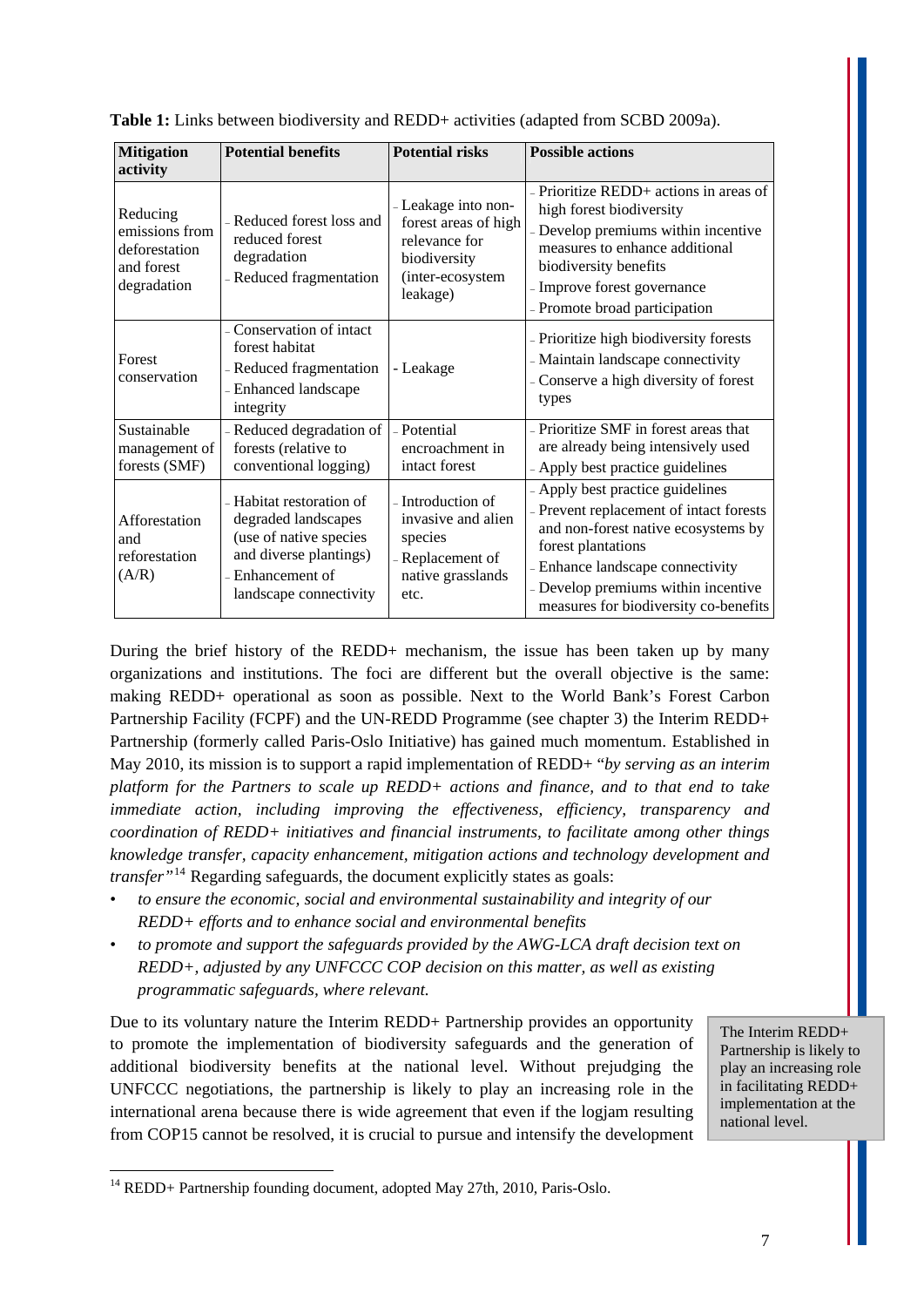and up-scaling of capacities for REDD+. At the last meeting of the AWG-LCA in August 2010, the Partnership succeeded, after fierce debates, in agreeing on a concrete work plan for 2010 and on an indicative list of activities for the period of 2011 and 2012.

#### <span id="page-17-0"></span>**2.4 Resulting needs at the international level**

If safeguards for biodiversity are considered as a minimum requirement and as a basis for the generation of additional benefits, two core questions arise: which is the appropriate governance level for their specification and how can they be implemented? Although the current UNFCCC negotiation text explicitly refers to the risk of the *conversion of natural forests* (section 2.1), it does not provide an operational basis for the implementation of this safeguard, nor does it deal with the possible implications for biodiversity from the activities eligible under REDD+.

Above all, there is the need to clarify terms and definitions related to forests and biodiversity in order to establish a common basis for further negotiations. This entails close collaboration with other international processes such as the CBD, UNFF and FAO that are also concerned with forest and biodiversity issues. In this context, the UNFCCC needs to decide on:

- a) *Adequate forest definitions or reference to more specific definitions for different forest types* in order to avoid that REDD+ funding furthers the conversion of natural and semi-natural forests into commercial tree plantations.
- b) *A stringent concept for SMF or a reference to SFM under the provision of substantial specification*, which implies the development of well-defined criteria and measurable indicators to ensure that the concept itself serves as a safeguard.
- c) *Safeguards to avoid inter-ecosystem leakage.* Potential shifts of land use change pressure to non-forest ecosystems (e.g. non-forest peatlands) are actually not yet addressed in the UNFCCC negotiation texts. Comparable shifts to low-carbon forest ecosystems are covered by REDD+ but could also occur if the REDD+ carbon accounting rules provide incentives to focus on high carbon forests.
- d) *Documentation of safeguards.* If safeguards are agreed on at the international level, they will remain "toothless tigers" as long as there are no adequate systems in place to survey their performances. There is a need to document the impacts of REDD+ on biodiversity as a basis for evaluating and potentially readjusting the mechanism (e.g. regarding the eligible activities or the modalities of compensation payments) – especially if the safeguards do not provide the necessary level of effectiveness regarding the aspired environmental integrity.

Options and approaches for coping with these needs are proposed in chapter 5.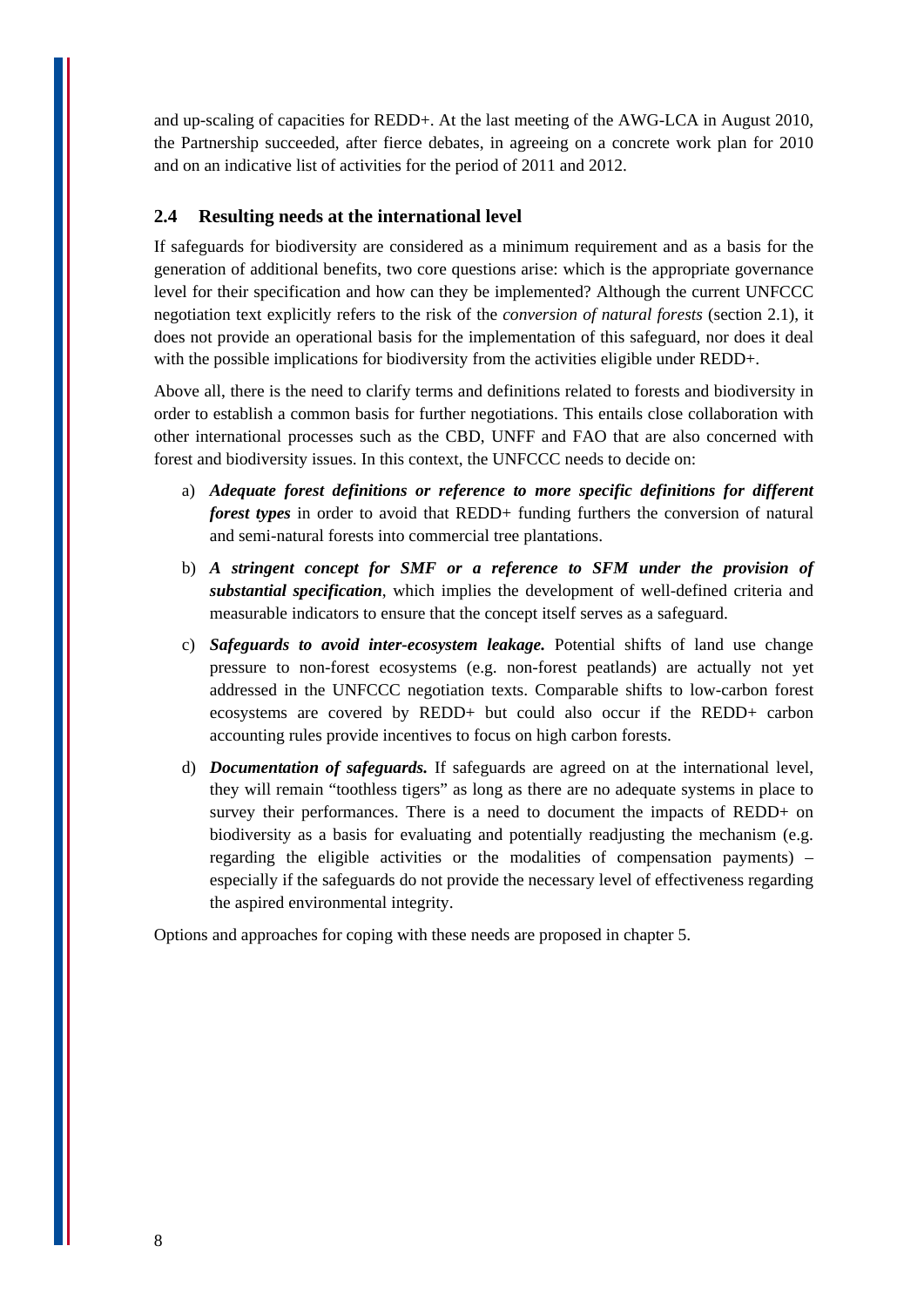#### further submitted a Readiness Preparation Proposal (R-PP) and four countries a draft R-PP<sup>[15](#page-18-2)</sup>. Due to the large number of participating countries, FCPF and UN-REDD have considerable

<span id="page-18-1"></span>**3.1 Requirements of FCPF and UN-REDD** 

influence on the scope, design and contents of REDD+ national strategies globally. This may

The World Bank's FCPF and UN-REDD assist developing countries in preparing for participation in the REDD+ mechanism through capacity building and financial support for national strategy development. In July 2010, the UN-REDD supported nine countries (eight of which also participate in the FCPF) with funding and through networking and knowledge sharing. Regarding FCPF, 37 countries submitted a Readiness Preparation Idea Note (R-PIN), the first step in the FCPF Readiness Mechanism, which serves as an overview of the current situation in the countries and possible elements of a REDD+ strategy. Eleven of these countries

# <span id="page-18-0"></span>**3 Biodiversity in national REDD+ strategies**

National strategies constitute a key component of REDD+ because they will set the specific

national framework for implementation of the mechanism. Although the negotiations are still ongoing, many developing countries are already preparing national strategies in anticipation of an adoption of REDD+. The UNFCCC can at most  $-$  if at all  $$ provide general guidelines regarding the implementation of biodiversity safeguards and the achievement of additional biodiversity (see chapter 2). Thus, the successful integration of biodiversity aspects under REDD+ depends strongly on the adequate design and implementation of REDD+ strategies at the national level (DICKSON *et al.* 2009).

There is scope for individual countries to decide on particular biodiversity safeguards and additional benefits, and to tailor their national strategy to their particular political, environmental and socio-economic circumstances. The national strategies have to deal with a broad spectrum of different governance challenges, e.g. unclear forest laws, illegal logging, poor policy harmonization across sectors and unclear land tenure rights; therefore, countries are also required to select the appropriate types of political instruments to address the various main REDD+ elements (ANGELSEN 2009): reducing emissions from deforestation, reducing emissions from forest degradation, conservation of forest carbon stocks, SMF and enhancement of forest carbon stocks (FCCC/AWGLCA/2010/6). There are a range of possible political and juridical measures for implementation at national and subnational levels, e.g., forest law enforcement, land tenure reforms, policy changes in the agricultural sector and in incentive policies, provision of information as well as integrated landscape planning. These measures can be complemented by project-type activities at regional and local scales, e.g., forest conservation and A/R activities.

The decision process on how to integrate biodiversity objectives into national REDD+ strategies

does not take place in a vacuum. In fact, it is being strongly influenced by the available information on the state of biodiversity in a country and by existing strategies to protect or restore biodiversity that have been defined prior to the REDD+ process (for guidelines on defining viable biodiversity objectives and indicators see chapter 4). Beyond that, there are two important aspects for the development of national strategies that will be illustrated further in the following: requirements of the World Bank´s FCPF and the UN-REDD Programme (section 3.1) and experience gained from REDD+ pilot projects (section 3.2).

REDD+ countries face the opportunity and the challenge to develop and implement their own biodiversity objectives and related policy measures.

National strategies are key for implementing biodiversity safeguards and achieving additional biodiversity benefits from REDD+.

<span id="page-18-2"></span><sup>1</sup> <sup>15</sup> <http://www.forestcarbonpartnership.org/fcp/node/257> (as of July 2010)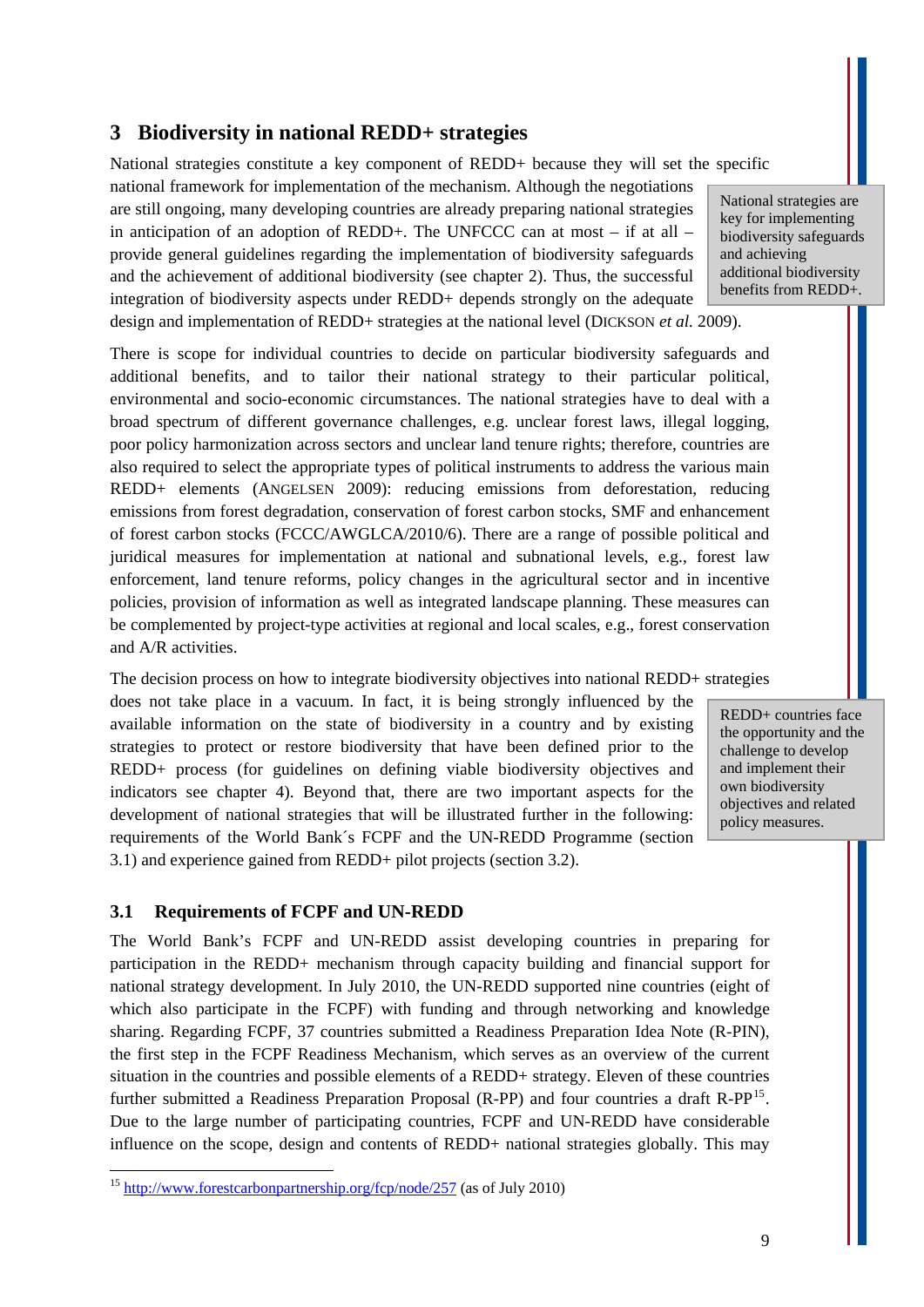even increase when FCPF and UN-REDD streamline their efforts by facilitating a joint management team under the REDD+ Partnership as decided in its work plan in August 2010.

Both programs have started to promote the consideration of biodiversity issues in national strategies following the rising attention on biodiversity safeguards and additional benefits within

FCPF encourages countries to carry out a strategic environmental and social assessment (SESA) for national REDD+ strategies but so far the focus is on social impacts.

the international negotiations. The FCPF asks countries to carry out strategic environmental and social assessments (SESA) as part of the national REDD+ strategy development in order to prevent negative impacts resulting from REDD+. SESAs are intended to *"enable the REDD Country Participant to identify likely impacts and risks, as well as opportunities, and consequently make more informed and appropriate choices between strategic options"*[16](#page-19-1). Since March 2010, the FCPF has also provided guidelines based on the World Bank´s safeguard policies for participant countries to facilitate the incorporation of environmental and social

considerations in readiness activities<sup>[17](#page-19-2)</sup>. The guidelines target the identification of policy, legal, regulatory, institutional and capacity gaps that might undermine the environmental and social sustainability of REDD+.

SESA requires assessing potential environmental risks resulting from REDD+ activities, which appears to be a promising approach for a comprehensive national strategy; however, most FCPF participant countries are currently in the preparation phase and SESAs so far predominantly target the social impacts of REDD+ strategies. It is still uncertain, when and how the environmental assessments will be conducted and whether it will be possible to claim that they adequately consider ecological aspects.

The UN-REDD Programme provides countries with information, tools and guidelines regarding the incorporation of biodiversity issues into national strategies. For this purpose it cooperates

UN-REDD offers expertise on integrating biodiversity into national REDD+ strategies but does not provide specific requirements or incentives to do so.

closely with the UNEP-WCMC, e.g. by developing maps on the spatial distribution of carbon density in biomass and soil related to biodiversity in different UN-REDD pilot countries (MILES *et al.* 2009, LI *et al*. 2009, KAPOS *et al.* 2009) (see also chapter 4, Table 2). UN-REDD encourages but does not oblige countries to integrate biodiversity aspects into their national strategies. Until now, this optional approach has not been strong enough to guide the beneficiary countries towards developing comprehensive and farsighted strategies for biodiversity conservation under REDD+.

#### <span id="page-19-0"></span>**3.2 Role of REDD+ pilot projects for national strategies**

During the last five years, more than 50 REDD+ pilot projects<sup>[18](#page-19-3)</sup>, also called REDD+ demonstration activities, have been established. They have the objective to directly reduce emissions from deforestation and degradation in specific geographic areas comprising between 50,000 and 500,000 ha (WERTZ-KANOUNNIKOFF & KONGPHAN-APIRAK 2009) and are strongly focused on maintaining or increasing forest carbon stocks. Many REDD+ pilot projects were initiated by collaborations between NGOs and other stakeholders who regard REDD+ as a potential source of additional financial funding for conservation activities. As such, pilot

 $\overline{a}$ 

<span id="page-19-2"></span><span id="page-19-1"></span><sup>&</sup>lt;sup>16</sup> http://www.forestcarbonpartnership.org/fcp/Node/243<br><sup>17</sup> Incorporating Environmental and Social Considerations into the Process of Getting Ready for REDD plus, Forest Carbon Partnership Facility (FCPF), Readiness Fund, Note FMT 2010-9, Revised Draft, March 7, 2010.

<span id="page-19-3"></span><sup>&</sup>lt;sup>18</sup> Since the landscape of developing REDD+ pilot projects is rapidly changing, project overviews can only be regarded as "snapshots" of information at a given time (CENAMO *et al.* 2009; CERBU *et al.* 2009; WERTZ-KANOUNNIKOFF & KONGPHAN-APIRAK 2009).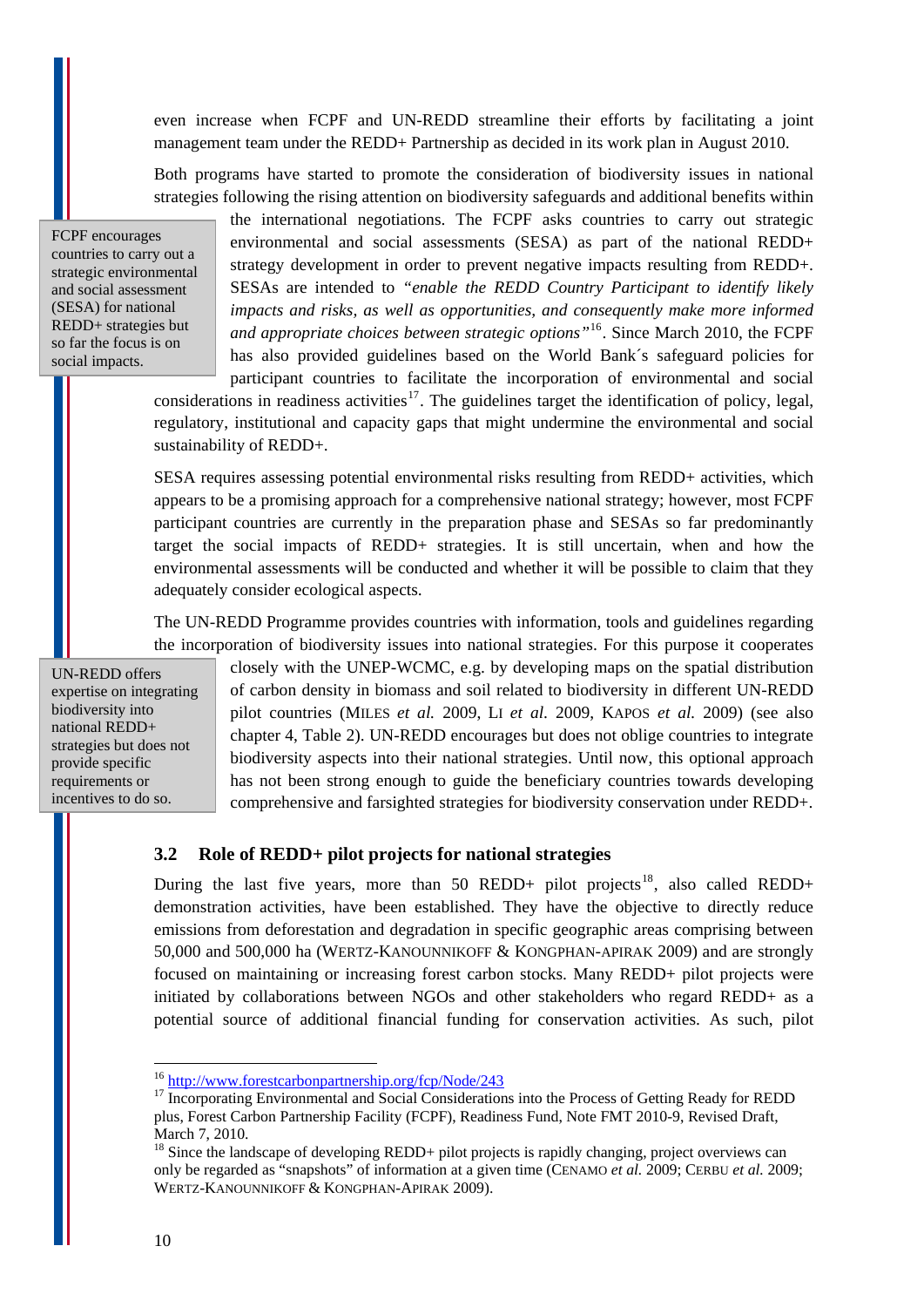projects frequently developed from protected areas, e.g., the Kasigau REDD Project, Kenya (WILDLIFE WORKS CARBON LLC 2008), the Genesis Forest Project, Brazil (INSTITUTO ECOLÓGICA *et al.* 2008), and the Noel-Kempff Mercado Climate Action Project, Bolivia (SEIFERT-GRANZIN 2007). The overall notion is to use pilot projects as a test run for the implementation of REDD+ at the national scale.

Selling carbon certificates on the voluntary market has become an important source of funding for REDD+ pilot projects, although they mostly depend on upfront financing through other funding sources. Besides carbon certification, pilot projects rely on additional certification by a recognized standard that evaluates socio-economic and ecological impacts in order to add further financial value to their carbon credits. These standards partly require the setting and monitoring of biodiversity objectives (see chapter 4) and have thus contributed to promoting the synergetic effects of carbon stock and biodiversity conservation. Until now, the Climate, Community and Biodiversity Alliance (CCBA) project standard (CCBA 2008) has the strongest requirements for additional environmental benefits (MERGER 2008) and can be regarded as project standard with the most clearly defined provisions for biodiversity (ENTENMANN 2010, in press).

Pilot projects are ideal world scenarios of REDD+ because they cover a relatively small geographic area, have mostly been established by highly motivated stakeholders such as NGOs

and often have a strong focus on activities that serve carbon, livelihood and biodiversity objectives. Notwithstanding their model character, first lessons learnt from pilot projects can yield crucial information for designing REDD+ strategies at the national level (WERTZ-KANOUNNIKOFF & KONGPHAN-APIRAK 2009, HARVEY *et al.* 2010b, VATN & ANGELSEN 2009): regarding biodiversity, the projects can demonstrate which measures and activities have had a positive impact on biodiversity and which tools and methods are useful to monitor those impacts (for details see chapter 4). Yet, due to the relatively small size of pilot projects, it will not

be possible to upscale all project activities and monitoring methods to larger forest areas at the country scale. Pilot projects can also help to deal with the aspect of leakage; although they apply measures to prevent or reduce spatial dislocation of deforestation activities and other kinds of biodiversity degradation, it is to be expected that some leakage takes place in the areas outside the projects. Additionally, they can help to identify measures that have been successful in preventing leakage, e.g. implementation of viable alternative livelihood strategies (AUCKLAND *et al.* 2003).

The successful implementation of safeguards and the achievement of additional biodiversity benefits depend on the careful selection of areas for pilot projects and other REDD+ activities.

Forests in protected areas are important cornerstones in REDD+ programs because they are likely to encompass outstanding biodiversity elements and their effective management can contribute considerably to carbon storage (e.g. ANDAM *et al.* 2008, NELSON & CHOMITZ 2009, CAMPBELL *et al.* 2008a,b). Channeling REDD+ funding to forest protected areas, where governance structures, including conservation infrastructure and management plans, are already in place but not functional due to financial shortcomings, can be an efficient way to create long-term synergies for

carbon, biodiversity and livelihood objectives. In addition, national strategies could aim at meeting carbon and biodiversity objectives by implementing forest conservation activities in priority areas for biodiversity conservation. Hereby, countries can rely on data and information that has been and is currently generated nationally, e.g. for the CBD gap analyses, as well as on international concepts and databases (for details see chapter 4).

Lessons learnt from pilot projects can inform national REDD+ strategy design and implementation, particularly regarding the consideration of biodiversity aspects.

Careful selection of priority areas for pilot projects and other REDD+ activities is crucial in meeting both carbon and biodiversity objectives.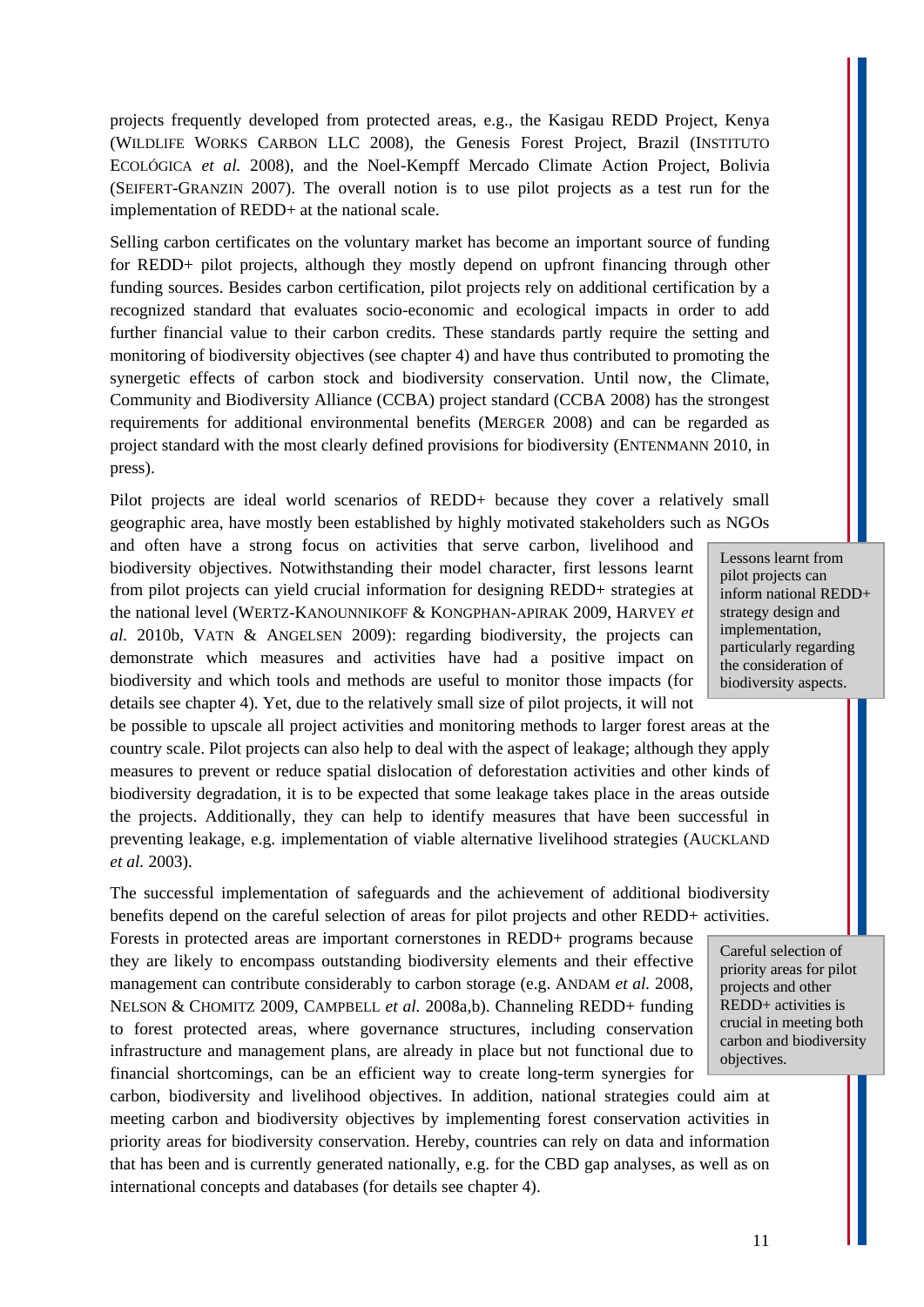#### <span id="page-21-0"></span>**3.3 Resulting needs at the national level**

It is paramount that biodiversity issues are considered in national strategies from the very beginning of the planning process in order to create synergies between carbon and biodiversity conservation. For instance, countries need to answer the crucial questions regarding which aspects of biodiversity are considered important, how they are distributed nationally, where there are priority areas for biodiversity conservation and how to define the national biodiversity objectives (see also chapter 4). They can use this information to decide which areas are most suitable for the various elements of REDD+ and where spatial and temporal leakage might be a problem. In this context, there are three main challenges:

- a) *Integrated land use planning.* Developing the national REDD+ strategy touches on socio-economic, environmental and political aspects and thus requires close cooperation between different ministries, public authorities and other relevant stakeholders such as indigenous peoples and affected local communities.
- b) *Setting sound biodiversity objectives.* Each country needs to define biodiversity objectives that relate to the specific national circumstances and can serve as a reference for formulating and implementing safeguards and additional benefits.
- c) *Documentation of safeguards and additional benefits.* Countries need to develop strategies for assessing the impacts of REDD+ on biodiversity in support of sustainable development and in order to fulfill donor requirements.

Options and approaches for coping with these needs are proposed in chapter 5.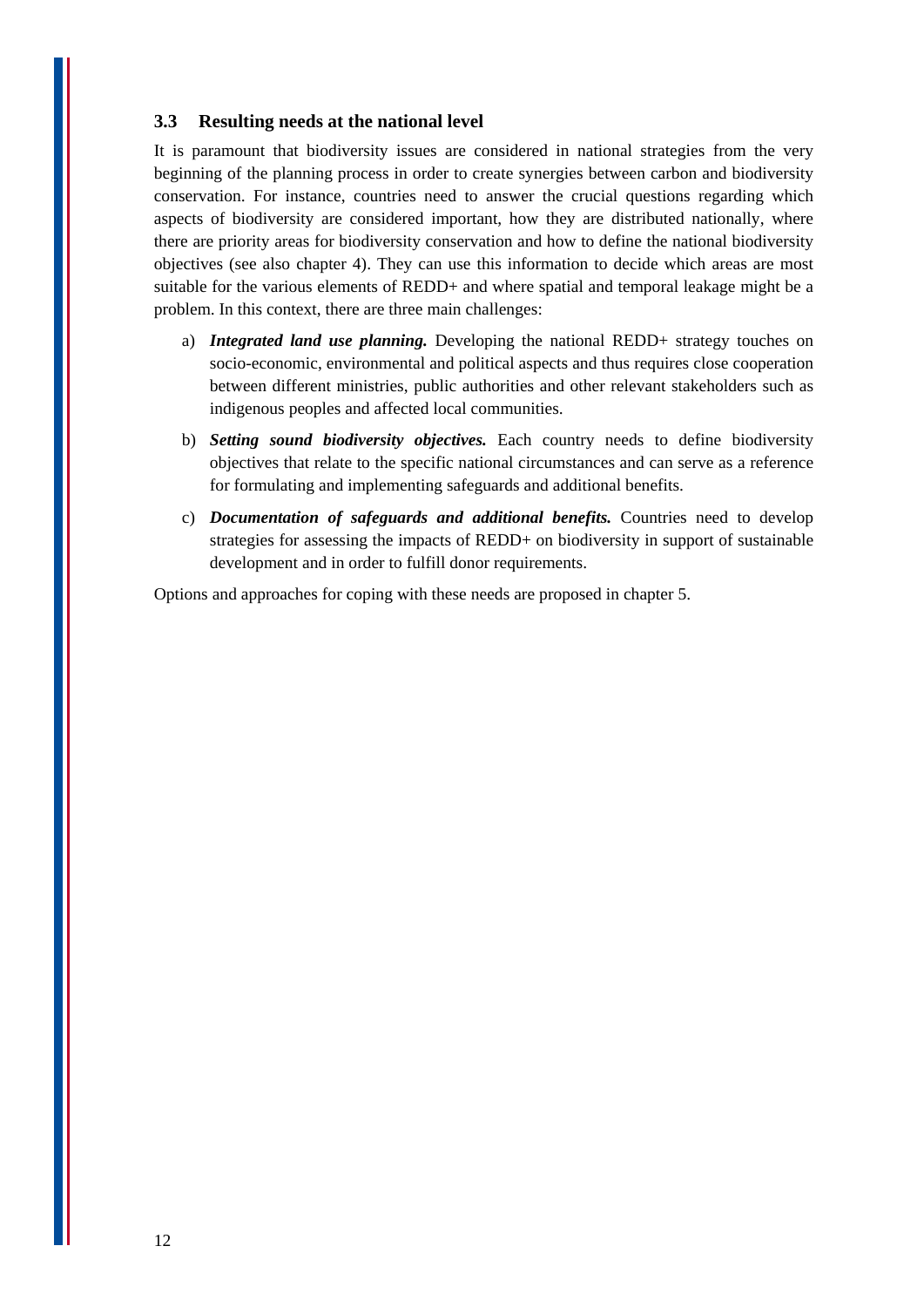# <span id="page-22-0"></span>**4 Defining and monitoring biodiversity**

A major challenge in biodiversity conservation and monitoring is to overcome fundamental problems of terminology (GARDNER 2010, Box 1). Despite the increasing number of studies regarding the potential benefits of REDD+ for biodiversity (e.g., DICKSON *et al.* 2009, EBELING & FEHSE 2009, HARVEY *et al.* 2010a,b, KAROUSAKIS 2009), there is still much confusion on how to define biodiversity. In the following, it is shown that existing concepts and expertise can support the development of biodiversity objectives and monitoring schemes for REDD+ activities at national, subnational and local levels.

#### **Box 1: The concept of biodiversity**

The Convention on Biological Diversity (CBD) defines biodiversity as diversity of genes, species and ecosystems. Other approaches to describe biodiversity refer to structural, compositional and functional elements (see diagram).

Generally, our ability to describe and assess changes in biodiversity is severely restricted, in particular in the tropical developing countries with extremely high species richness. This is due to the stunning complexity inherent in the concept of biodiversity, the related requirements for biological and technical expertise and the financial investments necessary in order to employ trained staff and set up biodiversity monitoring systems (LACHER 1998, DANIELSEN *et al.* 2000).



Biodiversity is mostly described using compositional (e.g. species) and structural (e.g. threatened habitats) aspects, because it is more difficult to capture the functional aspects of biodiversity (LINDENMAYER *et al.* 2000). The latter are processes, which require repeated surveys in specific intervals. Whereas this also applies to some degree to structural and compositional aspects, the temporal dimension is particularly important in measuring processes. Ecosystem services belong to the functional realm of biodiversity, and often involve biological measurement and economic valuation (PAGIOLA & PLATAIS 2005, WUNDER 2005). In order to cope with this complexity, there are simplified monitoring approaches that focus on particular species or species groups. Such approaches have to be carefully tested because meaningful monitoring usually also requires consideration of structural and functional aspects of biodiversity.

# <span id="page-22-1"></span>**4.1 A framework for capturing biodiversity under REDD+**

There are structured approaches for setting and monitoring biodiversity objectives in different contexts that can be modified to integrate biodiversity issues into REDD+ strategies and pilot projects. They are mostly based on classifying biodiversity objectives into principles, criteria and indicators (STORK *et al.* 1997, WIJEWARDANA 2008). This concept is widely used in defining management goals, developing monitoring and evaluation programs (GARDNER 2010), and has already been applied in REDD+ pilot projects (CCBA 2008). It provides a fundamental basis for the scientific assessment of forests and their ecological condition and can deliver comparable information needed by stakeholders of policy processes at different levels, e.g. for reporting as well as for policy and management decisions.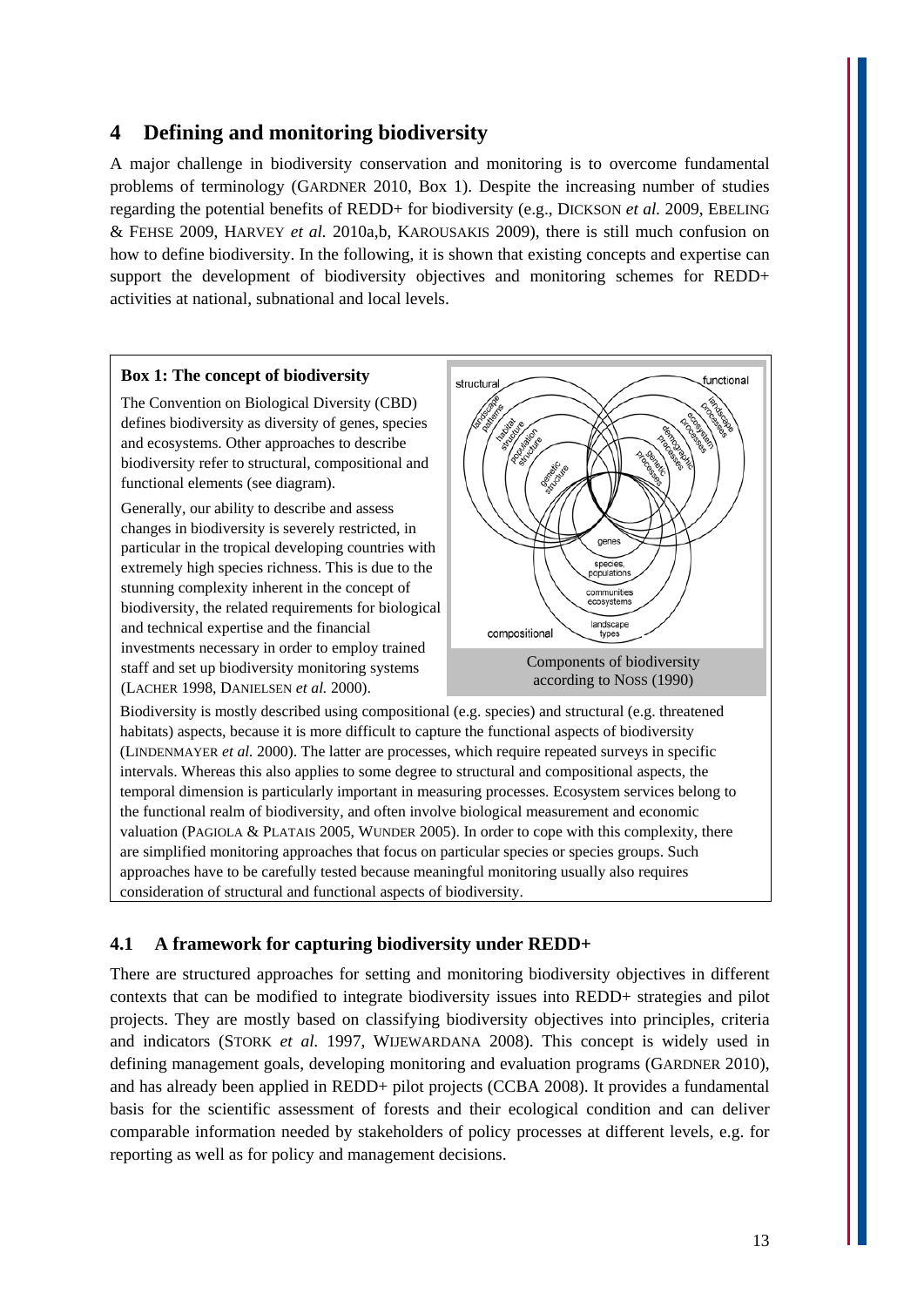Principles are defined as "fundamental truths or laws [that are] the basis of reasoning for action" (STORK *et al.* 1997, GARDNER 2010). They are of a general nature and reflect the basic aims of any management action. Criteria, as the next subordinate element, are more specific and clearly

Biodiversity objectives can be classified in

- principles (general objectives)
- criteria (specific objectives) - indicators
- (measurable variables for specific criteria)

defined objectives. Information needed to make appropriate management decisions in order to achieve the objectives laid down by principles and criteria is provided by the assessment of indicators (GARDNER 2010). Indicators include "any variables or components of an ecosystem or management system that are used to infer the status of a particular criterion" (GARDNER 2010). A distinction can be made between policy indicators, management indicators and performance indicators. Generally, policy indicators are used to monitor institutional or juridical approaches at the national scale, while management and performance indicators are more applicable at a local scale. Despite this general classification, all types of indicators are relevant

for biodiversity monitoring on all different organizational levels.

Under REDD+, the adoption of biodiversity safeguards and the creation of additional biodiversity benefits can be considered as the two major biodiversity principles that are crucial at all spatial scales from the international to the local level (see also chapter 2). In order to monitor whether these general biodiversity principles are being achieved, specific biodiversity objectives (criteria) and indicators need to be developed that are appropriate for the respective spatial scale and the data and capacity available.

#### <span id="page-23-0"></span>**4.2 Existing support for defining biodiversity objectives under REDD+**

It is up to each individual REDD+ country to define its biodiversity objectives for inclusion into the national strategy. Besides the general biodiversity safeguards, the UNFCCC does not specify any activities related to the integration of objectives beyond the mitigation of emissions. Countries willing to integrate biodiversity objectives into their REDD+ strategy in order to address forest-related land use policies in a comprehensive way can draw on a large number of existing concepts and datasets for different geographic scales and political levels (Table 2).

#### **Support for national scale REDD+ programs and activities**

All developing countries that are currently preparing for REDD+ are Parties to the CBD. Most of them have elaborated national reports for the CBD that can help in developing national biodiversity objectives and indicators for REDD+, e.g. obligatory reports such as National

Work carried out under the CBD can support countries in developing national biodiversity objectives and identifying key areas for different REDD+ activities.

Biodiversity Strategies and Action Plan (NBSAP) (article 6, CBD) as well as optional ones such as national gap analyses for protected areas. The NBSAPs contain national and partly also subnational strategies for the conservation and sustainable use of biodiversity. Central points are the identification of valuable biodiversity aspects and useful management approaches. In addition, many countries have completed or nearly completed a gap analysis of their protected area systems in the context of the CBD Programme of Work on Protected Areas (PoWPA) (DUDLEY & PARISH 2006). National gap analyses identify high priority sites to expand or

improve protected area systems and networks; conservation gaps in forest ecosystems could potentially be filled with additional funding from REDD+.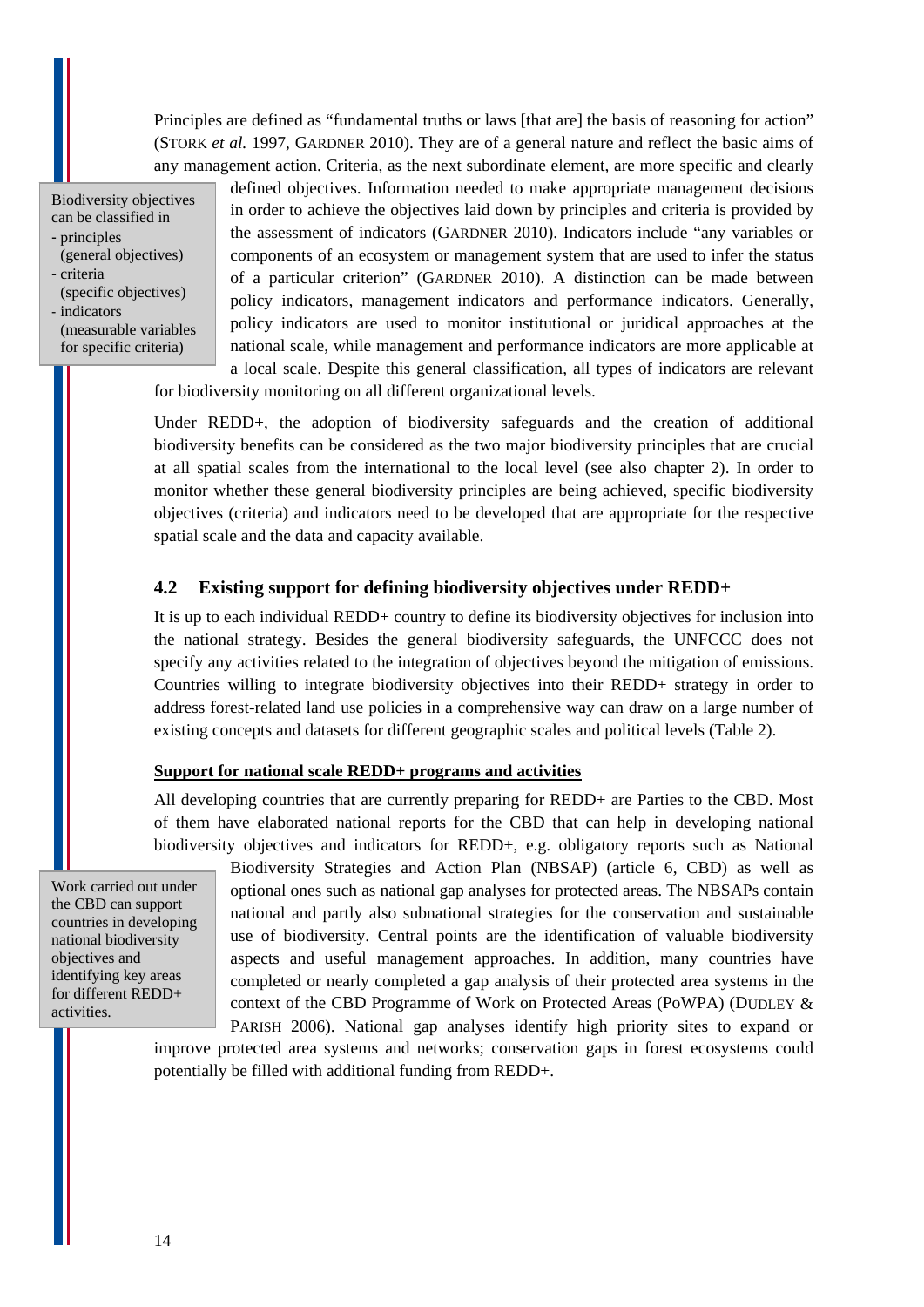**Table 2:** Examples for concepts and approaches that can be used as a basis for developing biodiversity objectives and indicators under REDD+ at national and project scale.

| <b>Concepts and approaches</b><br>(EXAMPLES)                           | <b>Source</b>                                                                        | <b>Spatial scale</b>                                                   |  |
|------------------------------------------------------------------------|--------------------------------------------------------------------------------------|------------------------------------------------------------------------|--|
| <b>UNEP-WCMC</b> data bases                                            | www.unep-wcmc.org/<br>www.carbon-biodiversity.net                                    | National to Global                                                     |  |
| REDD+ Social and Environmental<br><b>Standards</b>                     | <b>CCBA 2010</b>                                                                     | National                                                               |  |
| <b>FAO Forest Resources Assessment</b><br>(FRA)                        | www.fao.org/forestry/fra/en/<br>FAO 2010                                             | National                                                               |  |
| CBD Protected Area Gap Analysis                                        | www.cbd.int/protected-old/gap.shtml<br>www.protectedareas.info<br>DUDLEY et al. 2005 | National                                                               |  |
| <b>CBD National Biodiversity Strategies</b><br>and Action Plan (NBSAP) | www.cbd.int/nbsap/                                                                   | National                                                               |  |
| CBD Programme of Work on Protected<br>Areas (PoWPA)                    | www.cbd.int/protected/<br>SCBD 2008, ERVIN et al. 2010                               | Project to<br>National                                                 |  |
| CBD Programme of Work on Forest<br><b>Biological Diversity</b>         | www.cbd.int/forest/<br>SCBD 2002, ERVIN et al. 2010                                  | Project to<br>National                                                 |  |
| CBD Global Strategy for Plant<br>Conservation                          | www.cbd.int/gspc/<br>SCBD 2009, PLANTLIFE INTERNAT. 2010                             | Project to<br>National                                                 |  |
| <b>Centres of Plant Diversity</b>                                      | DAVIS et al. 1996                                                                    | Project, can be<br>conclusively<br>identified for the<br>whole country |  |
| <b>Important Bird Areas</b>                                            | <b>BIRDLIFE INTERNATIONAL 2010</b>                                                   |                                                                        |  |
| Key Biodiversity Areas                                                 | LANGHAMMER et al. 2007                                                               |                                                                        |  |
| Climate, Community and Biodiversity<br>Standard (CCBS)                 | <b>CCBA 2008</b>                                                                     | Project                                                                |  |
| Plan Vivo Standard                                                     | PLAN VIVO 2008                                                                       | Project                                                                |  |
| <b>High Conservation Values Forests</b>                                | JENNINGS et al. 2003, JUDD et al. 2003                                               | Project                                                                |  |

Countries also regularly prepare national level data on forest cover, forest quality and forest types for the FAO Forest Resources Assessments (FRA) (FAO 2010) that are useful in national strategy design. Furthermore, many countries have provided records on their national protected areas to UNEP-WCMC that is exploring the overlay of protected area, biodiversity and carbon data as an information tool for REDD+ (Table 2).

The REDD+ social and environmental standards are yet another source of information for the integration of biodiversity aspects into national strategies (CCBA 2010). They are currently

being developed through a participatory process and aim at ensuring additional social and environmental benefits of REDD+ policy programs at all administrative levels. They call, e.g. for impact assessments to mitigate negative and enhance positive biodiversity impacts of REDD+, the definition of monitoring plans and the development of indicators for measuring biodiversity and ecosystem values potentially affected by REDD+ activities. Currently the REDD+ social and

environmental standards are *de facto* guidelines rather than standards, since there are to date no mechanisms to verify compliance with the standards.

The CCBA REDD+ social and environmental standards provide valuable guidelines for national strategy design.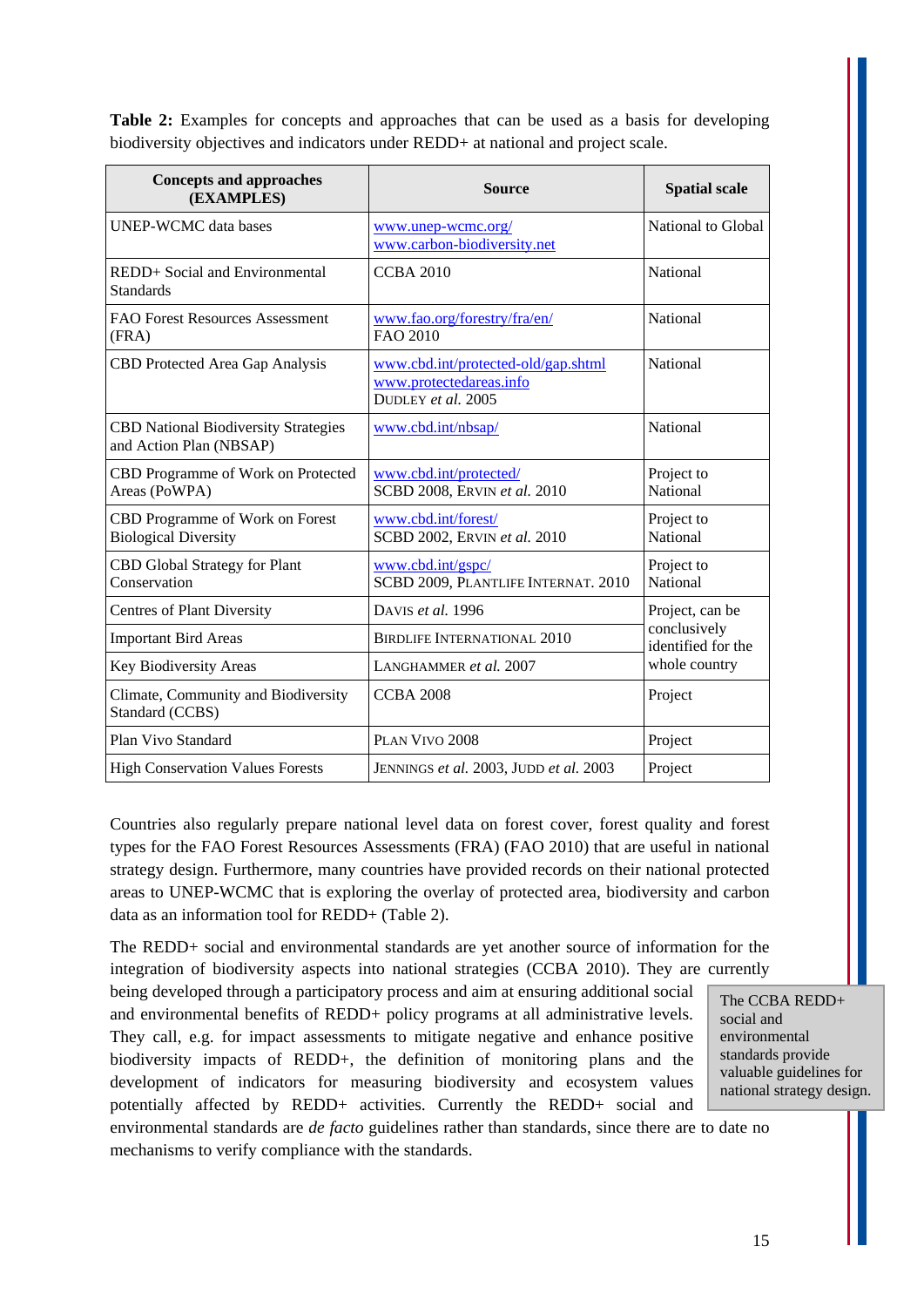#### **Support for subnational to local scale REDD+ programs and activities**

National strategies can include subnational or regional programs or identify smaller geographic areas for particular REDD+ activities. These smaller scale programs have scope for setting more detailed biodiversity objectives and use more elaborate indicators than the overall national strategy. They can draw on concepts and expertise provided by the CBD, project standards, NGOs, as well as REDD+ pilot projects (Table 2).

The CBD has published a broad range of guidelines regarding biodiversity monitoring and impact assessment in the context of the PoW on Forest Biodiversity (e.g. SCBD 2001), the PoWPA, e.g. studies on protected area management effectiveness (HOCKING *et al.* 2000, DUDLEY *et al.* 2005), and the Global Strategy for Plant Conservation (SCBD 2009, PLANTLIFE INTERNATIONAL 2010). Most of these guidelines refer to the project scale and are too detailed for adoption at the national level.

The standards that evolved with regard to the voluntary carbon markets are another important resource for developing practical biodiversity criteria and indicators. The Climate, Community

Carbon and project standards, especially the CCBS, provide useful frameworks for recognizing biodiversity under REDD+.

and Biodiversity Standard (CCBS) (CCBA 2008) is one of the leading forestry standards on the voluntary carbon market, together with the Carbon Fix Standard, the Plan Vivo Standard and the Voluntary Carbon Standard (MERGER 2008). The CCBS has the most detailed provision for biodiversity benefits to be delivered by projects and is a widely recognized non-carbon standard for REDD+ pilot project certification (ECOSECURITIES 2010, ENTENMANN 2010, in press). For instance, it requires projects to aim for the maintenance of Key Biodiversity Areas (KBA) and

High Conservation Value Forests (HCVF)<sup>[19](#page-25-0)</sup> as important biodiversity objectives (CCBA 2008).

Next to KBA and HCVF, there are other approaches for identifying priority areas for conservation at local and regional scales (for a comprehensive overview see SCHMITT 2007, SCHMITT *et al.* 2009). They can provide important background information for the national distribution of biodiversity and the development of biodiversity objectives; examples include Alliance for Zero Extinction sites (RICKETTS *et al.* 2005), Important and Endemic Bird Areas (BIRDLIFE INTERNATIONAL 2010), Centres of Plant Diversity (DAVIS *et al.* 1996) and Important Plant Areas (PLANTLIFE INTERNATIONAL 2010).

Evaluation of how biodiversity aspects are integrated into existing REDD+ pilot projects can provide further insights into the development of criteria and indicators, also with regard to the subnational and national level (see section 3.3). Pilot projects that have been audited under the CCBS or are currently undergoing the evaluation process presumably encompass rather detailed biodiversity requirements due to the provisions of the standard (CCBA 2008). Evaluation of their Project Design Documents  $(PDDs)^{20}$  $(PDDs)^{20}$  $(PDDs)^{20}$  showed that projects mainly used the presence of endemic and threatened species according to the IUCN Red List of Threatened Species to identify HCVF. The PDDs argued that the higher the degree of endemism and the higher the threat of extinction, the higher is the biodiversity benefit created by the project if populations of these species increase or cease to decline. Other important elements for defining HCVF were the provision of ecosystem services, such as provision of water and protection against soil erosion, although specific indicators were not always provided.

 $\overline{a}$ 

<span id="page-25-0"></span><sup>&</sup>lt;sup>19</sup> WWF (2007) has developed the HCVF approach to provide a framework for the identification, management and monitoring of areas with outstanding biological, social and cultural significance, including representative protected area networks consisting of core and buffer zones.

<span id="page-25-1"></span><sup>&</sup>lt;sup>20</sup> PDDs available at: <http://www.climate-standards.org/standards/index.html>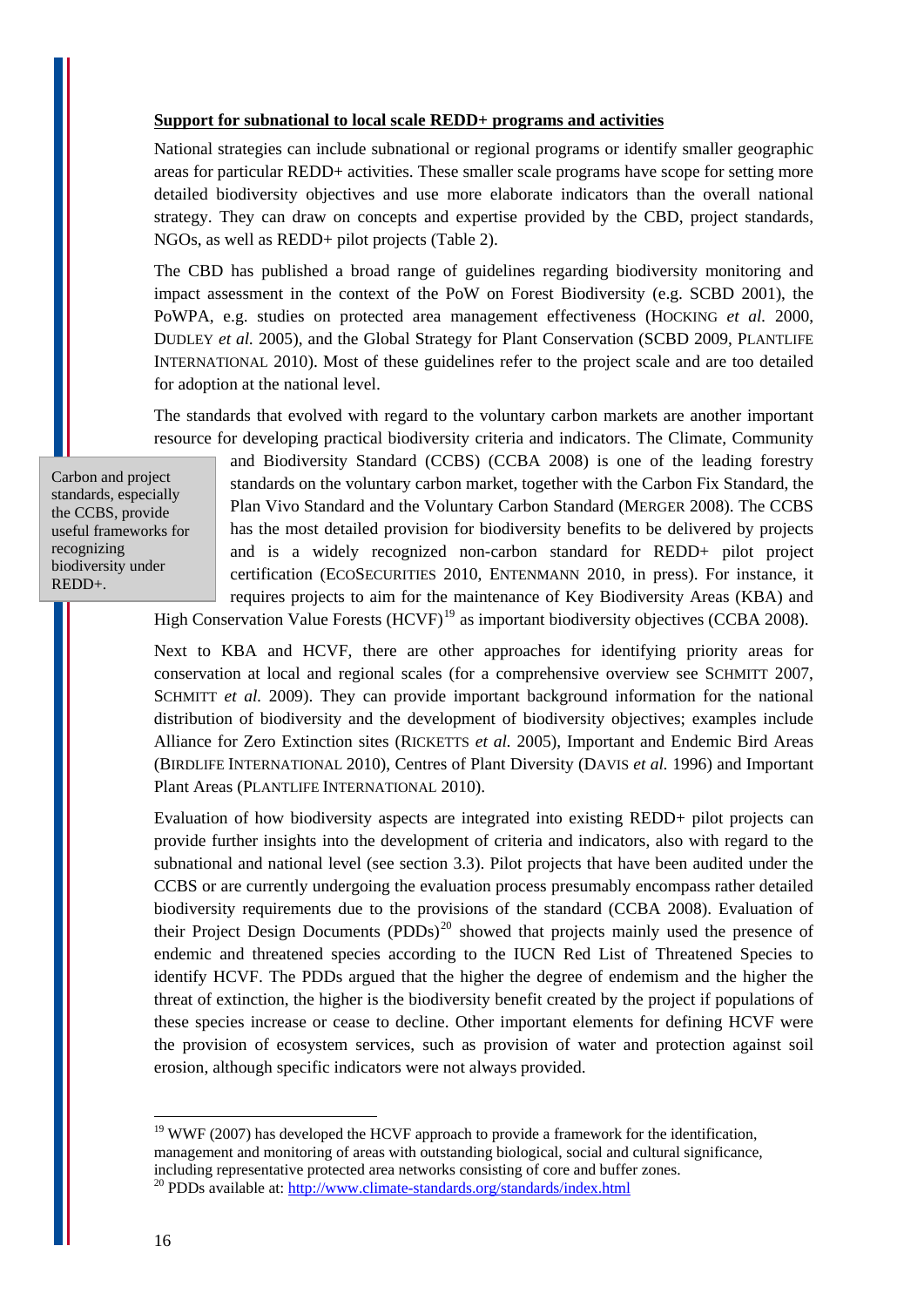The existing concepts, standards and guidelines are highly useful in the identification of biodiversity criteria for REDD+, but they also illustrate the challenges inherent in such an

endeavour. Most of these approaches define biodiversity according to the abundance of particular charismatic species, particular taxa or threatened species. Species are an important compositional aspect of biodiversity but the inventory and monitoring of species, particularly at national scale, is a major and expensive task (see Box 1). Furthermore, it is crucial to take into account other elements of biodiversity such as diversity of ecosystems as well as structural and functional aspects (NOSS 1990). For

instance, at national level it could be feasible to define biodiversity objectives in terms of habitat and ecosystem diversity because these can easily be identified and monitored also at a larger scale. Capturing the functional aspects of biodiversity such as ecosystem services is crucial because they illustrate the socio-economic benefits of conservation (PAGIOLA & PLATAIS 2005, WUNDER 2005); however, their assessment is a difficult task that is likely to be accomplished only for particular countries or regions (FAO 2004, MEIJERINK 2008, WUNDER *et al.* 2008).

#### <span id="page-26-0"></span>**4.3 Approaches to biodiversity monitoring**

The development of biodiversity objectives with appropriate criteria and indicators for REDD+ activities at national, subnational and project level requires good knowledge of the present state of biodiversity in the respective area. In areas where the rehabilitation of particular forest types or the reintroduction of certain species is an issue, information on the past state of biodiversity is also needed. Subsequently, monitoring schemes that aim to identify the progress made towards achieving the predefined biodiversity objectives require definition of a reference

condition (GARDNER 2010). This corresponds to the notion of setting a reference level for the MRV of carbon dynamics in REDD+ activities; however, while carbon can be measured in metric tons, the previous sections illustrated that there are no clearly defined units for the quantification of biodiversity. As such, the choice of appropriate methodology and data to define a reference condition for biodiversity depends on the particular area and the spatial scale considered.

Regarding the actual monitoring of biodiversity, there are two recognized methodological approaches: expert-based monitoring and participatory monitoring (DANIELSEN *et al.* 2007). Both can be applied to assessing the biodiversity impacts of REDD+ activities, depending on the spatial scale and the biodiversity elements considered. Participatory approaches are more appropriate for local level monitoring, whereas expert-based monitoring is also applicable at national and subnational levels. It includes the use of remote sensing techniques and the aggregation of different biodiversity data sets. While participatory methods are relatively cheap and quick, it is desirable to complement them by more sophisticated methods, which are operated by highly skilled staff (DANIELSEN *et al.* 2007). In some projects, e.g. professionally educated rangers are employed to monitor the population dynamics of certain species in order to complement inventories conducted through participatory methods.

In addition, there are ongoing efforts to integrate biodiversity issues into remote sensing techniques in an attempt to cover larger areas in biodiversity monitoring (e.g. TURNER *et al.* 2003, BOYD & DANSON 2005, DURO *et al.* 2007, STRAND *et al.* 2007). Landsat, Aster and SPOT images that are widely available and relatively cheap can be used to monitor large areas, e.g., regarding the coverage of different forest ecosystems and the extension of (monoculture) plantations (KERR & OSTROVSKY 2003). Images with high spatial or spectral resolution

Biodiversity monitoring requires definition of a reference condition.

Ideally, biodiversity criteria and indicators capture compositional, structural and functional aspects of biodiversity.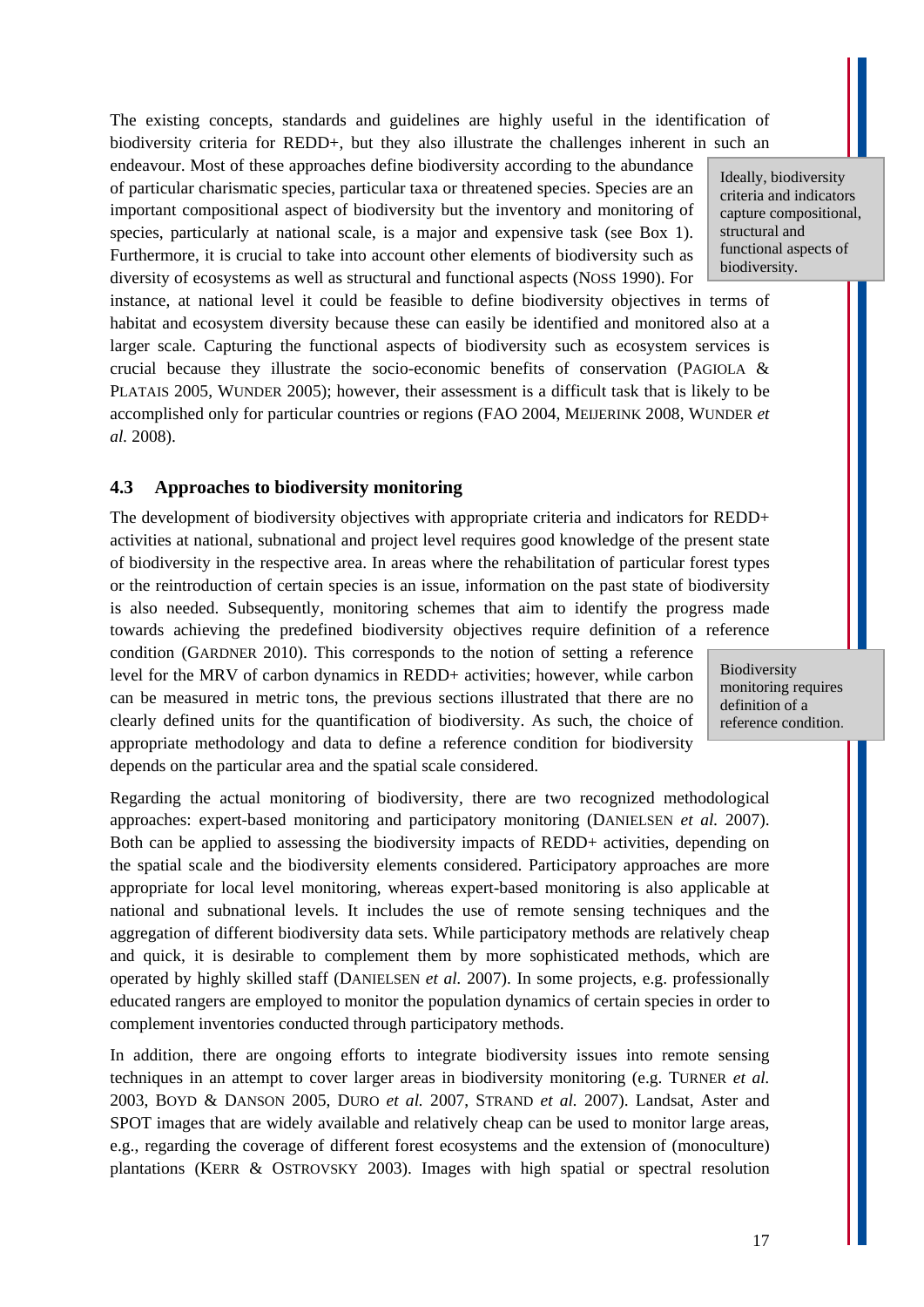(Quickbird or Ikonos and HYDICE, respectively) are more costly but might be applied in some areas of special interest complementary to the large-scale coverage of Landsat and SPOT images. They can be used, e.g. to monitor particular tree species (CLARK *et al.* 2005).

Remote sensing is likely to become the major tool for setting reference levels and monitoring trends in carbon dynamics in the national MRV of carbon (IPCC 2006). There is great potential to broaden the scope of these remote sensing activities that will be carried out for carbon in any case in order to include biodiversity issues. For instance, data and maps for carbon monitoring can be analyzed for biodiversity features such as ecosystem types. In addition, forest degradation is an important issue in monitoring both carbon dynamics and structural aspects of biodiversity (GRAINGER 1999, GOFC-GOLD 2009). Remote-sensing data produced for carbon monitoring could also be complemented by ground-truthing methods in key areas to gain additional information on particular species or habitats (STRAND *et al.* 2007).

#### <span id="page-27-0"></span>**4.4 Resulting needs for biodiversity assessment and monitoring**

Biodiversity assessment and monitoring is a dynamic field of research where new insights and methods are quickly evolving. Nevertheless, this chapter has shown that there is a wide range of expertise and concepts available to support countries and organizations in setting and monitoring biodiversity objectives at different spatial scales. The key message is that the veritable integration of biodiversity issues into REDD+ strategies and activities requires breaking down the broad term "biodiversity" into measurable components, deciding on a reference condition for biodiversity monitoring, and setting clear biodiversity objectives against which progress can be assessed. In addition, biodiversity criteria and indicators need to be developed that are appropriate for the given spatial scale and the capacity available. The challenge is to define these criteria and indicators in such a way that they provide sufficiently detailed information to capture important biodiversity trends, while remaining technically feasible and cost-efficient to allow for continuous monitoring.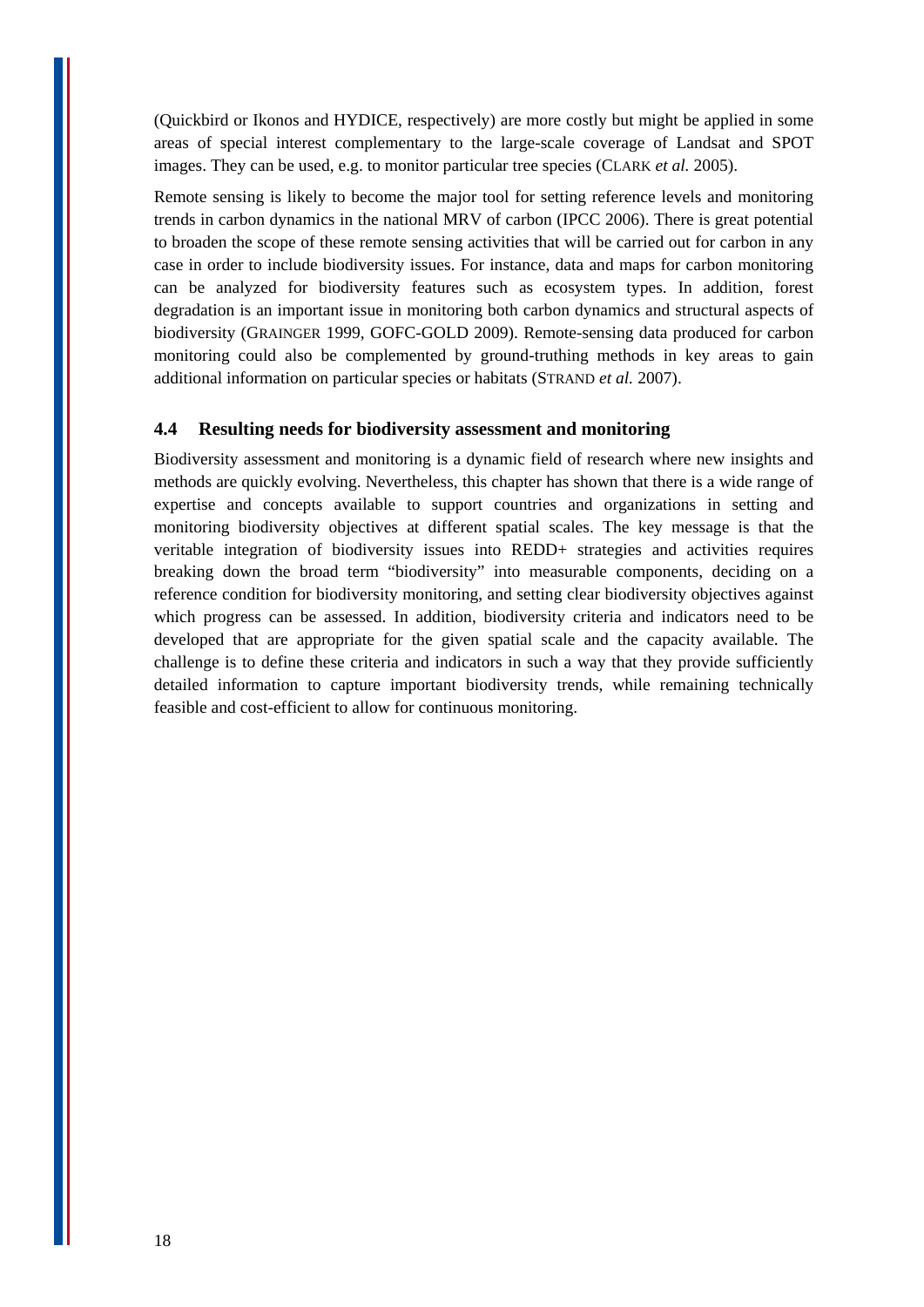# <span id="page-28-0"></span>**5 Options and approaches**

In the previous chapters, we outlined the challenges and needs related to successful implementation of biodiversity safeguards and additional benefits in the context of REDD+. This chapter is dedicated to sketching options and approaches for addressing the issues raised. Bearing in mind the need for pragmatism in order to make progress and the challenge to adequately integrate biodiversity in the REDD+ framework, we focus on approaches that appear to be politically and technically feasible; yet, we are aware that some issues, especially regarding the international policy arena, are highly sensitive and have been discussed for years without significant process. The analyses and options presented in this paper will hopefully contribute to moving one step ahead in the right direction.

The UNFCCC is in charge of setting a robust and coherent framework for REDD+ and there is consensus regarding the need to include biodiversity safeguards and to enable additional benefits. Owing to its mandate and expertise, the CBD appears predestined to provide guidance on this issue; however, effective cooperation between the three Rio conventions (UNFCCC, CBD and the United Nations Convention to Combat Desertification (UNCCD)) has proven to be protracted and difficult for reasons of mandates and confusion about terms. Despite the difficulties related to enhancing formal cooperation between the UNFCCC and the CBD on the international level, the CBD can support the consideration of biodiversity in REDD+ strategies and programs nationally. The same holds true for the Interim REDD+ Partnership.

Accordingly, the options and recommendations outlined in the following are not restricted to the UNFCCC process but build on the often reiterated objective to enhance the collaboration between the different institutions involved. They need to play a more active role as soon as possible not only in the development but also in the implementation of REDD+ in order to ensure its environmental integrity; this holds true especially for the CBD, UNFF and the UNCCD but also for other relevant institutions, in particular the FAO, the CPF, which combines the large international forest policy processes, the Interim REDD+ Partnership, the UN-REDD Programme and the World Bank's FCPF.

# <span id="page-28-1"></span>**5.1 Biodiversity in the international REDD+ framework**

The integration of biodiversity considerations into the REDD+ mechanism still faces many technical and political obstacles. This section outlines policy options and approaches for the four major pending issues identified in chapter 2: (a) definitions of forest categories, (b) eligible activities in the respective categories, (c) inter-ecosystem leakage and (d) documentation of safeguards.

#### **(a) Definitions**

The necessity to develop and apply sound and comprehensive biome-specific forest definitions has already been recognized during the negotiations on Land Use, Land Use Change and Forestry (LULUCF) under the Kyoto Protocol. Paragraph 2 (b) of the Marrakesh Accords (Dec 11/CP.7) showed the Parties' awareness of the problems inherent in the UNFCCC forest definition and gave a mandate to SBSTA to *"investigate the possible application of biomespecific forest definitions for the second and subsequent commitment periods with a view to the Conference of the Parties at its tenth session recommending a decision for adoption on the use of such biome-specific forest definitions for future commitment periods to the Conference of the Parties serving as the meeting of the Parties to the Kyoto Protocol at its first session;".* This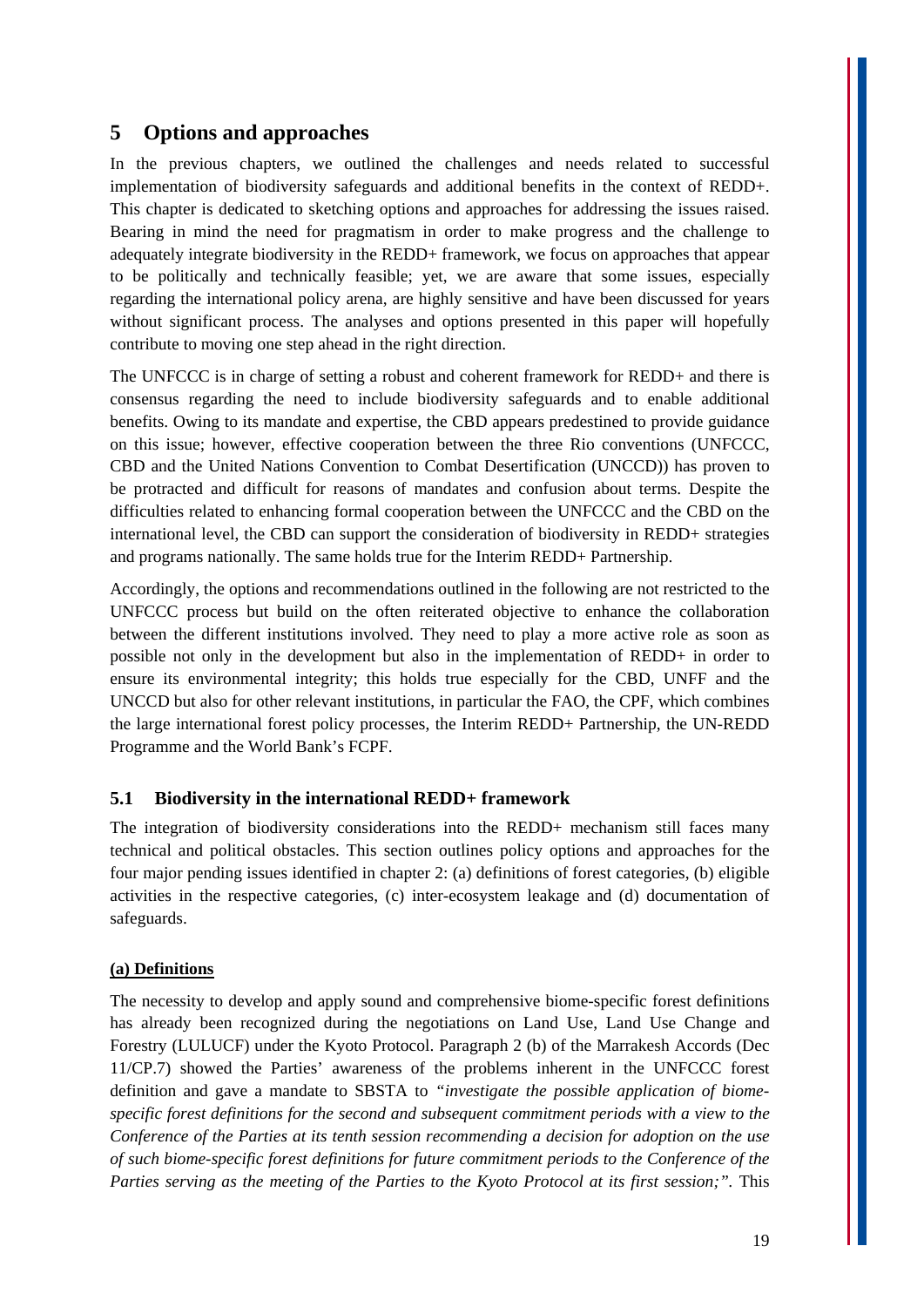was never achieved but the current AWG-LCA text on safeguards reiterates the need for a distinction between different degrees of naturalness; possible criteria are, e.g. how a stand was established, the origin of tree species, forest structure, ecosystem functions or characteristics that maintain those functions (FAO 2005). Practices and intensity of forest management have an influence on these characteristics and thus the respective definitions are closely interrelated.

As Lund (2008) showed, there are more than 800 different definitions for forests and forestrelated activities. Accordingly, there is a plethora of different ways to address this issue. However, it seems impossible for the UNFCCC to negotiate and agree on an entirely new set of forest-related definitions within the tight timeframe given. Rather than starting from scratch, we therefore outline pragmatic options which draw on existing FAO definitions (2005, 2006, 2007, 2010) and adapt them to the needs for REDD+.

Under the umbrella of the CPF, the FAO organized three expert meetings to harmonize forestrelated definitions for the use of different stakeholders and discussed i.a. the key terms *natural forests*, *planted forests*, *forest plantations*, as well as *managed* vs. *unmanaged forests* (FAO 2005). The idea was not to standardize but to improve the consistency, compatibility and comparability of existing definitions. A **natural forest** is defined as *"forest stands composed predominantly of native tree species established naturally. This can include assisted natural regeneration, excluding stands that are visibly offspring/descendants of planted trees."*

For FRA 2005 and the upcoming FRA 2010, the FAO uses a specific definition for **primary forest** which could be used to define natural forests under REDD+: *"Naturally regenerated forest of native species, where there are no clearly visible indications of human activities and the ecological processes are not significantly disturbed. Some key characteristics of primary forests are: They show natural forest dynamics, such as natural tree species composition, occurrence of dead wood, natural age structure and natural regeneration processes. The area is*  large enough to maintain its natural characteristics. There has been no known significant *human intervention the last significant human intervention was long enough ago to have allowed the natural species composition and processes have become re-established"* (FAO 2007)*.*

For FRA 2005, a set of definitions for forests with differing degrees of management was introduced (FAO 2006). Here, a **modified natural forest** is defined as a *"forest of naturally regenerated native species where there are clearly visible indications of human activities. Includes, but is not limited to: selectively logged-over areas, naturally regenerating areas following agricultural land use, areas recovering from human-induced fires etc.; areas where it is not possible to distinguish whether the regeneration has been natural or assisted"*. This is to be distinguished from **semi-natural forests**: *"Forest of native species, established through planting seeding or assisted natural regeneration. Includes areas under intensive management where deliberate efforts, such as thinning or fertilizing, are made to improve or optimize desirable functions of the forest. These efforts may lead to changes in the structure and composition of the forest."* 

A **planted forest** is described in FRA 2010 as *"Forest stand in which trees have predominantly been established by planting [both native and non-native species], deliberate seeding or coppicing, where the coppicing is of previously planted trees"* (FAO 2010). Planted forest can be divided into forest plantation and other planted forest. A **forest plantation** is distinguished from other planted forests if it consists of only few tree species and if the trees are of even age and planted with regular spacing. These attributes fit to practically all problematic palm oil, eucalypt and other monocrop tree plantations.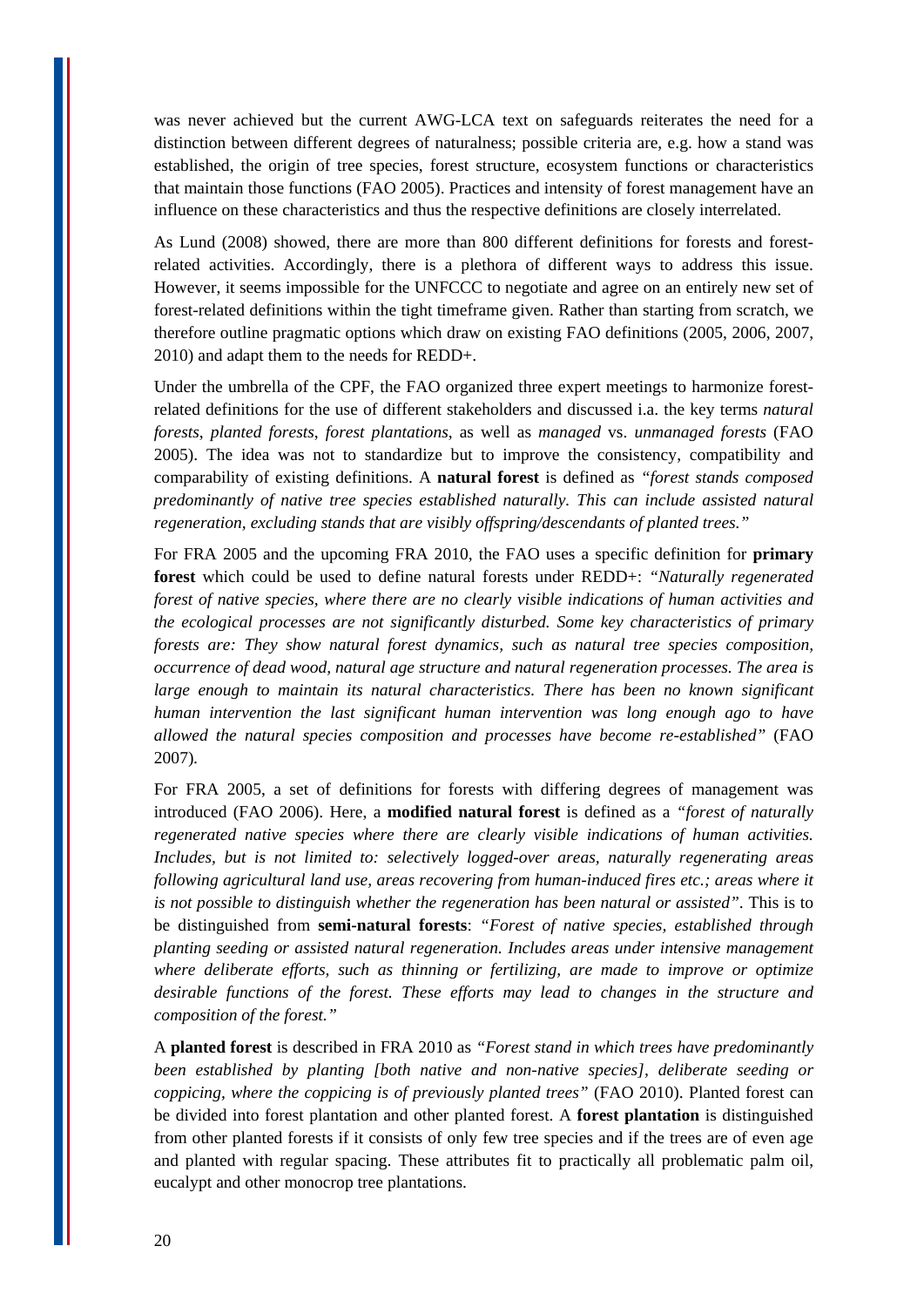On the basis of these different and partly overlapping definitions, we derived two options for the kind of forest categories considered under REDD+:

### **Option 1: Distinguish between two forest categories: use the coarse CPF definition (FAO 2005) for** *natural forests***, which, to a certain extent, includes modified natural forests, and consider all other forests separately (***semi-natural forests***,** *planted forests* **incl.** *plantations***).**

The option of using the coarse and unspecific CPF definition for *natural forests* would cover primary forests and also include, to a certain extent, modified (degraded and / or managed) forests; accordingly, such forests would also be subject to the safeguard which aims at preventing a conversion into plantations. The problem with this option lies in the general character of the definition for natural forests that does not reflect on the specific value of intact primary forests for biodiversity – if a forest remains "natural" after human interventions (e.g. after being logged over), this set of definitions would prevent a conversion but could still lead to severe impacts on biodiversity, e.g. by degradation. Another disadvantage is that it is difficult if not impossible to draw the line in practice between *modified natural* and *semi-natural forests*. In a nutshell: it would be possible that countries receive REDD+ payments despite converting their degraded forests into planted forests. In addition, intact primary forests could become subject to degradation and still count as natural forests. These risks support the adoption of option 2 as a more sophisticated approach.

# **Option 2: Draw on the FAO FRA definitions and distinguish between three forest categories:** *natural forests***,** *modified natural forests* **and all other forests (***semi-natural forests***,** *planted forests***,** *plantations***).**

This could be implemented by using the FRA 2010 definition of *primary forests* to specify the term *natural forest* (FAO 2007). The FAO definition for *modified natural forests* could apply to all forests that do not meet the criteria of *natural* (i.e. *primary*) or *planted forest* (FAO 2006). To avoid the transformation of degraded forests into planted forests, the current safeguard clause (COP15, FCCC/AWGLCA/2009/L.7/Add.6) should be broadened: *"(e) Actions that are consistent with the conservation of natural forests and biological diversity, ensuring that actions […] are not used for the conversion of natural and modified natural forest".* This option would allow for a better differentiation of eligible REDD+ activities and restrict REDD+ payments in primary forests to conservation. However, the proposed forest classification would require a comprehensive assessment of the current forest cover at the national level.

#### **(b) Sustainable management of forests (SMF)**

The term SMF as currently used in the REDD+ context lacks a conceptual basis except for the closely related but highly contentious term SFM. Although these terms are kept apart by different stakeholders, it stands to reason that they have the same intention. There is an urgent need for a common understanding of what *sustainable management* is in order to make SFM or SMF operational on the ground. Whether SFM / SMF harms or benefits biodiversity strongly depends on the local situation – the biodiversity of intact natural forests is likely to be negatively affected, whereas the introduction of sustainable forestry practices in managed forests can improve the forest condition (PUTZ & ZUIDEMA 2008). This links the issue to the previous section on definitions: SFM / SMF could be a key REDD+ activity for modified and planted forests but should be explicitly excluded from natural forests as long as there is no common agreement that SFM / SMF also includes forest conservation, in the sense of effectively managed forest protected areas. The following key questions should be addressed to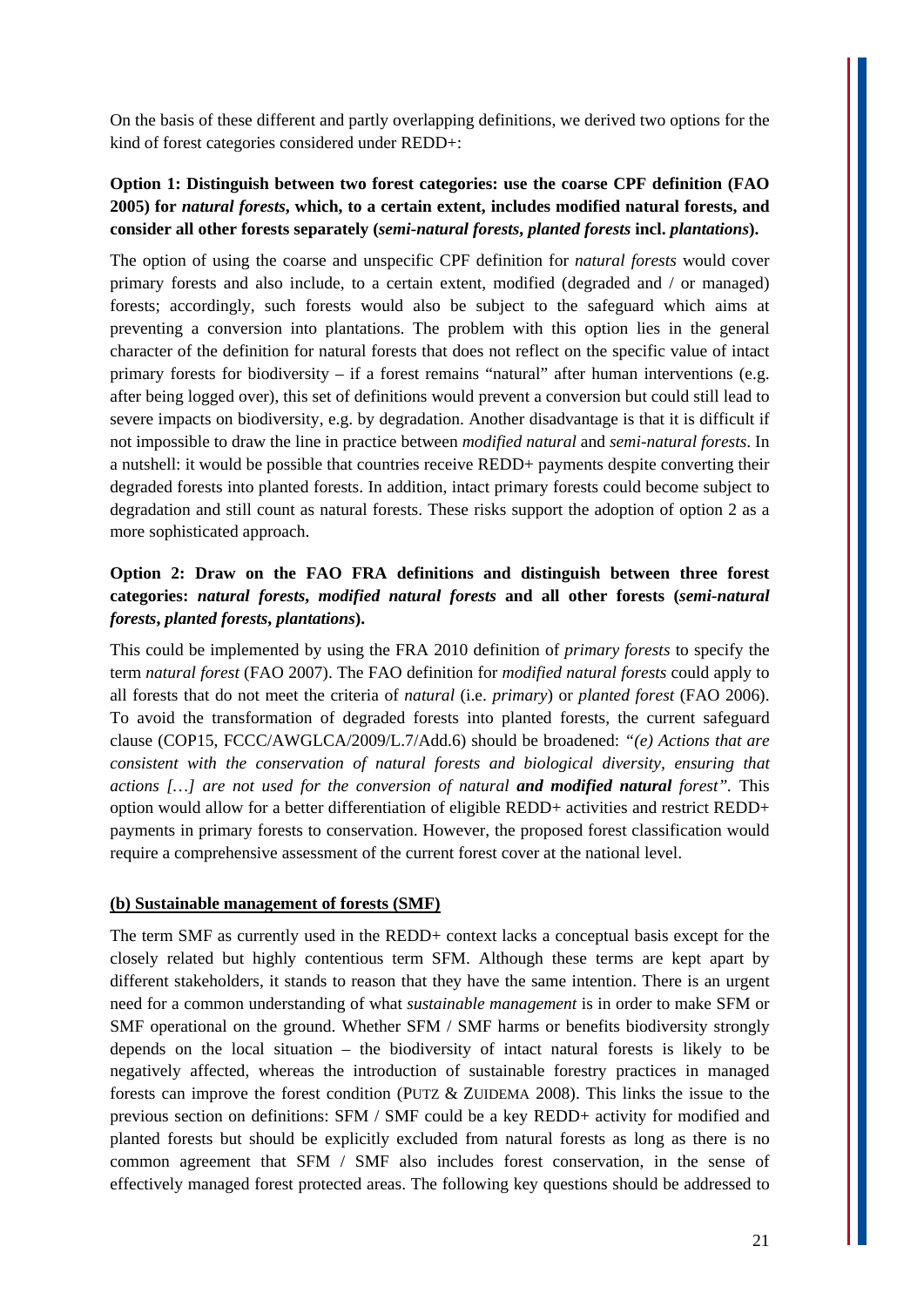dilute concerns regarding biodiversity and enable a meaningful contribution of SMF / SFM to the implementation of biodiversity safeguards under REDD+ activities:

- Are the existing common global principles for SFM sufficient for REDD+, and at which level should specific criteria and measurable indicators be defined?<sup>[21](#page-31-0)</sup>
- Is it possible to identify general management practices which improve the carbon balance of managed forests and at the same time have little impact on biodiversity, such as reduced impact logging and other careful silvicultural methods adapted to the respective forest ecosystem (PUTZ *et al.* 2008)?
- What are the gaps and the overlaps between the terms *SFM*, *conservation and sustainable use of forest biodiversity* and the *ecosystem approach* as defined and used by the CBD, e.g. decision VI/22 on the PoW on forest biodiversity?

Some of these questions have been touched by the CBD AHTEG-BDCC, but comprehensive solutions will require further debate on the most appropriate levels for implementation on the ground – often the national and local levels. As it seems unlikely that SBSTA will define SMF under REDD+, there should be a clear reference to existing principles and approaches. The CPF seems to be an appropriate forum to further discuss these issues and develop a common approach that is applicable for all the processes it represents in a series of joint expert workshops.

#### **(c) Inter-ecosystem leakage**

The risk of inter-ecosystem leakage – a REDD+ induced shift of land use activities such as industrial agriculture to non-forest ecosystems – depends very much on the national circumstances, including the presence of suitable land, the drivers and underlying causes for land use change, economic and demographic factors. Accordingly the degree of risk may vary considerably. Particularly if land use pressures shift to non-forest peatlands, this could result in additional net emissions and severe impacts on biodiversity due to the tremendous amounts of carbon stored and the overall ecosystem value of peatlands. Acknowledging that it will be difficult to achieve a political quorum for further complicating the REDD+ negotiations under the UNFCCC, the Russian peat fires of 2010 impressively underline the need to avoid any type of incentive for peat draining activities. The crucial question is at which level this complex issue should be dealt with. There are different options for approaching this tricky issue:

#### **Option 1: Further broadening the scope of REDD+ to also include terrestrial non-forest ecosystems (REDD++).**

Although desirable in the future, this appears to be an extremely costly and unrealistic option at this point of time. Currently, not even Annex I countries are capable of providing an adequate MRV of greenhouse gas fluxes in soils of non-forest ecosystems.

#### **Option 2: Oblige countries to report on emissions from draining and converting non-forest peatlands and reduce the REDD+ compensation payments accordingly.**

This option would at least reduce the risk of REDD+ induced inter-ecosystem leakage to nonforest peatlands which are an important pool for greenhouse gases and often harbour exceptional biodiversity; however, it would not address the risk of inter-ecosystem leakage to other non-forest and low carbon forest ecosystems. Besides, this option would require a

 $\overline{a}$ 

<span id="page-31-0"></span> $21$  Much progress in this area has been made in recent years through forest certification, as well as through processes that aim to develop SFM criteria and indicators, such as the Montreal Process.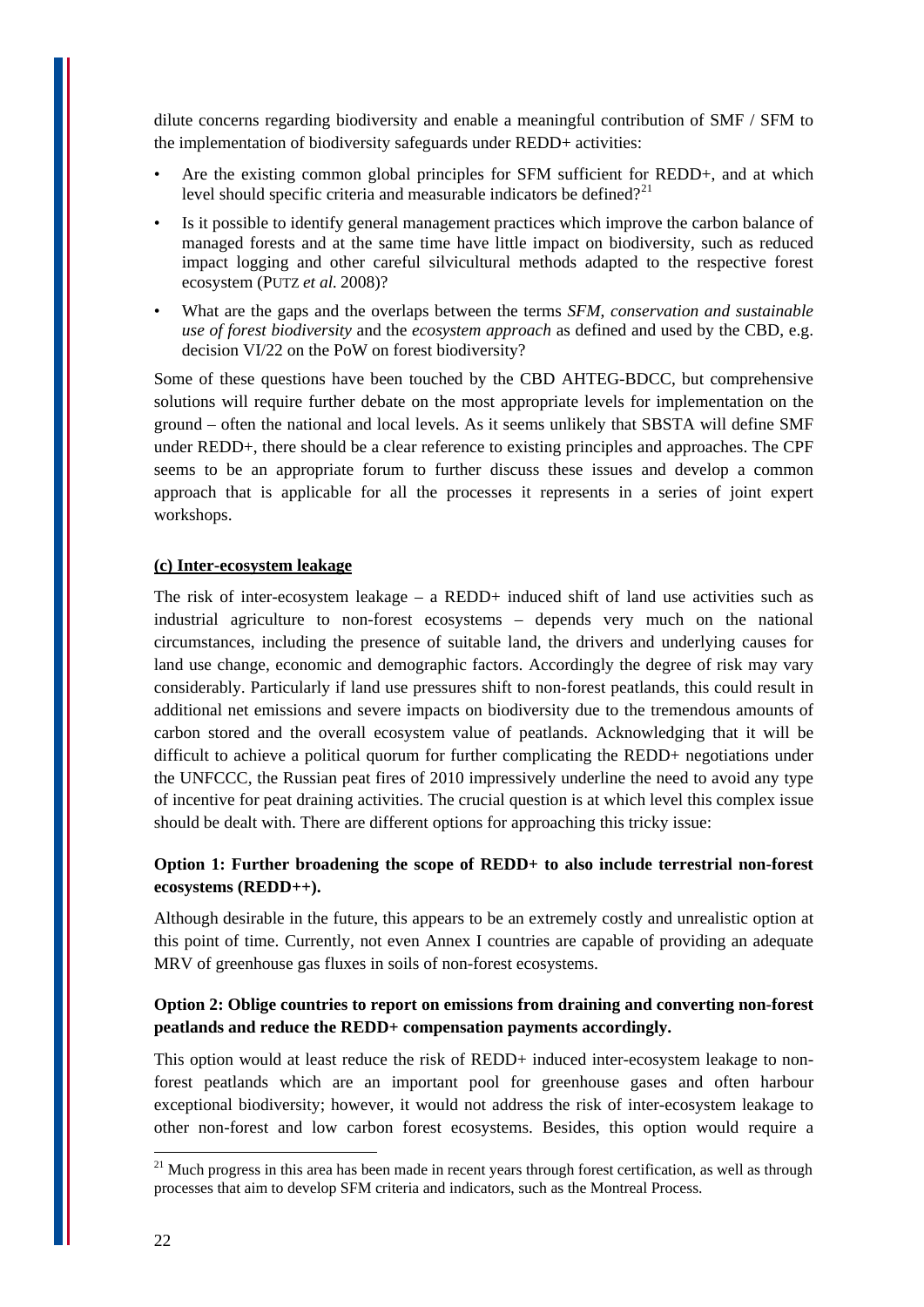complex accounting and monitoring of non-forest ecosystems for those countries that do not abandon conversion of peatlands; countries successfully avoiding such land use change could be exempted from reporting on changes from these pools.

# **Option 3: Include a specific safeguard clause in the REDD+ text, which restricts any type of REDD+ compensation payments to countries that do not fully abstain from draining and converting non-forest peatlands.**

This option is more rigorous than option 2, and is thus unlikely to achieve a political quorum.

# **Complementary measure: Assess the needs and revise the preferences of bi- and multilateral funding for protected areas to enhance protection of non-forest and low carbon ecosystems threatened by conversion.**

In addition to one of the above options, complementary policies and instruments for protecting threatened ecosystems that do not attract REDD+ funds should be developed at the international level. This idea is based on MILES & KAPOS (2008) who suggest dealing with the risk of interecosystem leakage by shifting bi- and multilateral conservation funding from forest areas with high carbon content (being targeted by REDD+) to non-forest and low carbon forest ecosystems with a high conservation value. The question remains with regards to how much funding would be available if REDD+ is implemented, and whether such conservation funding for non-forest ecosystems would be sufficient to compensate the land use pressure.

#### **(d) Documentation of safeguards**

Appropriate MRV systems for carbon have been subject to the REDD+ debate since its very beginning. More recently, there have been discussions to broaden the MRV requirements to include MRV of biodiversity safeguards in order to ensure that safeguards do not remain a clause on paper. Due to the complexity of this issue, it seems unlikely that specified decisions for the monitoring of biodiversity will be made under the UNFCCC which in addition has no mandate to deal with such issues. Many scientists and stakeholders regard the CBD as the most appropriate institution to develop respective guidelines and approaches. However, SBSTTA14 of the CBD has shown that many Parties feel that the CBD also has no mandate to discuss issues related to REDD+ as long as there is no final UNFCCC decision. To solve this dilemma, the UNFCCC could support a process guided by the CBD that aims at developing a "good REDD+ practice guidance" on how to monitor biodiversity safeguards and support respective capacity building at the national level, e.g. by a establishing a joint work programme.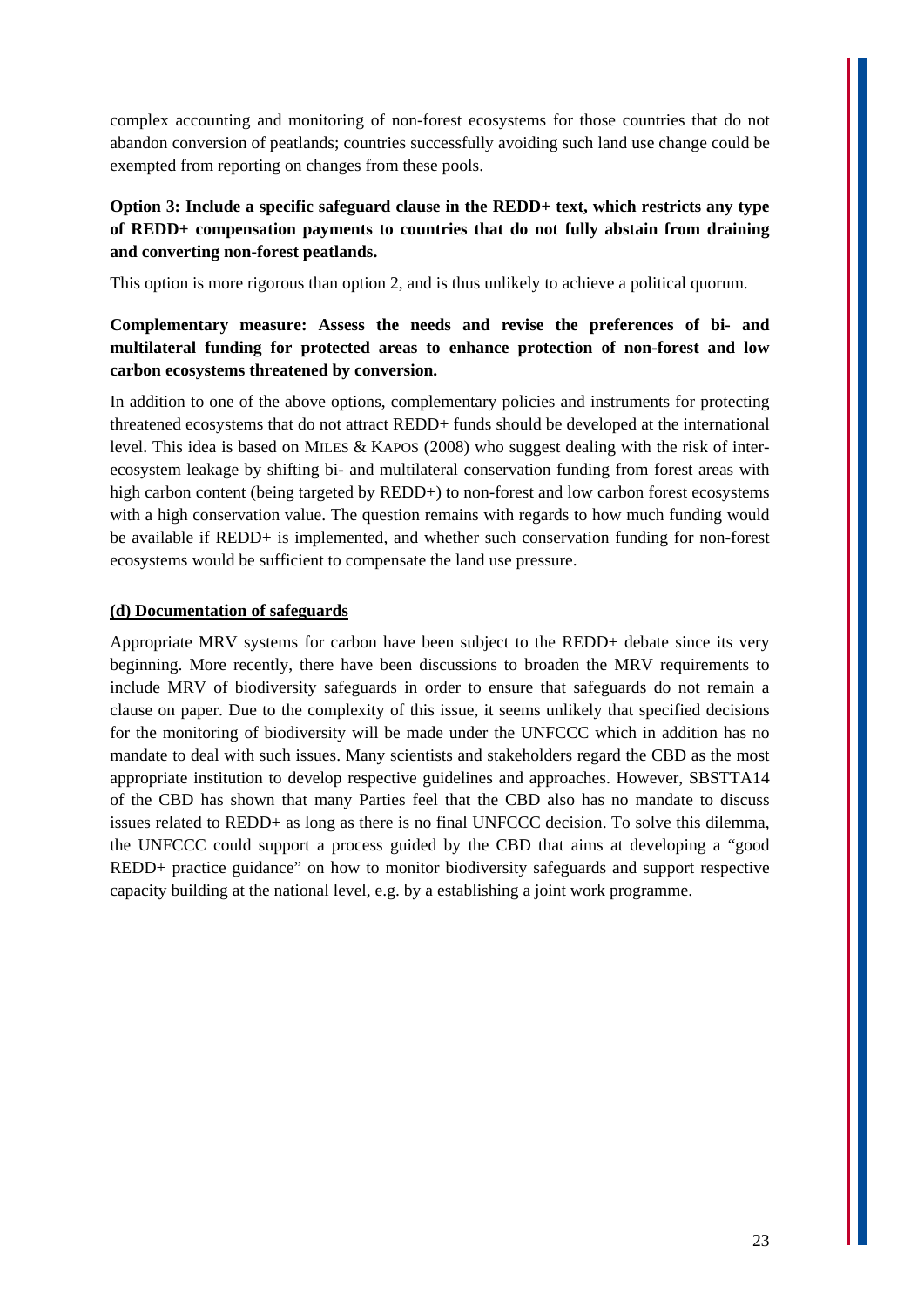#### **5.2 Opportunities for biodiversity conservation at the national level**

Effective inclusion and implementation of biodiversity safeguards and the achievement of additional benefits for biodiversity strongly depend on the design of REDD+ strategies at the national level. Allowing for flexibility and scope in national REDD+ design pays heed to the sovereignty of the Parties and also to the highly variable conditions in beneficiary countries. Similar to the UNFCCC negotiations, however, the focus of most national strategies so far is on carbon mitigation, and impact assessments mainly target social issues. In order to incorporate biodiversity considerations into their national strategies, countries need the same support and assistance for building capacity as they do for the other readiness factors. Since many strategies are currently being developed with the support of multilateral institutions there is a window of opportunity to encourage beneficiary countries to strive for a maximum of synergies between climate and biodiversity objectives and to view this big task as an opportunity rather than a burden.

The development of the national strategy bears the potential to design a comprehensive program for integrated land use planning that will serve the sustainable development of a country, even if REDD+ is not adopted as anticipated. As many examples show, unsustainable land use reduces future income possibilities and increases the vulnerability against natural disasters (MEA 2005, STERN 2007). Besides these economic reasons, carefully designed REDD+ strategies can help countries in meeting other international obligations, e.g. those under the CBD. For instance, there are still serious gaps in forest conservation worldwide regarding the mutually agreed CBD target to effectively conserve at least 10% of each of the world's forest types (Decisions IX/5, Programme of Work on Forest Biological Diversity) (SCHMITT *et al.* 2009). Since most countries have already developed NBSAPs in accordance with decisions of the CBD, the national REDD+ strategies should strive for coherence and build on this work by incorporating new findings and identifying synergetic activities.

Currently, there are no obligations for countries to define their biodiversity objectives in significant detail. The two major international support programs UN-REDD and FCPF only have rather general guidelines for the consideration of biodiversity in national strategies (see chapter 3). They could provide incentives for countries to use the REDD+ social and environmental standards (CCBA 2010). They could also combine the requirements for biodiversity impact assessments with the provision of expertise and data on biodiversity. The same holds true for the evolving Interim REDD+ Partnership that bears the potential to facilitate biodiversity conservation through bilateral agreements. In the following, we outline some crucial aspects in national strategy development:

#### <span id="page-33-0"></span>**(a) Integrated land use planning**

Developing the national REDD+ strategy touches on socio-economic, environmental and political aspects of land use planning and development. In order to avoid all different kinds of leakage – inter-ecosystem leakage, leakage into other forest areas and temporal leakage (i.e. permanence) – comprehensive land use planning with the participation of local stakeholders is crucial. Further, close cooperation between ministries and public authorities appears a prerequisite, especially between those directly involved with implementing policies resulting from the UNFCCC and the CBD processes. This is also necessary when deciding on which areas are best suited for the different types of REDD+ activities, for instance A/R activities may compete with agricultural or infrastructural investments, while forest areas with importance for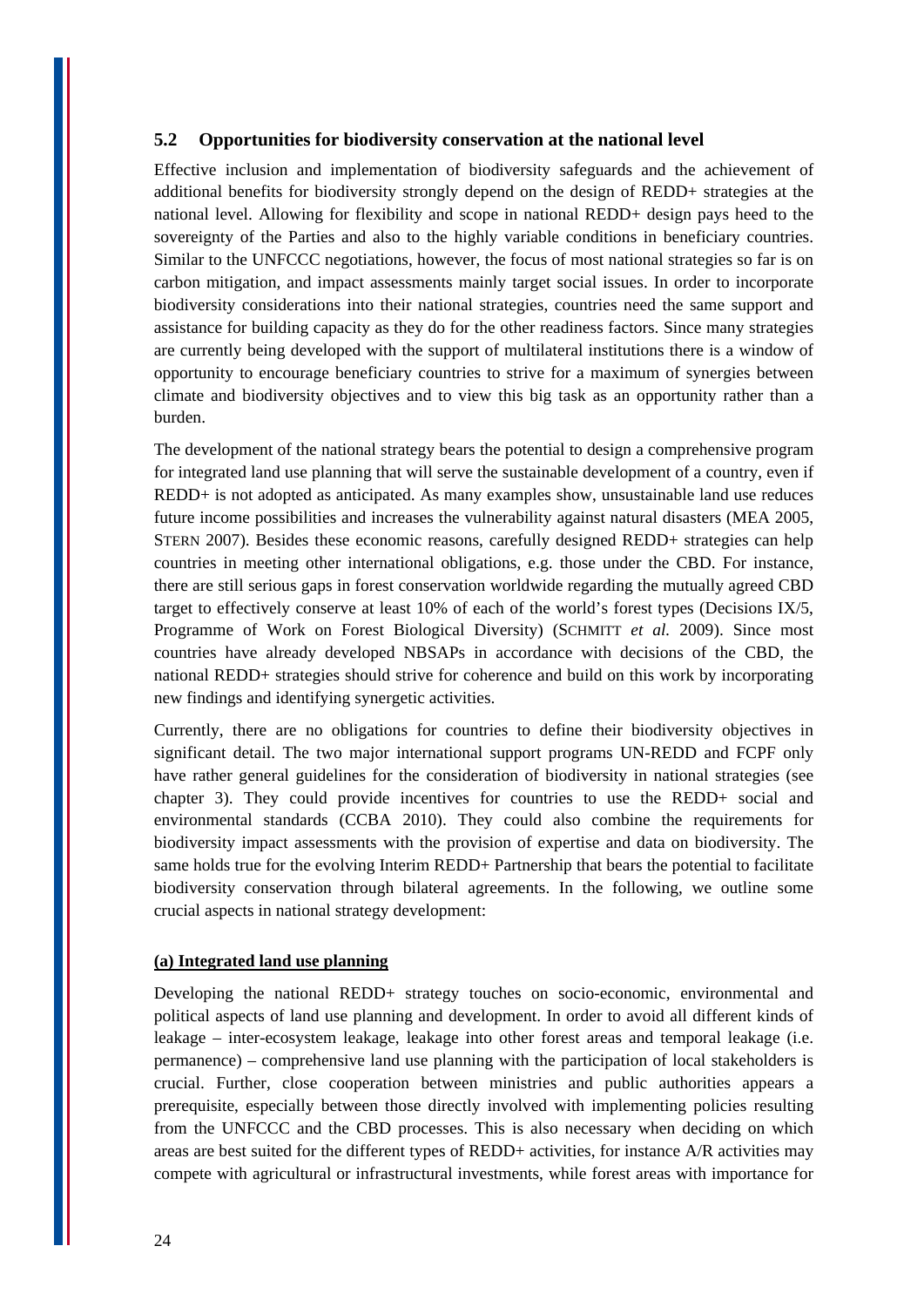carbon storage and biodiversity should be considered as priority areas for forest conservation. Integrated land use planning can be further supported by channeling biodiversity funding to non-forest and low carbon forest ecosystems with high biodiversity, as outlined in the previous section (MILES & KAPOS 2008). Valuation and communication of the benefits of biodiversity conservation for human lifestyle can also contribute to these objectives (see TEEB 2009)

#### **(b) Setting sound biodiversity objectives**

Since the eligible REDD+ activities touch on many issues of land use planning, countries need to make sure that they do not run counter to agreed national biodiversity objectives. As outlined in chapter 4, there is much background information and support available for countries regarding the setting of national biodiversity objectives. We suggest that countries compile the available biodiversity data in their country strategies (e.g. by setting up a national biodiversity database as described below), identify gaps for further inventories and identify priority areas for carbon and biodiversity. This requires concerted efforts by policy makers, scientists and practitioners. Keeping track of the biodiversity status of a country, as well as documenting achievement of biodiversity safeguards and additional benefits, is only possible if databases and assessments are carefully designed.

One important biodiversity principle at the international level is the establishment of safeguards against the *"conversion of natural forests"* (COP15, FCCC/AWGLCA/2009/L.7/Add.6). This general principle could be further specified by national scale biodiversity criteria, e.g. the maintenance of a certain percentage of each of the country's natural forest types. It is important to consider the different natural forest types within a country in order to detect and deal with (inter-ecosystem) leakage, as well as to ensure that the whole ecological variety of forests is adequately maintained. Assessment of progress towards this criterion could be measured using the spatial extent of each natural forest type over the years against its spatial extent in a baseline year. Forest monitoring should be combined and streamlined with other reporting tasks, e.g. national reports for the FAO FRA (FAO 2010) and international assessment of the CBD target for the conservation of at least 10% of each of the world's forest types (SCHMITT *et al.* 2009). Thus, the quality of data available at different spatial levels could be improved significantly.

#### **(c) Documentation of safeguards and additional benefits**

It is desirable that countries define a reference condition for biodiversity at the national level because concentrating biodiversity monitoring only on particular project areas may not capture the spatial shift of activities that are harmful to biodiversity. This task is intricately linked to the data inventories that are necessary to define biodiversity objectives and indicators (section 4.2, Table 1). It appears extremely complicated to use historic biodiversity data due to the difficulties in separating the impacts of past and current land use activities, climatic effects and REDD+ measures on the biodiversity status of a given area.

Countries could establish and sustain a national biodiversity database that collects and aggregates all relevant and available data from ongoing monitoring activities. For instance, REDD+ pilot projects that integrated biodiversity criteria into their project design often apply for certification by a non-carbon standard (see section 4.2). These standards, especially the CCBS (CCBA 2008) provide relatively differentiated approaches for assessing the impacts of REDD+ activities on biodiversity. The aggregation of such data from small scale biodiversity monitoring at project and subnational level together with data from larger scale forest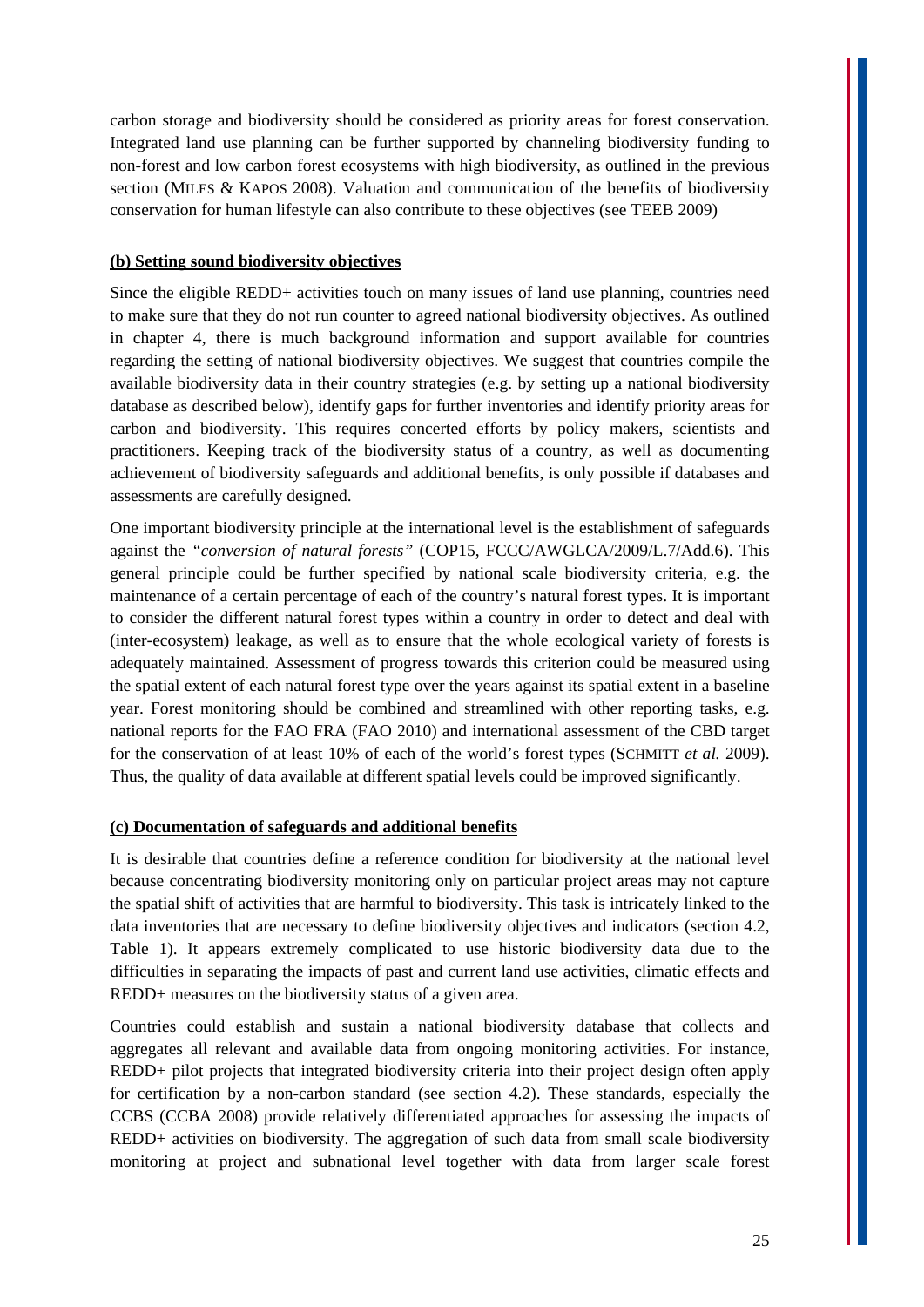monitoring, e.g. national forest inventories and maps created by remote sensing techniques, could help to continuously update the national biodiversity database.

To date, reporting and verification of biodiversity aspects are carried out for some REDD+ projects, mostly because there are financial incentives to do so in order to sell carbon credits on the voluntary carbon market. Verification is tricky at project scale, and it is even more complicated to imagine a third party verifying or assessing the implementation of safeguards and the generation of additional benefits at the national level. One possibility for encouraging countries to establish national biodiversity monitoring systems in relation to REDD+ would be to link reporting to existing international monitoring obligations, e.g. the CBD, and to financial support for REDD+ capacity building. Verification and possible certification could be carried out against the REDD+ social and environmental standards (CCBA 2010) (see section 4.2).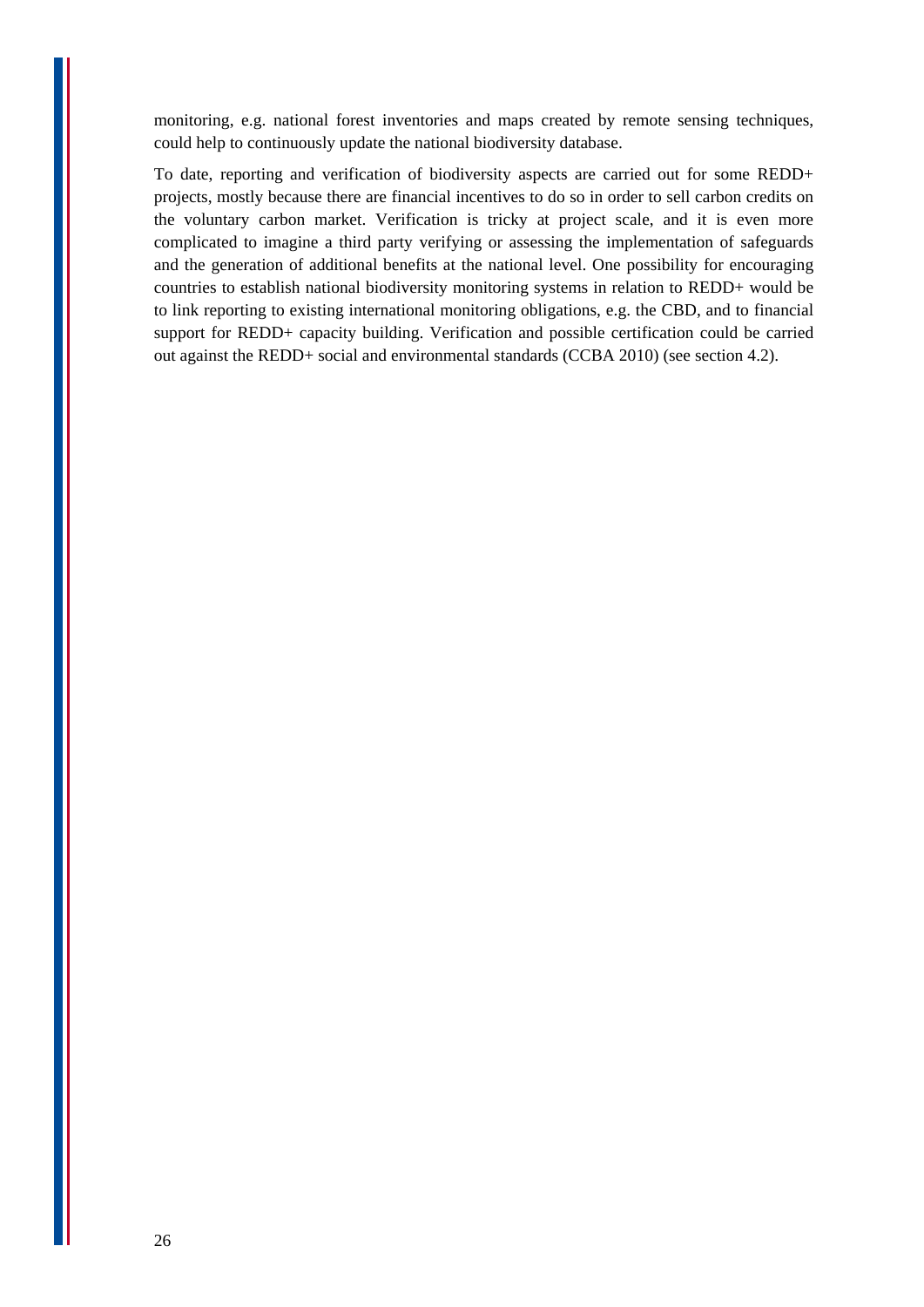# **6 Conclusions**

REDD+ was initiated as a mechanism for the mitigation of  $CO<sub>2</sub>$ -emissions. It attributes a value to forest ecosystems based on just one of the many ecosystem services they provide – the quantifiable storage of carbon and the ability to sequester  $CO<sub>2</sub>$ . Despite good reasons for such a practicable approach, it becomes increasingly evident that forest ecosystems are crucial for both mitigation and adaptation and that this link is inseparable. In this regard, REDD+ probably started off on the wrong foot because the simple quantitative focus on biomass is too narrow and results in considerable risks to other social and environmental objectives. These risks also concern non-forest ecosystems and their long-term capacity to provide the service of carbon storage. Biodiversity with all its components is crucial in this context because it is the fundamental basis of all ecosystems for adapting to climatic changes. Further losses of biodiversity will decrease the capacity to cope with rapidly changing climatic conditions.

<span id="page-36-0"></span>Generally speaking, coherence as well as social and environmental integrity are prerequisites for REDD+ to become successful; without these attributes the future of the mechanism will be at risk because donor and beneficiary countries alike could eventually lose faith in the mechanism and will subsequently deny the necessary support to overcome the tremendous challenges associated with curbing unsustainable forest exploitation. On the international level, the Parties to the UNFCCC will decide on the framework for REDD+; this includes agreeing on eligible activities, providing sound and operational definitions, establishing biodiversity safeguards and setting the rules for documentation. So far, the negotiation text contains a promising clause on safeguards but the tricky issue of their implementation through clear and operational definitions still remains a challenge. The same holds true for a specification of the term *sustainable management of forests*.

The CBD is predestined to play the guiding role in all biodiversity-related REDD+ issues – especially regarding aspects connected to ecosystem-based adaptation, risks and additional benefits of eligible activities, identification of priority areas and the monitoring of safeguards. Despite the many decisions of both conventions to enhance their collaboration, there is still a lack of consensus among the Parties to the CBD on its role in the REDD+ process. However, a more proactive stance from the CBD regarding this issue is crucial and urgent because once the UNFCCC has concluded and decided on the REDD+ framework there are few ways to have a stake in, support and influence the modalities of the mechanism. On the one hand, the CBD could give advice to the ongoing UNFCCC negotiations, on the other the CBD has a vast collection of data and expertise that can support the sound integration of biodiversity issues into national REDD+ strategies. The enhanced cooperation between the secretariats of the CBD und UNFF is a promising first step and could serve as a blueprint for other processes. A joint work programme on REDD+ between CBD and UNFCCC with the inclusion of scientific expertise could be a further way forward. The cross-cutting character of REDD+ discussions on a common understanding of forest definitions and terms could facilitate an enhanced collaboration not only between the Rio conventions and the UNFF but possibly also between other multilateral forest-related processes; the CPF appears to be a suitable forum for this.

The recently established Interim REDD+ Partnership has the potential to build a bridge between the UNFCCC and the CBD. Many modalities of this young initiative are yet unclear and it will have to withstand the threat of becoming a subsidiary process inheriting the divergent interests of the UNFCCC negotiations. However, due to its voluntary character and greater flexibility, it provides a significant opportunity to merge biodiversity considerations into the national REDD+ strategies that are currently developed by many countries. They are key for biodiversity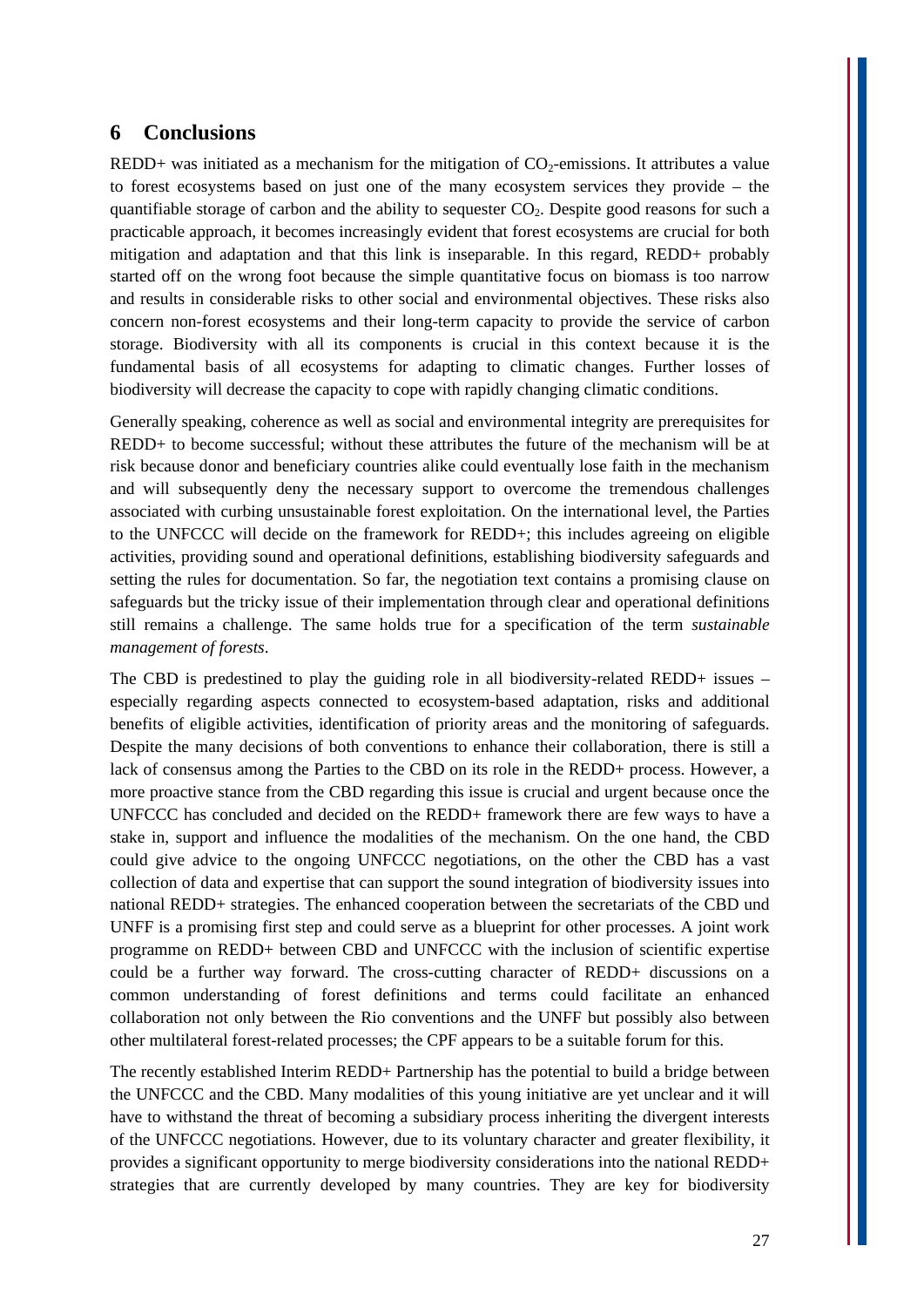conservation, and also for sustaining the livelihoods of local and indigenous peoples, because the implementation of REDD+ activities and safeguards will take place at the national level. Thus, countries need to be encouraged and supported in developing comprehensive national strategies that adequately consider and integrate biodiversity, e.g. by identifying forests of special importance for conservation. Hereby they can build on a vast range of expertise and concepts regarding the setting and monitoring of biodiversity objectives at different spatial scales provided by the CBD and other international institutions, NGOs and science. Besides they will require additional financial support and capacity building for national strategy development that could be provided through bilateral partnerships, FCPF and UN-REDD.

Although there are many challenges associated with REDD+ design and implementation, there are also ways and options to overcome them. This requires a continuously strong political will of all public and non-public stakeholders, as well as mutual building of trust between donor and beneficiary countries. Despite the concerns, a vast majority of the "REDD+-community" wants to make fast and measurable progress in addressing the increasingly urgent issues of deforestation and forest degradation. In light of the increasing evidence of rapid climate change, the recent and current environmental catastrophes should further fuel the efforts to make REDD+ a successful mechanism which contributes significantly to the mitigation of emissions, the adaptation of forest ecosystems and forest biodiversity conservation.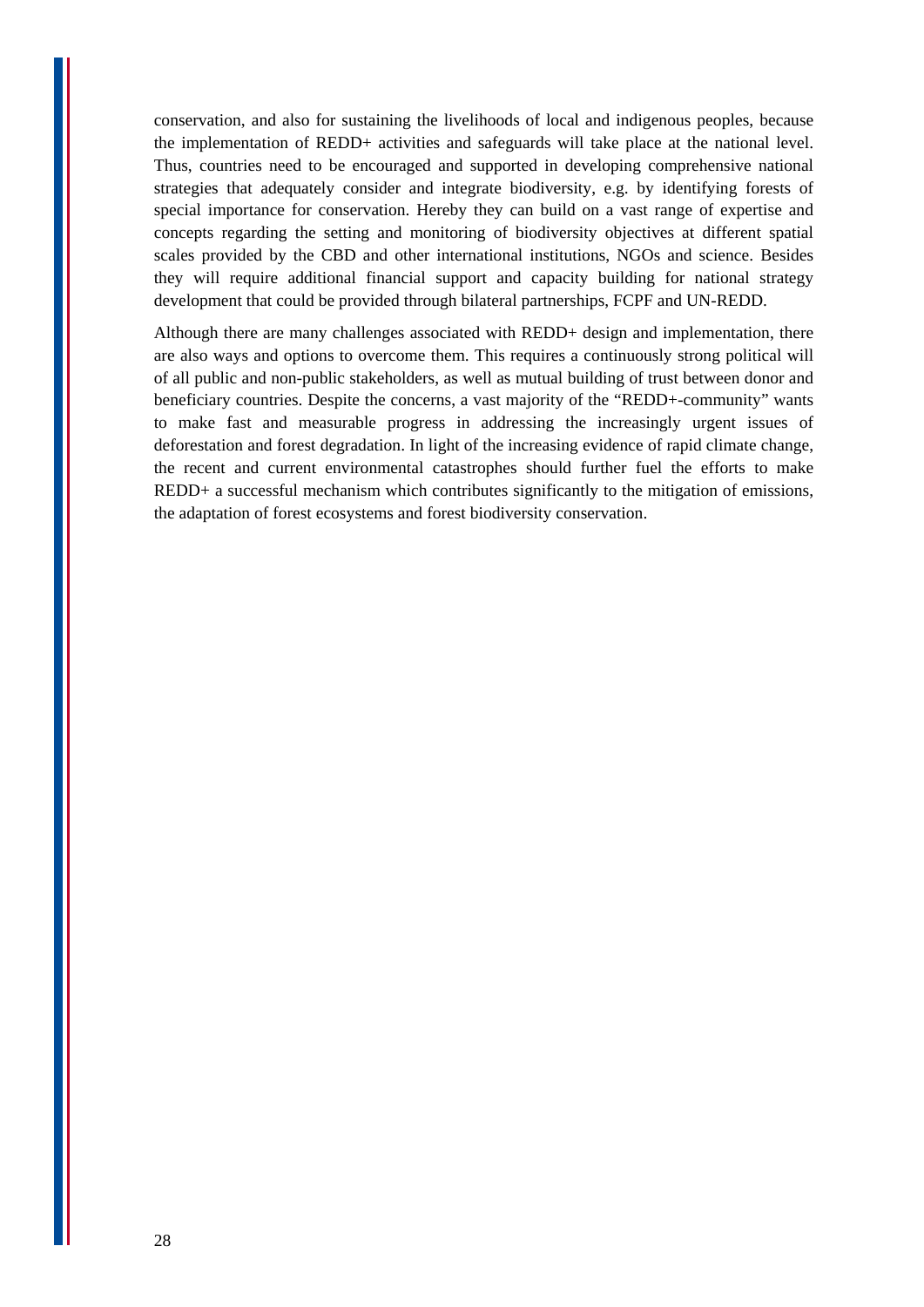#### <span id="page-38-0"></span>**7 References**

- Andam, K., Ferraro, P., Pfaff, A., Sanchez-Azofeifa, A., Robalino, J. (2008): Measuring the effectiveness of protected area networks in reducing deforestation, Proceedings of the National Academy of Sciences 105, 16089-16094
- Angelsen, A. (2009): Policy options to reduce deforestation, in: Angelsen, A. with Brockhaus, M., Kanninen, M., Sills, E., Sunderlin, W.D., Wertz-Kanounnikoff, S. (eds.): Realising REDD+ national strategy and policy options, CIFOR, Bogor (Indonesia), 125-138
- Asner, G.P., Knapp, D.E., Broadbent, E.N., Oliveira, P.J.C., Keller, M., Silva, J.N. (2005): Selective Logging in the Brazilian Amazon. Science 310, 480-482
- Auckland, L., Moura-Costa, P., Brown, S. (2003): A conceptual framework and its application for addressing leakage: the case of avoided deforestation, Climate Policy 3, 123-136
- Barlow, J., Gardner, T.A., Araujo, I.S., Ávila-Pires, T.C., Costa, J.E., Esposito, M.C., Ferreira, L.V., Hawes, J., Hernandez, M.I.M., Hoogmoed, M.S., Leite, R.N., Lo-Man-Hung, N.F., Malcolm, J.R., Martins, M.B., Mestre, L.A.M., Miranda-Santos, R., Nunes-Gutjahr, A.L., Overal, W.L., Parry, L., Peters, S.L., Ribeiro-Junior, M.A., da Silva, M.N.F., da Silva Motta, C., Peres, C.A. (2007): Quantifying the biodiversity value of tropical primary, secondary, and plantation forests, PNAS 104, 18555-18560
- Birdlife International. (2010). "Important bird areas (IBAs)." Retrieved 2010-07-20, from <http://www.birdlife.org/action/science/sites/>.
- Boyd, D.S., Danson, F.M. (2005): Satellite remote sensing of forest resources: three decades of research development, Progress in Physical Geography 29, 1-26
- Brockerhoff, E.G., Jactel, H., Parotta, J.A., Quine, C.P., Sayer, J. (2008): Plantation forests and biodiversity: oxymoron or opportunity?, Biodiversity Conservation 17, 925-951
- Campbell, A., Miles, L., Lysenko, I., Gibbs, H., Hughes, A. (2008a): Carbon storage in protected areas: Technical report. UNEP World Conservation Monitoring Centre, Cambridge (UK), 54 p.
- Campbell, A., Kapos, V., Lysenko, I., Scharlemann, J.P.W., Dickson, B., Gibbs, H.K., Hansen, M., Miles, L., (2008b): Carbon emissions from forest loss in protected areas. UNEP World Conservation Monitoring Centre, Cambridge (UK), 38 p.
- CCBA (2008): Community & biodiversity project design standards, 2nd edition. Climate, Community and Biodiversity, Arlington, VA (USA), 50 p.
- CCBA (2010): REDD+ Social and Environmental Standards. Version 1 June 2010, 11 p.
- Clark, M.L., Roberts, D.A. Clark, D.B. (2005): Hyperspectral discrimination of tropical rain forest tree species at leaf to crown scales, Remote Sensing of Environment 96, 375-398
- Cenamo, M.C., Pavan, M.N., Campos, M.T., Barros, A.C., Carvalho, F. (2009): Casebook of REDD projects in Latin America. IDESAM & The Nature Conservancy, Manaus (Brazil), 87 p.
- Cerbu, G., Minang, P.A. Meadu, V. (2009): Global survey of REDD projects: what implications for global climate objectives? ASB Policy Brief No. 12, ASB Partnership for the Tropical Forest Margins. Nairobi (Kenya), 4 p.
- Danielsen, F., Balete, D.S., Poulsen, M.K., Enghoff, M., Nozawa, C.M., Jensen, A.E. (2000): A simple system for monitoring biodiversity in protected areas of a developing country, Biodiversity and Conservation 9, 1671-1705
- Danielsen, F., Mendoza, M.M., Tagtag, A., Alviola, P.A., Balete, D.S., Jensen, A.E., Enghoff, M., Poulsen, M.K. (2007): Increasing conservation management action by involving local people in natural resource monitoring, AMBIO: A Journal of the Human Environment 36, 566-570
- Davis, S.D., Heywood, V.H., Herrera-MacBryde, O., Villa-Lobos, J., Hamilton, A.C. (1996): Centres of plant diversity: a guide and strategy for their conservation. IUCN, Gland (Switzerland), 592 p.
- Dickson, B., Dunning, E., Killen, S., Miles, L., Pettorelli, N. (2009): Carbon markets and forest conservation: a review of the environmental benefits of REDD mechanisms. UNEP World Conservation Monitoring Centre, Cambridge (UK), 54 p.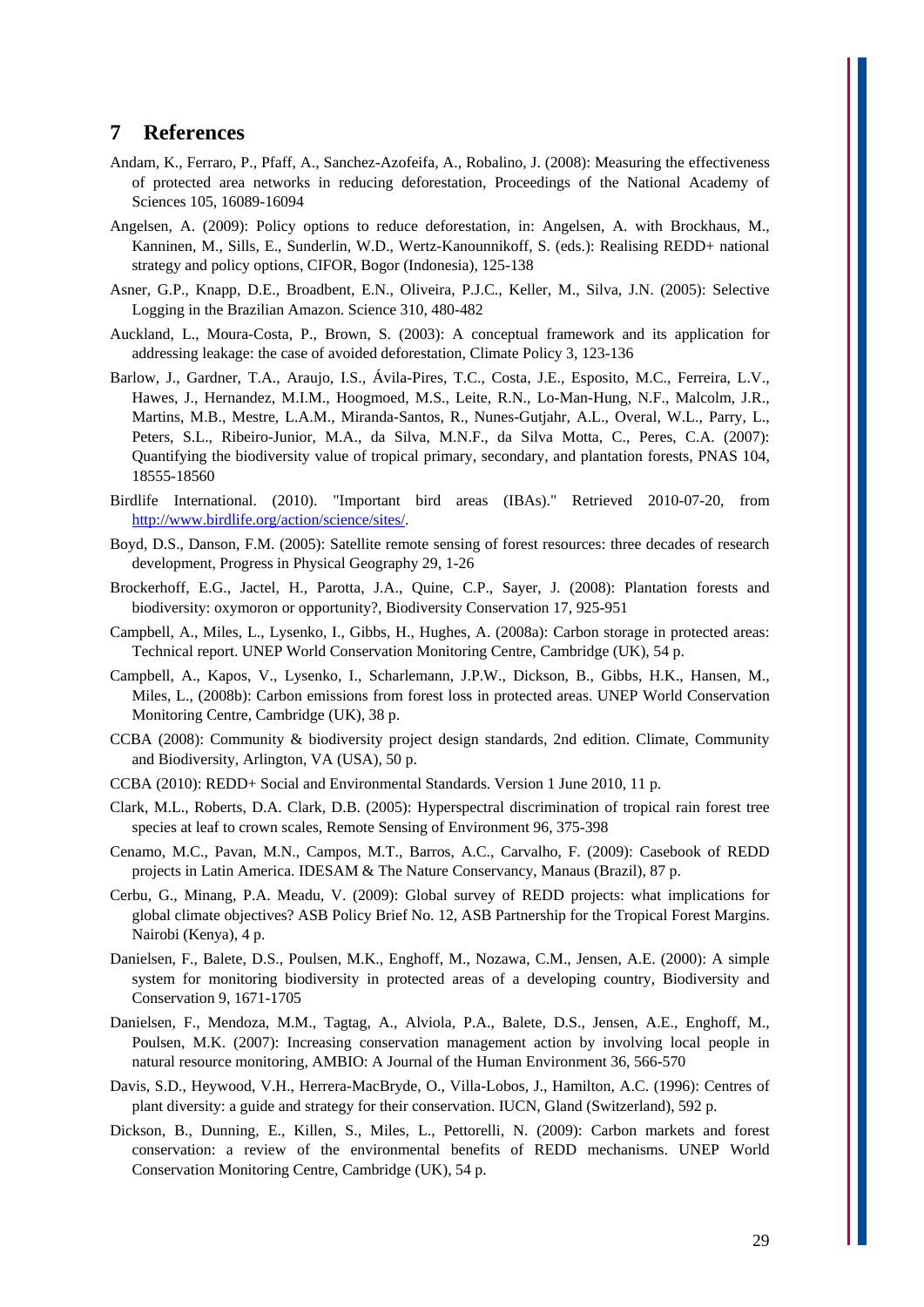- Dudley, N., Mulongoy, K.M., Cohen, S., Stolton, S., Barber, C.V., Gidda, S.B. (2005): Towards effective protected areas systems. An action guide to implement the Convention on Biological Diversity Programme of Work on Protected Areas. Secretariat of the Convention on Biological Diversity. CBD Technical series 18, Montreal (Canada), 108 p.
- Dudley, N., Parish, J. (2006): Closing the gap Creating ecologically representative protected area systems: A guide to conducting the gap assessments of protected area systems for the Convention on Biological Diversity. Secretariat of the Convention on Biological Diversity, CBD technical series 24, Montreal (Canada), 116 p.
- Duro, D.C., Coops, N.C., Wulder, M.A., Han, T. (2007): Development of a large area biodiversity monitoring system driven by remote sensing, Progress in Physical Geography 31, 235-260
- Ebeling, J., Fehse, J. (2009): Challenges for a business case for high-biodiversity REDD projects and schemes. EcoSecurities, Oxford, UK. 59 p.
- EcoSecurities (2010): The forest carbon offsetting report 2010. EcoSecurities, Conservation International, The Climate, Community & Biodiversity Alliance, ClimateBiz, Norton Rose, 35 p.
- Entenmann, S. (2010, in press): Certification of REDD+ pilot projects for biodiversity conservation. ETFRN news 51.
- Ervin, J., Mulonoy, J., Lawrence, K., Game, E., Sheppard, D., Bridgewater, P., Bennett, G., Gidda, S.B., Bos, P. (2010): Making protected areas relevant: A guide to integrating protected areas into wider landscapes, seascapes and sectoral plans and strategies. Secretariat of the Convention on Biological Diversity. CBD Technical Series no. 44. CBD, Montreal (Canada), 94 p.
- FAO (2004): Payment schemes for environmental services in watersheds: Regional forum 9-12 June 2003, Arequipa, Peru. FAO, Rome (Italy), 95 p.
- FAO (2005): Proceedings third expert meeting on harmonizing forest-related definitions for use by various stakeholders, Rome (Italy), 17-19 January 2005, 137 p.
- FAO (2006): Global Forest Resources Assessment 2005 Progress towards sustainable forest management, Annex 2 - Terms and definitions for the national reporting tables for FRA 2005, FAO Forestry Paper 147, 320 p.
- FAO (2007): Global Forest Resources Assessment 2010 Specification of National Reporting Tables for FRA 2010, FAO Working paper 135, 51 p.
- FAO (2010): Global Forest Resources Assessment Key findings. FAO, Rome (Italy), 12 p.
- Gardner, T. (2010): Monitoring Forest Biodiversity. Earthscan, London (UK), 360 p.
- GOFC-GOLD (2009): A sourcebook of methods and procedures for monitoring and reporting anthropogenic greenhouse gas emissions and removals caused by deforestation, gains and losses of carbon stocks in forests, remaining forests and forestation. GOFC-GOLD Project Office, Natural Resources Canada, Alberta (Canada), 197 p.
- Harvey, C.A., Dickson, B., Kormos, C. (2010a) Opportunities for achieving biodiversity conservation through REDD, Conservation Letters 3, 53–61.
- Harvey, C.A., Zerbock, O., Papageorgiou, S., Parra, A. (2010b): What is needed to make REDD+ work on the ground? Lessons learned from pilot forest carbon initiatives. Conservation International, Arlington, VA (USA) 132 p.
- Hocking, M., Stolton, S., Dudley, N. (2000): Evaluating effectiveness: A framework for assessing the management of protected areas. IUCN, Gland (Switzerland) & Cambridge (UK), 121 p.
- Instituto Ecológico, Cantor CO<sub>2</sub>e Brazil, Carbonfund.org (2008): Genesis Forest Project: Reducing Greenhouse Gas Emissions from Deforestation and Degradation in the State of Tocantins, Brazil. Project Design Document (PDD) for validation at Climate, Community and Biodiversity Standard (CCBS). Version 1.0, 155 p.
- IPCC (2006): Guidelines for national greenhouse gas inventories, vol. 4 agriculture, forestry and other land use. Intergovernmental Panel on Climate Change, Hayama (Japan)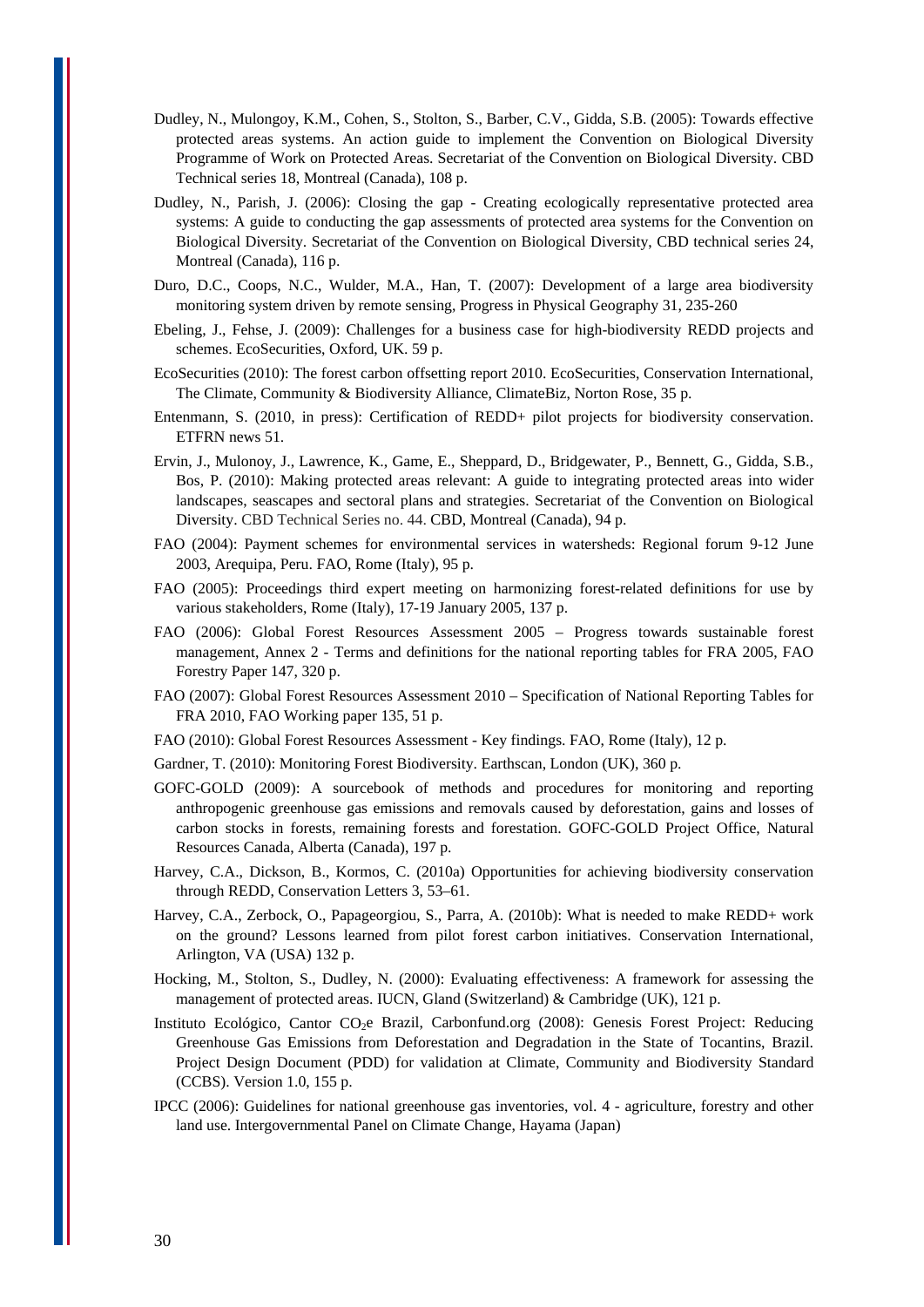- IPCC (2007): Climate Change 2007: The Physical Science Basis. Summary for Policymakers. Contribution of Working Group I to the Fourth Assessment Report of the Intergovernmental Panel on Climate Change, 18 p.
- ITTO (2005): Revised ITTO criteria and indicators for the sustainable management of tropical forests including reporting format, ITTO Policy Development Series No 15.
- Jennings, S., Nussbaum, R., Judd, N., Evans, T. (2003): The High Conservation Value Forest Toolkit. ProForest, Oxford (UK), 161 p.
- Judd, N., Nussbaum, R., Jennings, S., Evans, T. (2003): HCFC Toolkit Part 2: Defining high conservation values at a national level: a practical guide. ProForest, Oxford (UK), 72 p.
- Kanowski, J., Catterall, C.P., Wardell-Johnson, G.W. (2005): consequences of broadscale timber plantations for biodiversity in cleared rainforest landscapes of tropical and subtropical Australia, Forest Ecology and Management 208, 359-372
- Kapos, V., Ravilious, C., Campbell, A., Dickson, B., Scharlemann, J.P.W. (2009): Carbon, biodiversity and ecosystem services: exploring co-benefits. Honduras. Poster presented at UNFCCC COP 15. UNEP-WCMC, Cambridge (UK)
- Karousakis, K. (2009): Promoting Biodiversity Co-Benefits in REDD. OECD Environment Working Papers No. 11, Paris (France), 26 p.
- Kerr, J.T., Ostrovsky, M. (2003): From space to species: ecological applications for remote sensing, Trends in Ecology & Evolution 18, 299-305
- Lacher, T.E. (1998): The spatial nature of conservation and development, in: Lacher, T.E., Savitsky, B.G. (eds.): GIS methodologies for developing conservation strategies, 1-12. Columbia University Press, New York (USA), 257 p.
- Langhammer, P.F., Bakarr, M.I., Bennun, L.A., Brooks, T.M., Clay, R.P., Darwall, W., De Silva, N., Edgar, G.J., Eken, G., Fishpool, L.D.C., da Fonseca, G.A.B., Foster, M.N., Knox, D.H., Matiku, P., Radford, R.A., Rodrigues, A.S., Salaman, P., Sechrest, W., Tordoff, A.W. (2007): Identification and Gap Analysis of Key Biodiversity Areas - Targets for Comprehensive Protected Area Systems. IUCN, Gland (Switzerland), 134 p.
- Li, G., Lin, X., Ravilious, C., Kapos, V., Bertzky, M., Scharlemann, J.P.W., Dickson, B., Hu, L.L., Wu, X.P., Li, J.S. (2009): Carbon, biodiversity and ecosystem services: Exploring co-benefits. Jiangxi Province, China. UNEP-WCMC, Cambridge (UK), 8 p.
- Lindenmayer, D.B., Margules, C.R. Botkin, D.B. (2000): Indicators of biodiversity for ecologically sustainable forest management, Conservation Biology 14, 941-950
- Loumann, B., Fischlin, F., Glück, P., Innes, J., Lucier, A., Parotta, J., Santoso, H., Thompson, I., Wreford, A. (2009): Forest Ecosystem Services: A Cornerstone for Human Well-Being, in: Seppälä R, Buck A, Katila P (eds.): Adaptation of Forests and People to Climate Change. A Global Assessment Report. IUFRO World Series Volume 22. Helsinki (Finnland), 224 p.
- Lund, H.G. (2008): Definitions of forest, deforestation, afforestation and reforestation. Forest Information Services. http://home.comcast.net/~gyde/DEFpaper.htm
- Meijerink, G. (2008): The role of measurement problems and monitoring in PES schemes, in: Ruijs, A., Dellink, R.B., Bromley, E.W. (eds.): Economics of poverty, environment and natural-resource use, 61-85. Springer, Wageningen (Netherlands)
- Merger, E. (2008): Foresty Carbon Standards 2008. Carbon Positive, 72 p.
- MEA (2005): Ecosystems and Human Well-Being: Biodiversity Synthesis. World Resources Institute, Washington DC (USA), 86 p.
- Miles, L. (2007): Reducing Emissions from Deforestation: global mechanisms, conservation and livelihoods. UNEP-WCMC, Cambridge (UK), 10 p.
- Miles, L., Kapos, V. (2008): Reducing Greenhouse Gas Emissions from Deforestation and Forest Degradation: Global Land-Use Implications, Science 320, 1454-1455
- Miles, L., Kabalimu, K., Bahane, B., Ravilious, C., Dunning, E., Bertzky, M., Kapos, V., Dickson, B. (2009): Carbon, biodiversity and ecosystem services: exploring co-benefits. Tanzania. Prepared by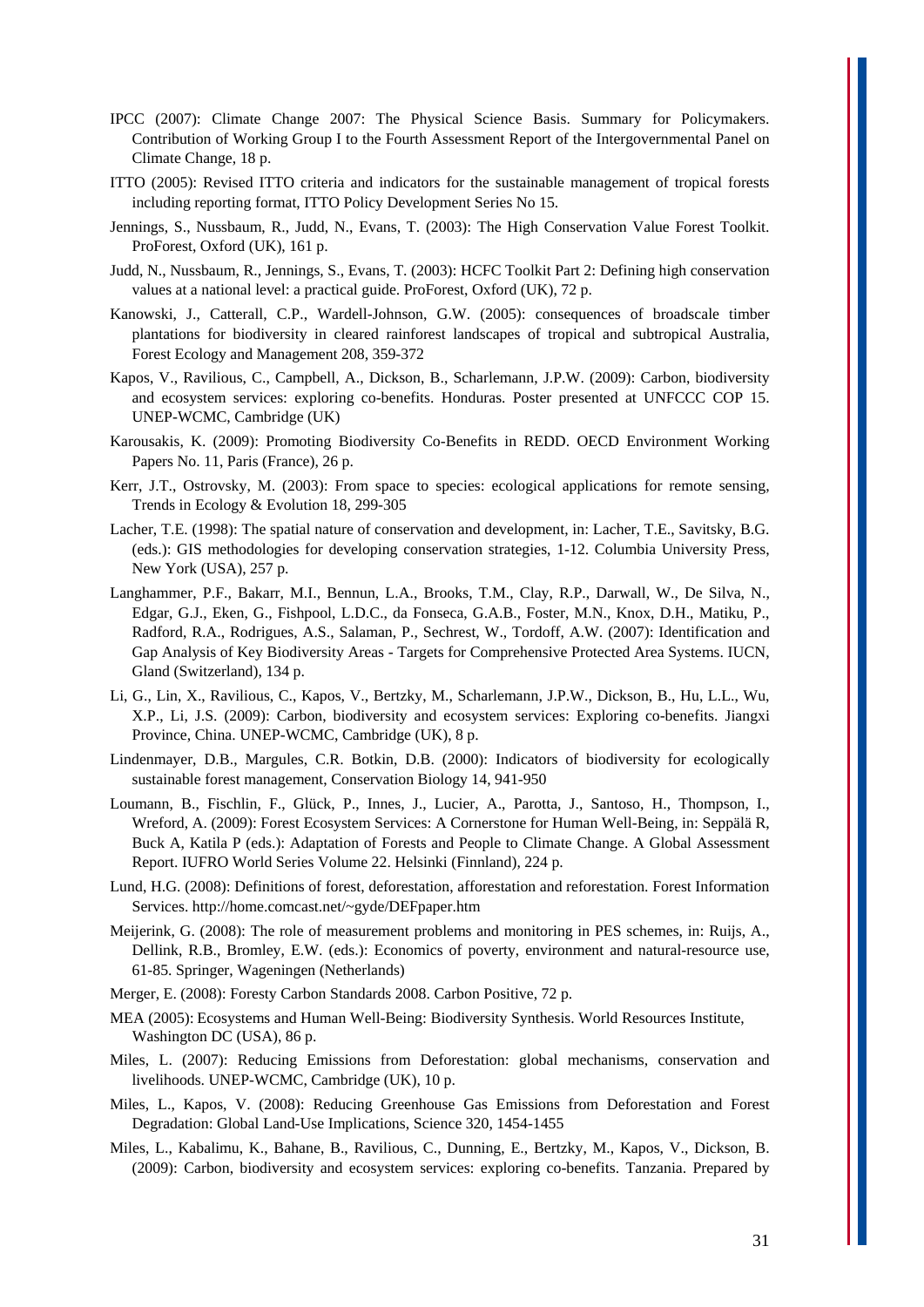UNEP WCMC, Cambridge, UK & Forestry and Beekeeping Division, Ministry of Natural Resources and Tourism, Dar es Salaam / Tanzania, UN-REDD Programme, 11 p.

- Nelson, A., Chomitz, K. (2009): Protected Area Effectiveness in Reducing Tropical Deforestation A Global Analysis of the Impact of Protection Status. World Bank Evaluation Brief 7, 42 p.
- Noss, R.F. (1990): Indicators for monitoring biodiversity: a hierarchical approach, Conservation Biology 4, 355-364
- Pagiola, S., Platais, G. (2005): Payments for environmental services from theory to practice: Introduction to payments for environmental services. World Bank, Washington (USA), 104 p.
- Plan Vivo (2008): The Plan Vivo Standards 2008. Plan Vivo Foundation, Edinburgh (UK), 47 p.
- Plantlife International. (2010). "Important pant areas (IPAs)." Retrieved 2010-07-20, from http://www.plantlife.org.uk/international/campaigns/important\_plant\_areas-1/
- Pistorius, T. (2009a): REDD from the conservation perspective. Pitfalls and opportunities for mutually addressing climate change and biodiversity conservation. Institute of Forest and Environmental Policy, Albert-Ludwigs-University Freiburg, 36 p.
- Pistorius, T. (2009b): "Co-benefits" on the paper vs. multiple benefits on the ground Implications and tools for REDD pilot projects with a high value of biodiversity, ETFRN newsletter 50, 11-19
- Putz, F.E., Sist, P., Fredericksen, T.S., Dykstra. D. (2008): Reduced-impact logging: challenges and opportunities, Forest Ecology and Management 256, 1427-1433
- Putz, F.E., Zuidema, P.A. (2008): REDD and reduced impact logging, in: Holopainen, J., Wit, M. (eds.): Financing Sustainable Forest Management, 155-158. Tropenbos International, Wageningen (Netherlands), 176 p.
- Ricketts, T.H., Dinerstein, E., Boucher, T., Brooks, T.M., Butchart, S.H.M., Hoffmann, M., Lamoreux, J.F., Morrison, J., Parr, M., Pilgrim, J.D., Rodrigues, A.S.L., Sechrest, W., Wallace, G.E., Berlin, K., Bielby, J., Burgess, N.D., Church, D.R., Cox, N., Knox, D., Loucks, C., Luck, G.W., Master, L.L., Moore, R., Naidoo, R., Ridgely, R., Schatz, G.E., Shire, G., Strand, H., Wettengel, W., Wikramanayake, E. (2005): Pinpointing and preventing imminent extinctions, PNAS 102, 18497- 18501
- Santilli, M., Moutinho, P., Schwartzmann, S., Nepstad, D., Curran, L., Nobre, C. (2005): Tropical deforestation and the Kyoto-Protocol: An Editorial Essay, Climatic Change 71, 267-276
- Sasaki, N., Putz, F.E. (2009): Critical Need for New Definitions of "Forest" and "Forest Degradation" in Global Climate Change Agreements, Conservation Letters 2, 226-232
- SCBD (2001): Assessment, Conservation and Sustainable Use of Forest Biodiversity. Secretariat of the Convention on Biological Diversity. CBD Technical series no. 3, Montreal (Canada), 130 p.
- SCBD (2002): Review of the status and trends of, and major threats to, the forest biological diversity. Secretariat of the Convention on Biological Diversity.CBD Technical Series no. 7, Montreal (Canada), 164 p.
- SCBD (2008): Implementation of the CBD Programme of Work on Protected Areas: Progress and Perspectives. Abstracts of Poster Presentations at the second meeting of the Ad Hoc Open-ended Working Group on Protected Areas, 11–15 February, 2008 in Rome (Italy). Secretariat of the Convention on Biological Diversity. CBD Technical Series no. 35, Montreal (Canada), 106 p.
- SCBD (2009): The Convention on Biological Diversity Plant Conservation Report: A review of progress in implementing the global strategy of plant conservation (GSPC). Montreal (Canada), 48 p.
- SCBD (2009a): Connecting Biodiversity and Climate Change Mitigation and Adaptation: Report of the Second Ad Hoc Technical Expert Group on Biodiversity and Climate Change. Secretariat of the Convention on Biological Diversity.CBD Technical Series no. 41, Montreal (Canada), 126 p.
- SCBD (2009b): Sustainable Forest Management, Biodiversity and Livelihoods: A good practice guidance. Secretariat of the Convention on Biological Diversity. Montreal (Canada), 47 p.
- Schmitt, C.B. (2007). Approaches for setting global conservation priorities, in: Schmitt, C.B., Pistorius, T., Winkel, G. (eds.): A Global Network of Forest Protected Areas under the CBD: Opportunities and challenges, 9-37. Freiburg, Germany. Verlag Kessel, Remagen (Germany), 149 p.